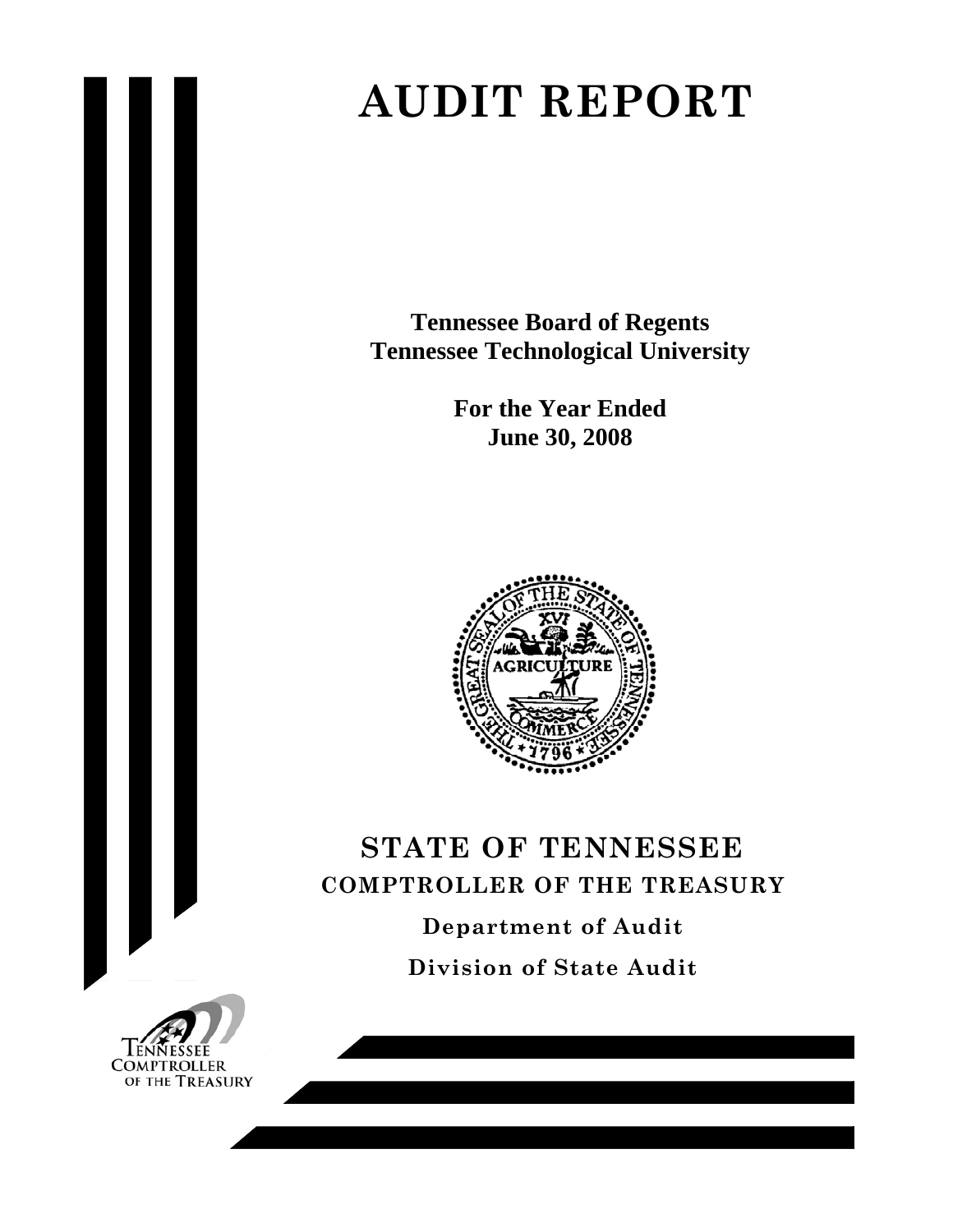## *Arthur A. Hayes, Jr., CPA, JD, CFE* Director

*Kandi B. Thomas, CPA, CFE*  Assistant Director

*Donna L. Jewell, CPA, CFE Valerie Petty, CFE*  Audit Manager In-Charge Auditor

> *Benjamin V. Elliott Seth Massa Diane E. Wheeler* Staff Auditors

*Gerry Boaz, CPA Amy Brack*  Technical Manager Editor

Comptroller of the Treasury, Division of State Audit 1500 James K. Polk Building, Nashville, TN 37243-1402 (615) 401-7897

Financial/compliance audits of colleges and universities are available on-line at www.comptroller1.state.tn.us/RA\_SA/. For more information about the Comptroller of the Treasury, please visit our website at www.tn.gov/comptroller/.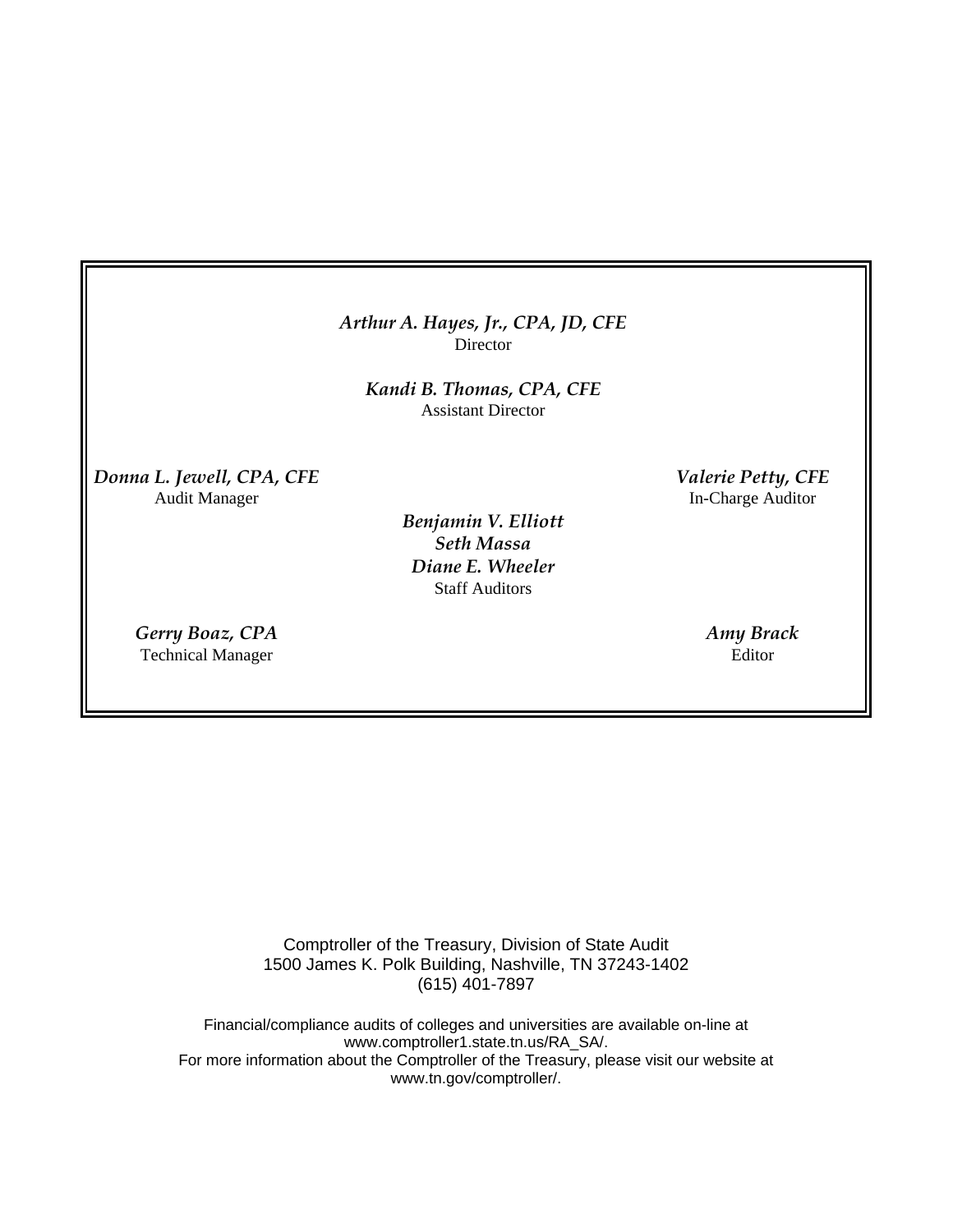

#### **STATE OF TENNESSEE COMPTROLLER OF THE TREASURY DEPARTMENT OF AUDIT DIVISION OF STATE AUDIT**

**SUITE 1500 JAMES K. POLK STATE OFFICE BUILDING NASHVILLE, TENNESSEE 37243-1402 PHONE (615) 401-7897 FAX (615) 532-2765** 

March 30, 2009

The Honorable Phil Bredesen, Governor and Members of the General Assembly State Capitol Nashville, Tennessee 37243 and The Honorable Charles W. Manning, Chancellor Tennessee Board of Regents 1415 Murfreesboro Road, Suite 350 Nashville, Tennessee 37217 and Dr. Robert R. Bell, President Tennessee Technological University Box 5007 Cookeville, Tennessee 38505

Ladies and Gentlemen:

 Transmitted herewith is the financial and compliance audit of the Tennessee Board of Regents, Tennessee Technological University, for the year ended June 30, 2008. You will note from the independent auditor's report that unqualified opinions were given on the fairness of the presentation of the financial statements.

 Consideration of internal control over financial reporting and tests of compliance disclosed certain deficiencies, which are detailed in the Results of the Audit section of this report. The university's administration has responded to the audit findings; the responses are included following each finding. The Division of State Audit will follow up the audit to examine the application of the procedures instituted because of the audit findings.

Sincerely,

Hayest.

 Arthur A. Hayes, Jr., CPA Director

AAH/cj 08/097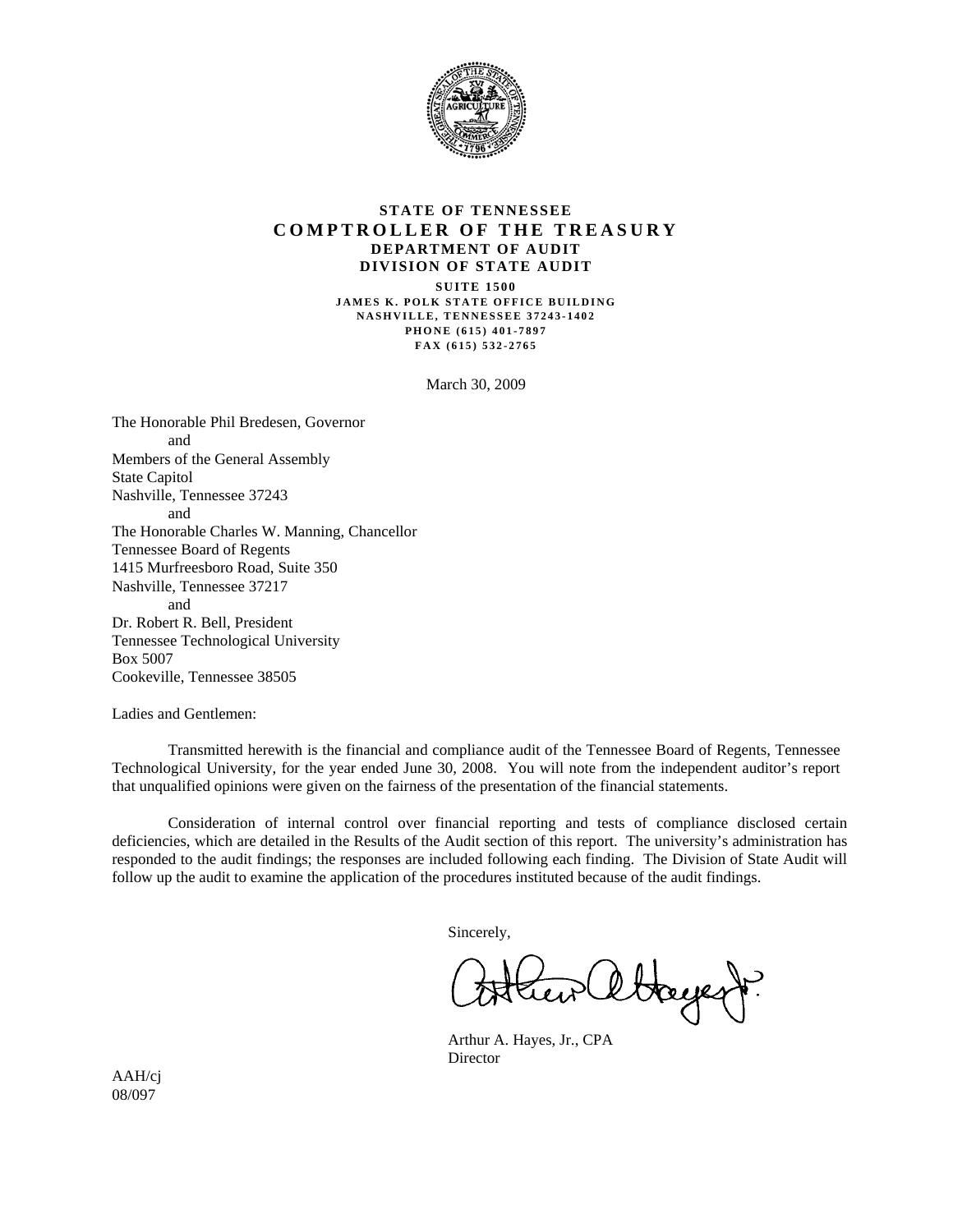State of Tennessee

# A u d i t H i g h l i g h t s

Comptroller of the Treasury Division of State Audit

Financial and Compliance Audit **Tennessee Technological University**  For the Year Ended June 30, 2008

#### **AUDIT OBJECTIVES**

\_\_\_\_\_\_\_\_

The objectives of the audit were to consider the university's internal control over financial reporting; to determine compliance with certain provisions of laws, regulations, contracts, and grant agreements; to determine the fairness of the presentation of the financial statements; and to recommend appropriate actions to correct any deficiencies.

#### **INTERNAL CONTROL FINDINGS**

**The President, the Vice President for Business and Fiscal Affairs, and the Foundation's Board of Directors Have Not Established Adequate Controls or Mitigated the Risks Associated With the Bank Reconciliation Process for the University's and the Foundation's Bank Accounts** 

Neither the university nor the foundation has a formal policy regarding the preparation of bank reconciliations. As a result, bank reconciliations were not always prepared timely (page 9).

**The Associate Vice President and Assistant Director of Information Technology Services Did Not Implement Certain Information System Controls for the Operating System and Database Supporting the Banner Information System, Which Increases the Risk That the Information System Will Be Compromised** 

The Information Technology Services staff has not implemented adequate controls over the information system (page 12).

## **OPINIONS ON THE FINANCIAL STATEMENTS**

The opinions on the financial statements are unqualified.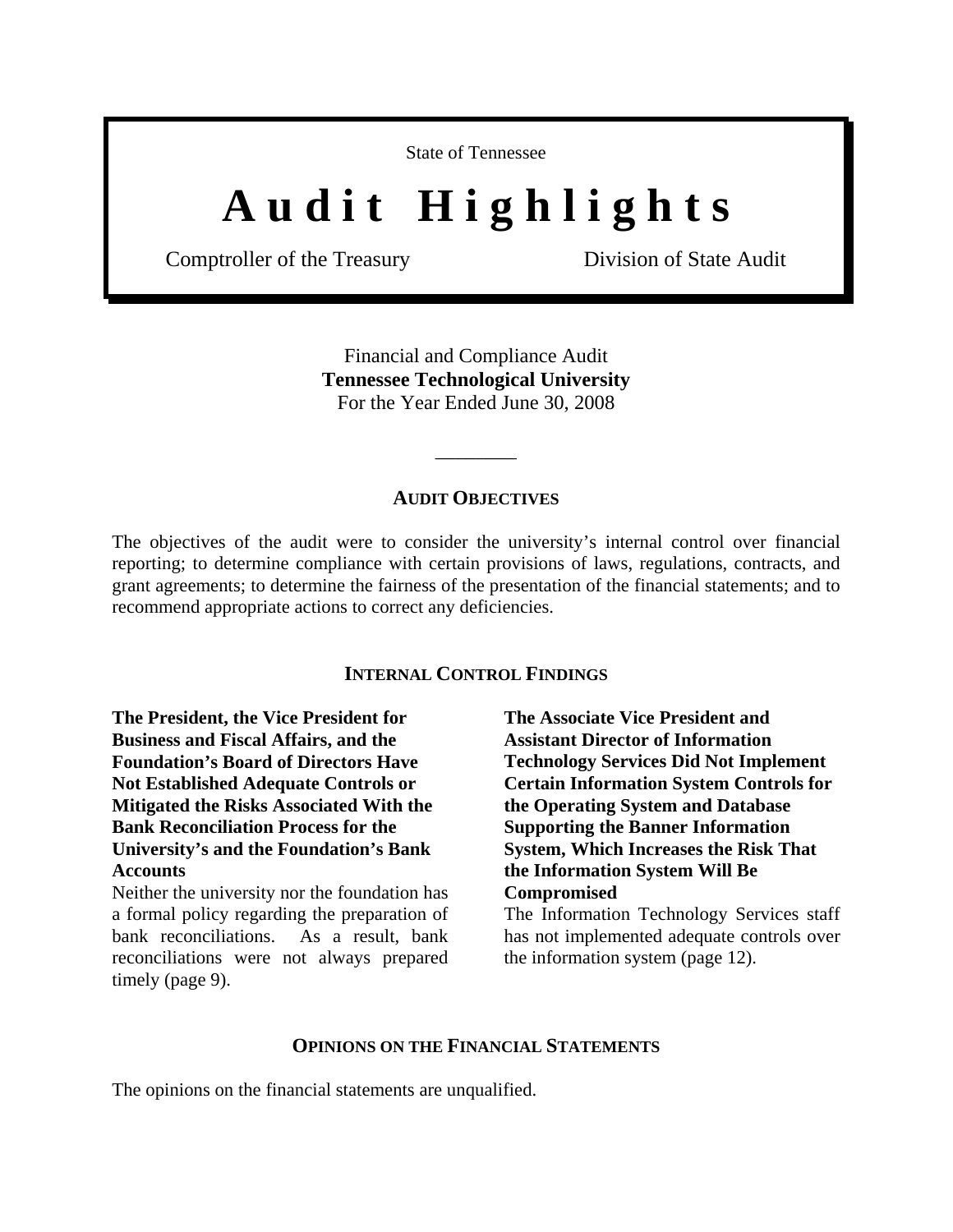# **Audit Report Tennessee Board of Regents Tennessee Technological University For the Year Ended June 30, 2008**

# **TABLE OF CONTENTS**

|                                                                                                                                                                                                                                                                                                        | Exhibit | Page           |
|--------------------------------------------------------------------------------------------------------------------------------------------------------------------------------------------------------------------------------------------------------------------------------------------------------|---------|----------------|
| <b>INTRODUCTION</b>                                                                                                                                                                                                                                                                                    |         | 1              |
| Post-Audit Authority                                                                                                                                                                                                                                                                                   |         | 1              |
| Background                                                                                                                                                                                                                                                                                             |         | 1              |
| Organization                                                                                                                                                                                                                                                                                           |         | 1              |
| <b>AUDIT SCOPE</b>                                                                                                                                                                                                                                                                                     |         | $\overline{2}$ |
| <b>OBJECTIVES OF THE AUDIT</b>                                                                                                                                                                                                                                                                         |         | $\overline{2}$ |
| <b>PRIOR AUDIT FINDINGS</b>                                                                                                                                                                                                                                                                            |         | 3              |
| <b>Resolved Audit Findings</b>                                                                                                                                                                                                                                                                         |         | 3              |
| <b>OBSERVATIONS AND COMMENTS</b>                                                                                                                                                                                                                                                                       |         | 3              |
| Management's Responsibility for Risk Assessment                                                                                                                                                                                                                                                        |         | 3              |
| <b>Fraud Considerations</b>                                                                                                                                                                                                                                                                            |         | 4              |
| <b>RESULTS OF THE AUDIT</b>                                                                                                                                                                                                                                                                            |         | 4              |
| <b>Audit Conclusions</b>                                                                                                                                                                                                                                                                               |         | 4              |
| Report on Internal Control Over Financial Reporting and<br>on Compliance and Other Matters Based on an Audit<br>of Financial Statements Performed in Accordance                                                                                                                                        |         |                |
| With Government Auditing Standards                                                                                                                                                                                                                                                                     |         | 6              |
| <b>Findings and Recommendations</b>                                                                                                                                                                                                                                                                    |         | 9              |
| Finding 1- The President, the Vice President for Business and<br>Fiscal Affairs, and the foundation's board of directors<br>have not established adequate controls or mitigated the<br>risks associated with the bank reconciliation process for<br>the university's and the foundation's bank account |         | 9              |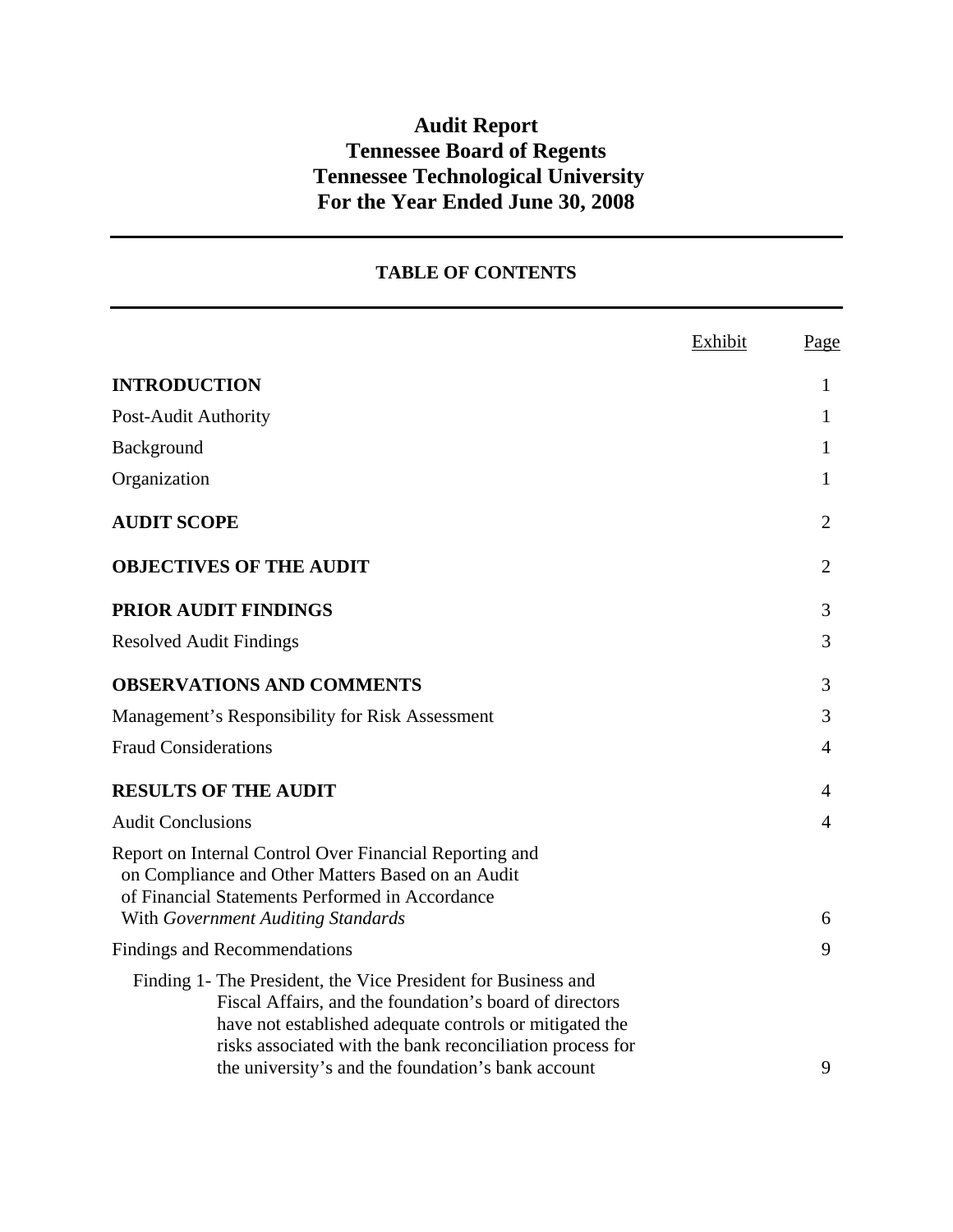# **TABLE OF CONTENTS (CONT.)**

|                                                                                                                                                                                                                                                                                                    | Exhibit       | <u>Page</u> |
|----------------------------------------------------------------------------------------------------------------------------------------------------------------------------------------------------------------------------------------------------------------------------------------------------|---------------|-------------|
| Finding 2 - The Associate Vice President and Assistant Director of<br>Information Technology Services did not implement<br>certain information system controls for the operating<br>system and database supporting the Banner information<br>system, which increases the risk that the information |               |             |
| system will be compromised                                                                                                                                                                                                                                                                         |               | 12          |
| <b>FINANCIAL SECTION</b>                                                                                                                                                                                                                                                                           |               |             |
| Independent Auditor's Report                                                                                                                                                                                                                                                                       |               | 14          |
| Management's Discussion and Analysis                                                                                                                                                                                                                                                               |               | 17          |
| <b>Financial Statements</b>                                                                                                                                                                                                                                                                        |               |             |
| <b>Statements of Net Assets</b>                                                                                                                                                                                                                                                                    | A             | 37          |
| Statements of Revenues, Expenses, and Changes in Net Assets                                                                                                                                                                                                                                        | B             | 38          |
| <b>Statement of Cash Flows</b>                                                                                                                                                                                                                                                                     | $\mathcal{C}$ | 39          |
| Notes to the Financial Statements                                                                                                                                                                                                                                                                  |               | 41          |
| <b>Required Supplementary Information</b>                                                                                                                                                                                                                                                          |               |             |
| <b>OPEB</b> Schedule of Funding Progress                                                                                                                                                                                                                                                           |               | 65          |
| <b>Supplementary Information</b>                                                                                                                                                                                                                                                                   |               |             |
| Schedule of Cash Flows - Component Unit                                                                                                                                                                                                                                                            |               | 66          |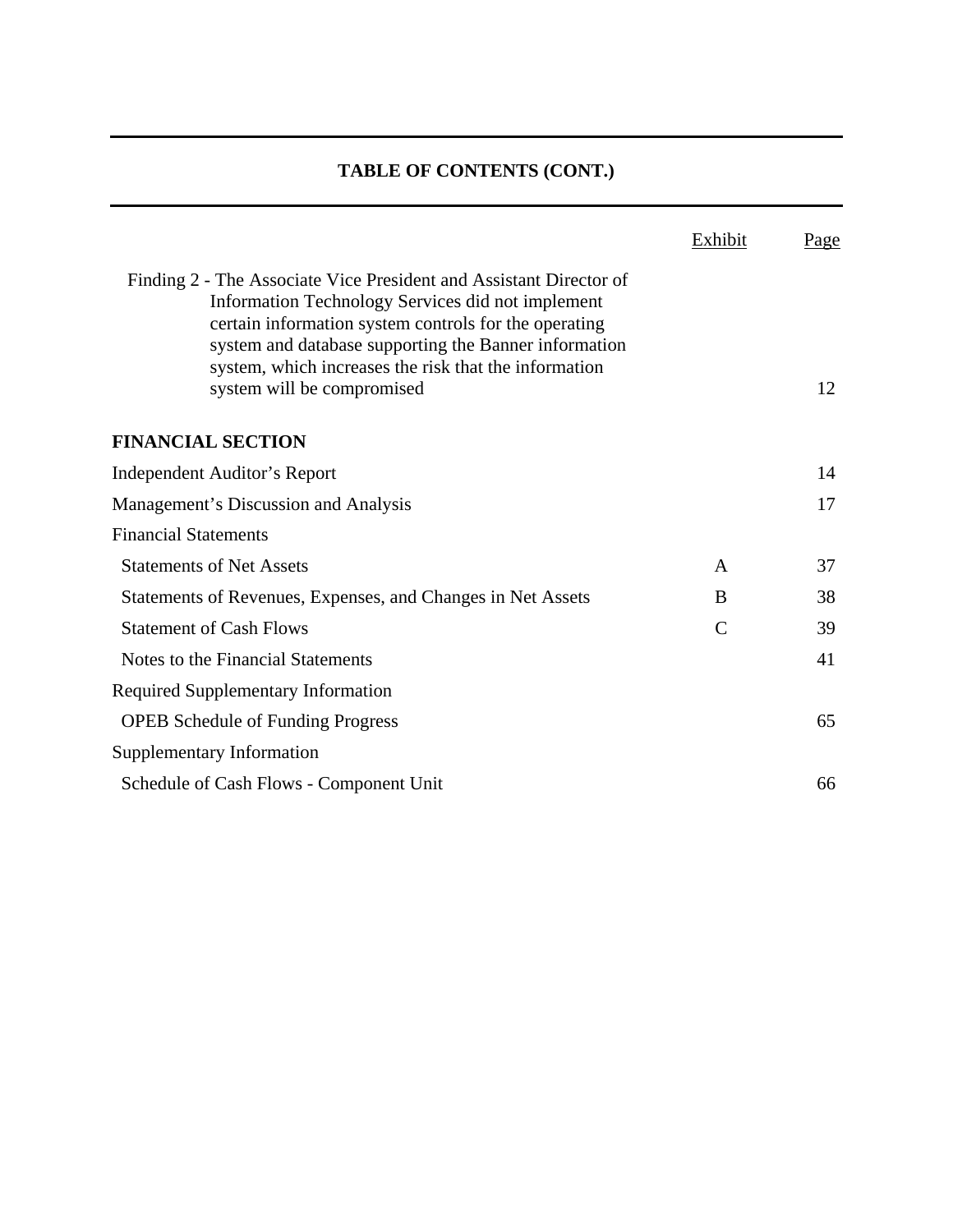# **Tennessee Board of Regents Tennessee Technological University For the Year Ended June 30, 2008**

#### **INTRODUCTION**

#### **POST-AUDIT AUTHORITY**

 This is a report on the financial and compliance audit of the Tennessee Board of Regents, Tennessee Technological University. The audit was conducted pursuant to Section 4-3-304, *Tennessee Code Annotated,* which authorizes the Department of Audit to "perform currently a post-audit of all accounts and other financial records of the state government, and of any department, institution, office, or agency thereof in accordance with generally accepted auditing standards and in accordance with such procedures as may be established by the comptroller."

 Section 8-4-109, *Tennessee Code Annotated,* authorizes the Comptroller of the Treasury to audit any books and records of any governmental entity that handles public funds when the Comptroller considers an audit to be necessary or appropriate.

#### **BACKGROUND**

Tennessee Technological University was established as Tennessee Polytechnic Institute on September 14, 1916, by the General Assembly. In 1927, the institution was raised to the status of a four-year college and empowered to grant the bachelor's degree. The administrative structure of the university was expanded in 1949 into five schools: Arts and Sciences, Agriculture and Home Economics, Business Administration, Education, and Engineering. In 1965, the five undergraduate schools were designated as colleges. By an act of the General Assembly, effective July 1, 1965, the name of the institution was officially changed to Tennessee Technological University.

#### **ORGANIZATION**

 The governance of Tennessee Technological University is vested in the Tennessee Board of Regents. The Governor, the Commissioner of Education, the Commissioner of Agriculture, and the Executive Director of the Tennessee Higher Education Commission serve *ex officio* on this board. The chief administrative officer of the university is the president, who is assisted and advised by members of the faculty and administrative staff.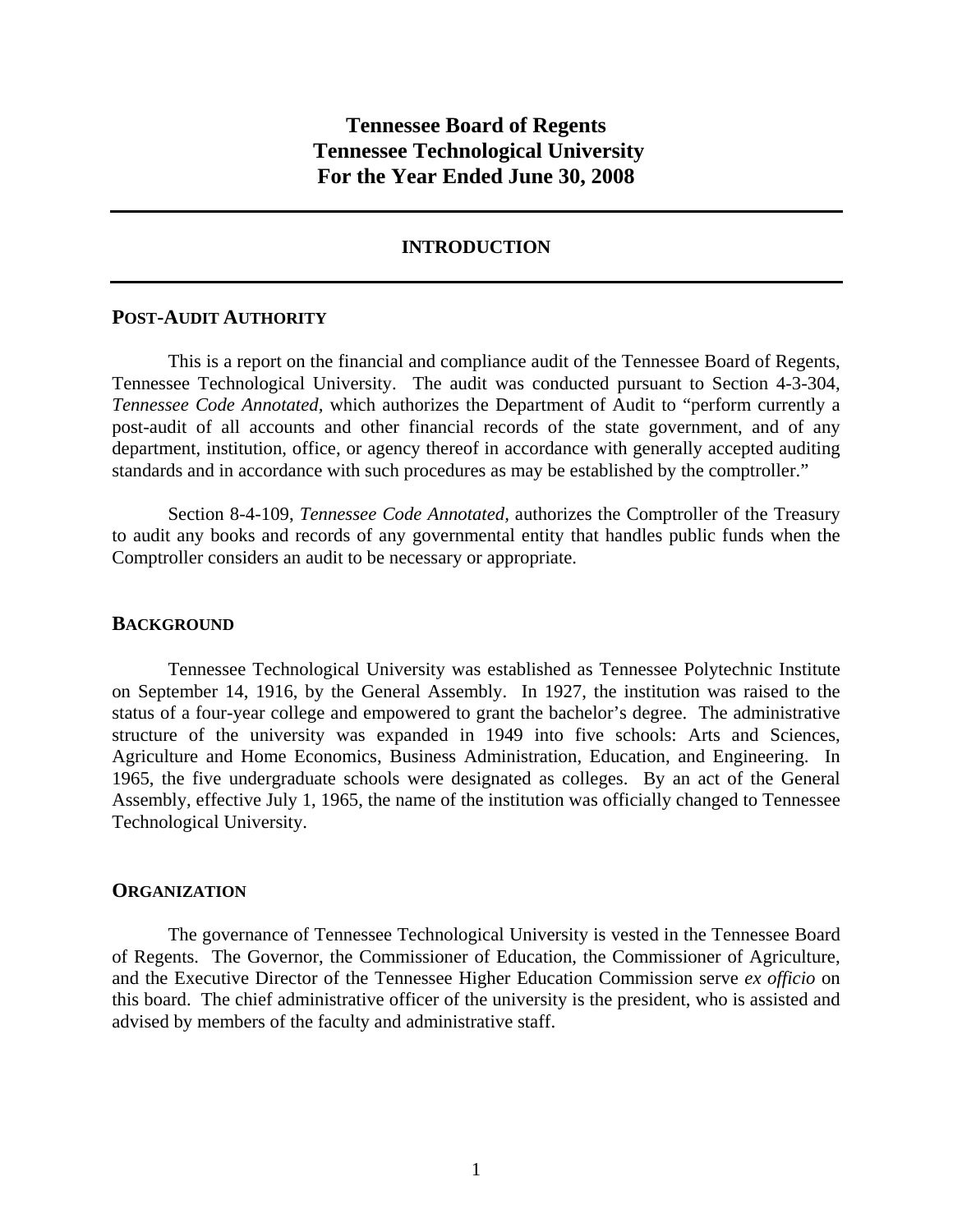#### **AUDIT SCOPE**

 The audit was limited to the period July 1, 2007, through June 30, 2008, and was conducted in accordance with auditing standards generally accepted in the United States of America and the standards applicable to financial audits contained in generally accepted government auditing standards. Financial statements are presented for the year ended June 30, 2008. Tennessee Technological University is an institution of the Tennessee Board of Regents, which is an integral part of state government. As such, the Tennessee Board of Regents has been included as a component unit in the *Tennessee Comprehensive Annual Financial Report.*

#### **OBJECTIVES OF THE AUDIT**

The objectives of the audit were

- 1. to consider the university's internal control over financial reporting to determine auditing procedures for the purpose of expressing opinions on the financial statements;
- 2. to determine compliance with certain provisions of laws, regulations, contracts, and grant agreements;
- 3. to determine the fairness of the presentation of the financial statements; and
- 4. to recommend appropriate actions to correct any deficiencies.

**Although this audit was not intended to serve as an organization-wide audit as described in the Single Audit Act, as amended by the Single Audit Act Amendments of 1996, and Office of Management and Budget (OMB) Circular A-133,** *Audits of States, Local Governments, and Non-Profit Organizations***, it included tests of compliance with applicable federal laws and regulations and consideration of internal control used in administering federal financial assistance programs. This audit is a segment of the organization-wide audit of the State of Tennessee, which is conducted in accordance with the Single Audit Act.**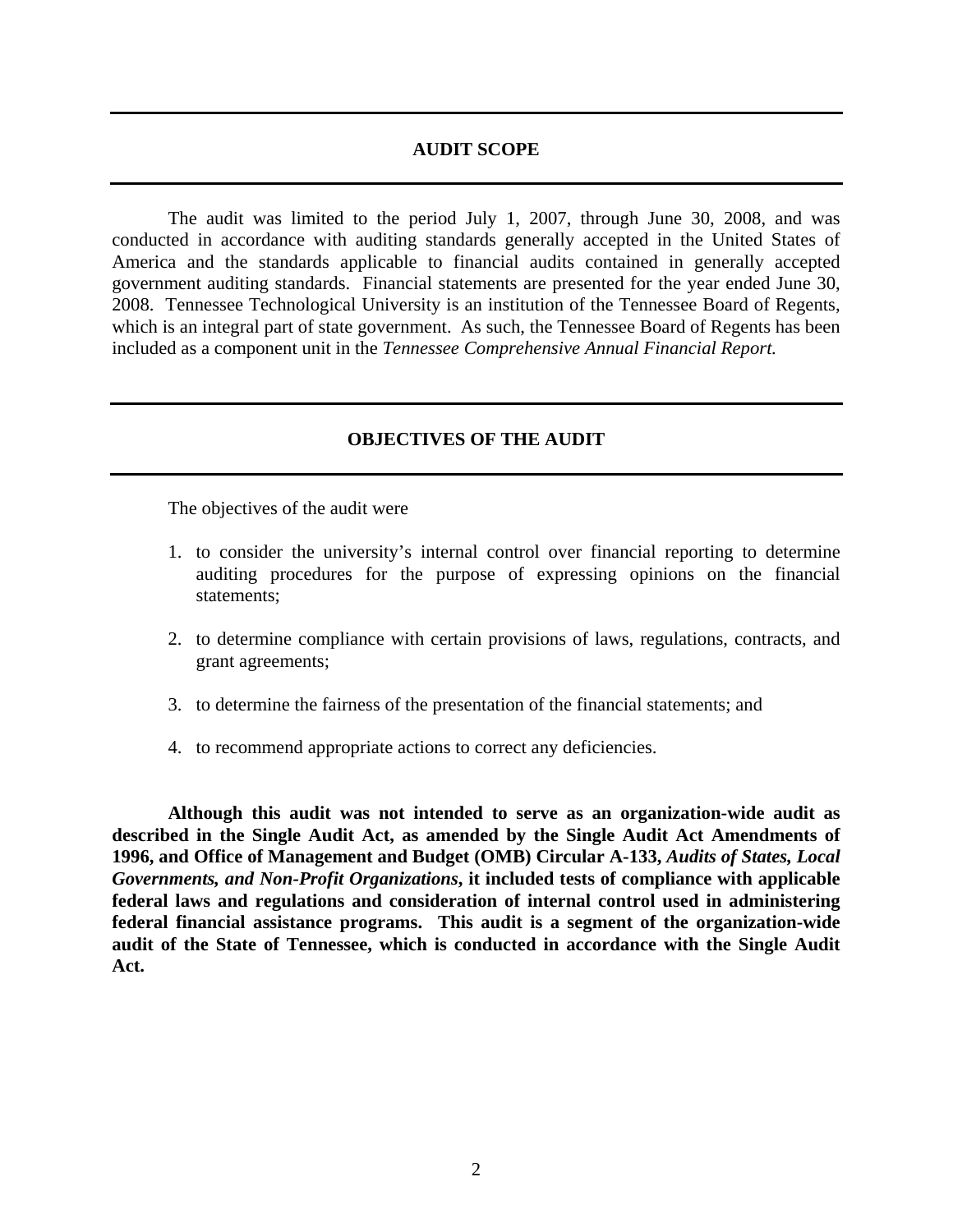## **PRIOR AUDIT FINDINGS**

 Section 8-4-109*, Tennessee Code Annotated*, requires that each state department, agency, or institution report to the Comptroller of the Treasury the action taken to implement the recommendations in the prior audit report. The university filed its report with the Department of Audit on August 13, 2008. A follow-up of all prior audit findings was conducted as part of the current audit.

#### **RESOLVED AUDIT FINDINGS**

 The current audit disclosed that the university has corrected previous audit findings concerning journal vouchers, procurement cards, academic salaries charged to federal programs, and the Direct Loan Program.

## **OBSERVATIONS AND COMMENTS**

#### **MANAGEMENT'S RESPONSIBILITY FOR RISK ASSESSMENT**

Auditors and management are required to assess the risk of fraud in the operations of the institution. The risk assessment is based on a critical review of operations considering what frauds could be perpetrated in the absence of adequate controls. The auditors' risk assessment is limited to the period during which the audit is conducted and is limited to the transactions that the auditors are able to test during that period. The risk assessment by management is the primary method by which the institution is protected from fraud, waste, and abuse. Since new programs may be established at any time by management or older programs may be discontinued, that assessment is ongoing as part of the daily operations of the institution.

Risks of fraud, waste, and abuse are mitigated by effective internal controls. It is management's responsibility to design, implement, and monitor effective controls in the institution. Although internal and external auditors may include testing of controls as part of their audit procedures, these procedures are not a substitute for the ongoing monitoring required of management. After all, the auditor testing is limited and is usually targeted to test the effectiveness of particular controls. Even if controls appear to be operating effectively during the time of the auditor testing, they may be rendered ineffective the next day by management override or by other circumventions that, if left up to the auditor to detect, will not be noted until the next audit engagement and then only if the auditor tests the same transactions and controls. Furthermore, since staff may be seeking to avoid auditor criticisms, they may comply with the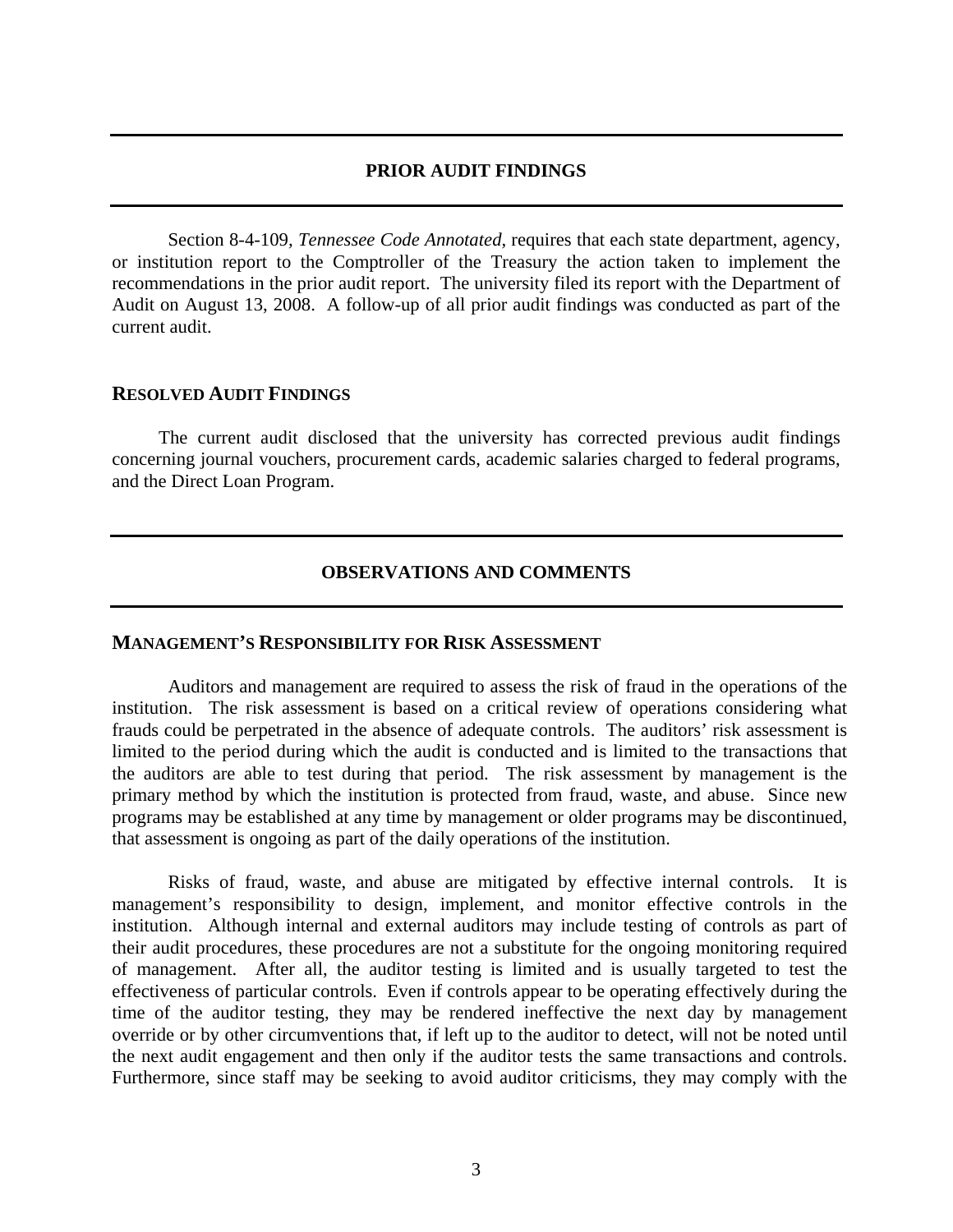controls during the period that the auditors are on site and revert to ignoring or disregarding the control after the auditors have left the field.

The risk assessments and the actions of management in designing, implementing, and monitoring the controls should be adequately documented to provide an audit trail both for auditors and for management, in the event that there is a change in management or staff, and to maintain a record of areas that are particularly problematic.

#### **FRAUD CONSIDERATIONS**

 Statement on Auditing Standards No. 99, *Consideration of Fraud in a Financial Statement Audit*, promulgated by the American Institute of Certified Public Accountants, requires auditors to specifically assess the risk of material misstatement of an audited entity's financial statements due to fraud. The standard also restates the obvious premise that management, not the auditors, is primarily responsible for preventing and detecting fraud in its own entity. Management's responsibility is fulfilled in part when it takes appropriate steps to assess the risk of fraud within the entity and to implement adequate internal controls to address the results of those risk assessments.

 During our audit, we discussed these responsibilities with management and how management might approach meeting them. We also increased the breadth and depth of our inquiries of management and others in the entity as we deemed appropriate. We obtained formal assurances from top management that management had reviewed the entity's policies and procedures to ensure that they are properly designed to prevent and detect fraud and that management had made changes to the policies and procedures where appropriate. Top management further assured us that all staff had been advised to promptly alert management of all allegations of fraud, suspected fraud, or detected fraud and to be totally candid in all communications with the auditors. All levels of management assured us there were no known instances or allegations of fraud that were not disclosed to us.

## **RESULTS OF THE AUDIT**

#### **AUDIT CONCLUSIONS**

#### Internal Control

 As part of the audit of the university's financial statements for the year ended June 30, 2008, we considered internal control over financial reporting as a basis for designing auditing procedures for the purpose of expressing opinions on the financial statements, as required by auditing standards generally accepted in the United States of America and the standards applicable to financial audits contained in generally accepted government auditing standards.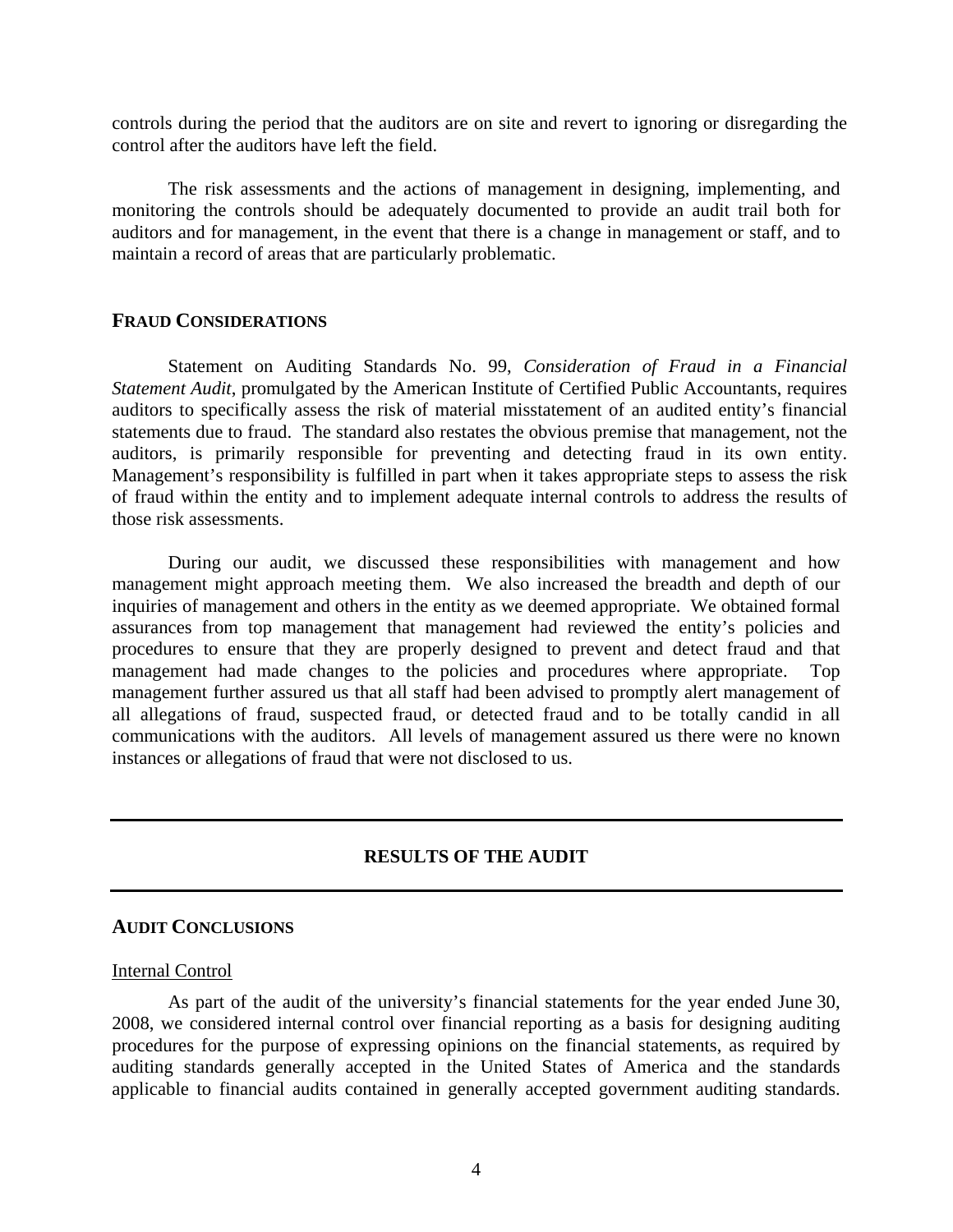Significant deficiencies, along with recommendations and management's responses, are detailed in the Findings and Recommendations section. Consideration of internal control over financial reporting disclosed no material weaknesses.

## **Compliance**

 The results of our tests disclosed no instances of noncompliance that are required to be reported under generally accepted government auditing standards.

## Fairness of Financial Statement Presentation

 The Division of State Audit has rendered unqualified opinions on the university's financial statements.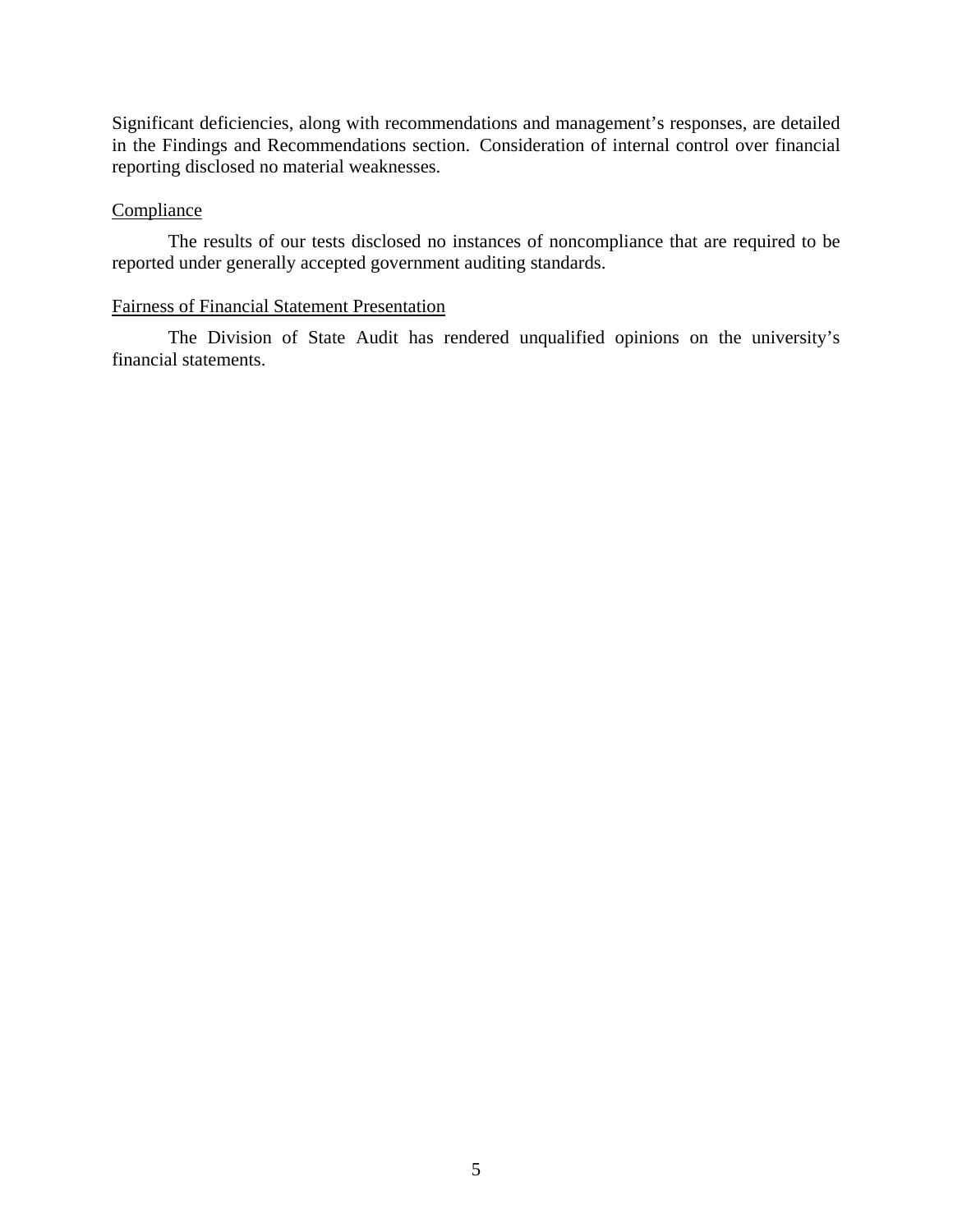

#### **STATE OF TENNESSEE COMPTROLLER OF THE TREASURY DEPARTMENT OF AUDIT DIVISION OF STATE AUDIT SUITE 1500 JAMES K. POLK STATE OFFICE BUILDING NASHVILLE, TENNESSEE 37243-1402 PHONE (615) 401-7897 FAX (615) 532-2765**

## **Report on Internal Control Over Financial Reporting and on Compliance and Other Matters Based on an Audit of Financial Statements Performed in Accordance With**  *Government Auditing Standards*

December 11, 2008

The Honorable Phil Bredesen, Governor and Members of the General Assembly State Capitol Nashville, Tennessee 37243 and The Honorable Charles W. Manning, Chancellor Tennessee Board of Regents 1415 Murfreesboro Road, Suite 350 Nashville, Tennessee 37217 and Dr. Robert R. Bell, President Tennessee Technological University Box 5007 Cookeville, Tennessee 38505

Ladies and Gentlemen:

 We have audited the financial statements of Tennessee Technological University, an institution of the Tennessee Board of Regents, which is a component unit of the State of Tennessee, and its discretely presented component unit as of and for the year ended June 30, 2008, and have issued our report thereon dated December 11, 2008. During the year ended June 30, 2008, the university implemented GASB Statement 45, *Accounting and Financial Reporting by Employers for Postemployment Benefits Other Than Pensions*.We conducted our audit in accordance with auditing standards generally accepted in the United States of America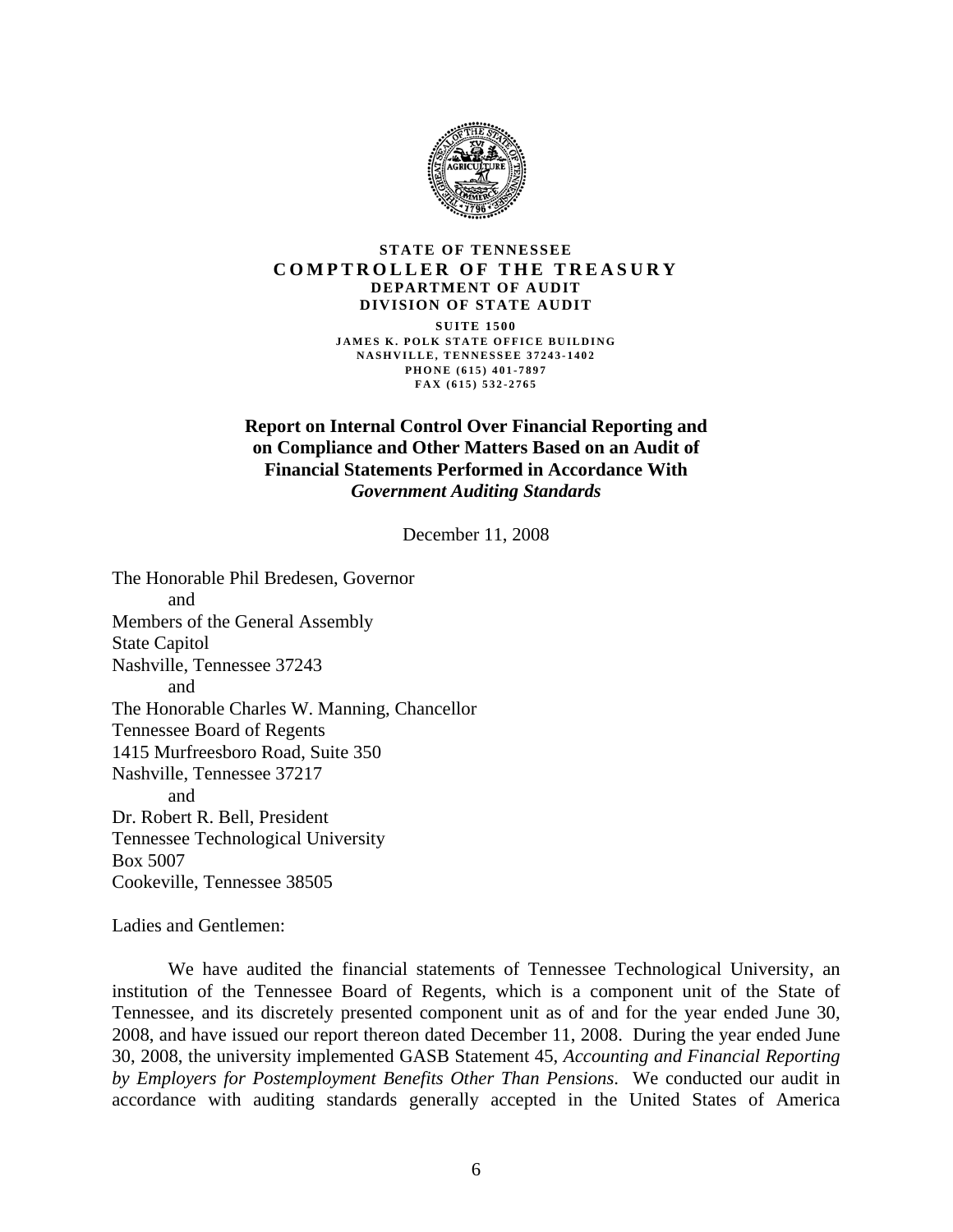December 11, 2008 Page Two

and the standards applicable to financial audits contained in generally accepted government auditing standards.

## **Internal Control Over Financial Reporting**

 In planning and performing our audit, we considered the university's internal control over financial reporting as a basis for designing our auditing procedures for the purpose of expressing our opinions on the financial statements, but not for the purpose of expressing an opinion on the effectiveness of the university's internal control over financial reporting. Accordingly, we do not express an opinion on the effectiveness of the university's internal control over financial reporting.

Our consideration of internal control over financial reporting was for the limited purpose described in the preceding paragraph and would not necessarily identify all deficiencies in internal control over financial reporting that might be significant deficiencies or material weaknesses. However, as discussed below, we identified certain deficiencies in internal control over financial reporting that we consider to be significant deficiencies.

 A control deficiency exists when the design or operation of a control does not allow management or employees, in the normal course of performing their assigned functions, to prevent or detect misstatements on a timely basis. A significant deficiency is a control deficiency, or combination of control deficiencies, that adversely affects the entity's ability to initiate, authorize, record, process or report financial data reliably in accordance with accounting principles generally accepted in the United States of America such that there is more than a remote likelihood that a misstatement of the entity's financial statements that is more than inconsequential will not be prevented or detected by the entity's internal control.

The following significant deficiencies were noted:

- The President, the Vice President for Business and Fiscal Affairs, and the foundation's board of directors have not established adequate controls or mitigated the risks associated with the bank reconciliation process for the university's and the foundation's bank accounts
- The Associate Vice President and Assistant Director of Information Technology Services did not implement certain information system controls for the operating system and database supporting the Banner information system, which increases the risk that the information system will be compromised

These deficiencies are described in the Findings and Recommendations section of this report.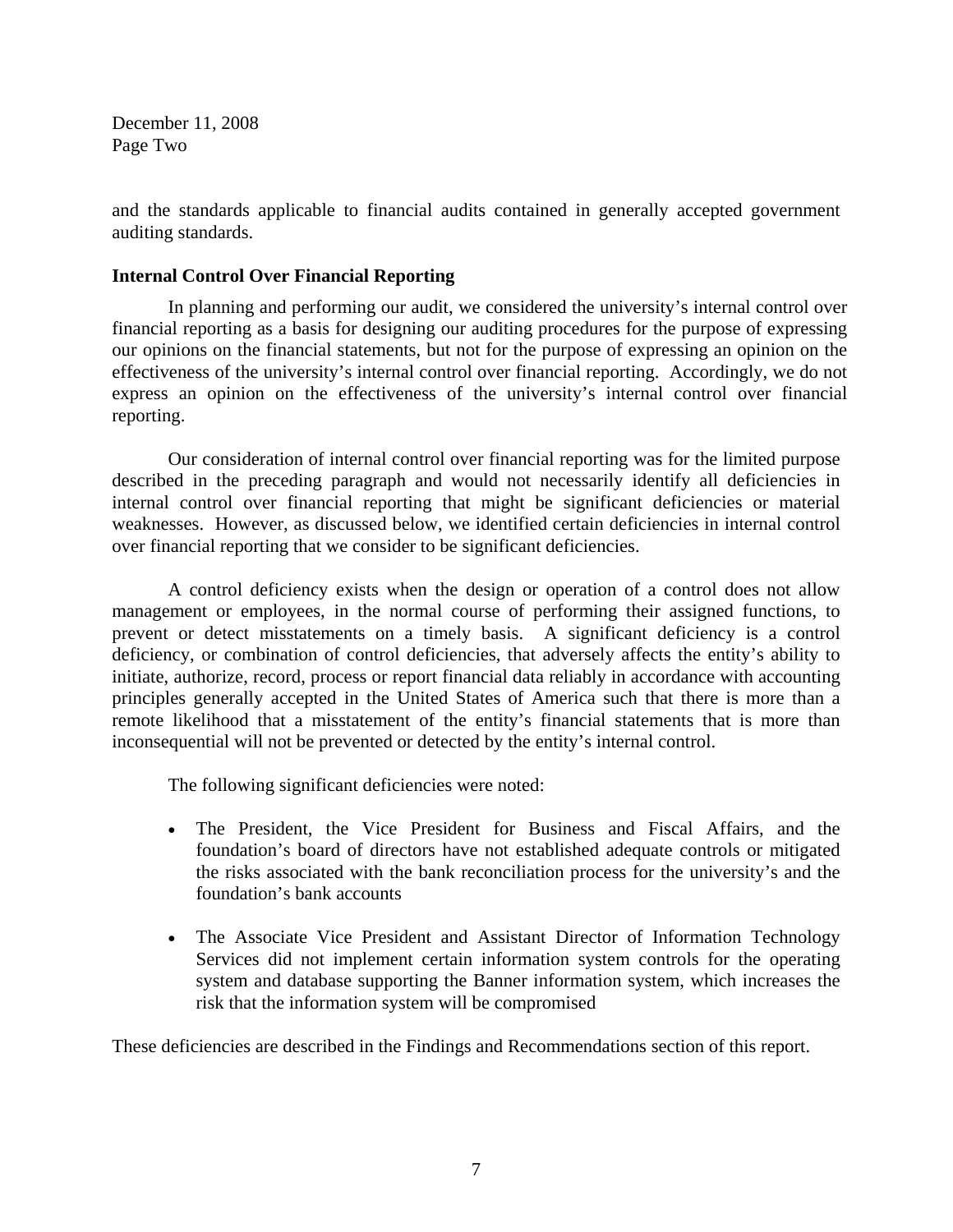December 11, 2008 Page Three

 A material weakness is a significant deficiency, or combination of significant deficiencies, that results in more than a remote likelihood that a material misstatement of the financial statements will not be prevented or detected by the entity's internal control.

 Our consideration of the internal control over financial reporting was for the limited purpose described in the first paragraph of this section and would not necessarily identify all deficiencies in the internal control that might be significant deficiencies and, accordingly, would not necessarily disclose all significant deficiencies that are also considered to be material weaknesses. However, we believe neither of the significant deficiencies described above is a material weakness.

 We also noted certain matters involving the internal control over financial reporting, which we have reported to the university's management in a separate letter.

### **Compliance and Other Matters**

 As part of obtaining reasonable assurance about whether the university's financial statements are free of material misstatement, we performed tests of the university's compliance with certain provisions of laws, regulations, contracts, and grant agreements, noncompliance with which could have a direct and material effect on the determination of financial statement amounts. However, providing an opinion on compliance with those provisions was not an objective of our audit, and accordingly, we do not express such an opinion. The results of our tests disclosed no instances of noncompliance or other matters that are required to be reported under generally accepted government auditing standards.

 We also noted certain other less significant instances of noncompliance, which we have reported to the university's management in a separate letter.

This report is intended solely for the information and use of the General Assembly of the State of Tennessee, the Tennessee Board of Regents, and management and is not intended to be and should not be used by anyone other than these specified parties. However, this report is a matter of public record.

Sincerely,

ltagent?

 Arthur A. Hayes, Jr., CPA **Director** 

AAH/cj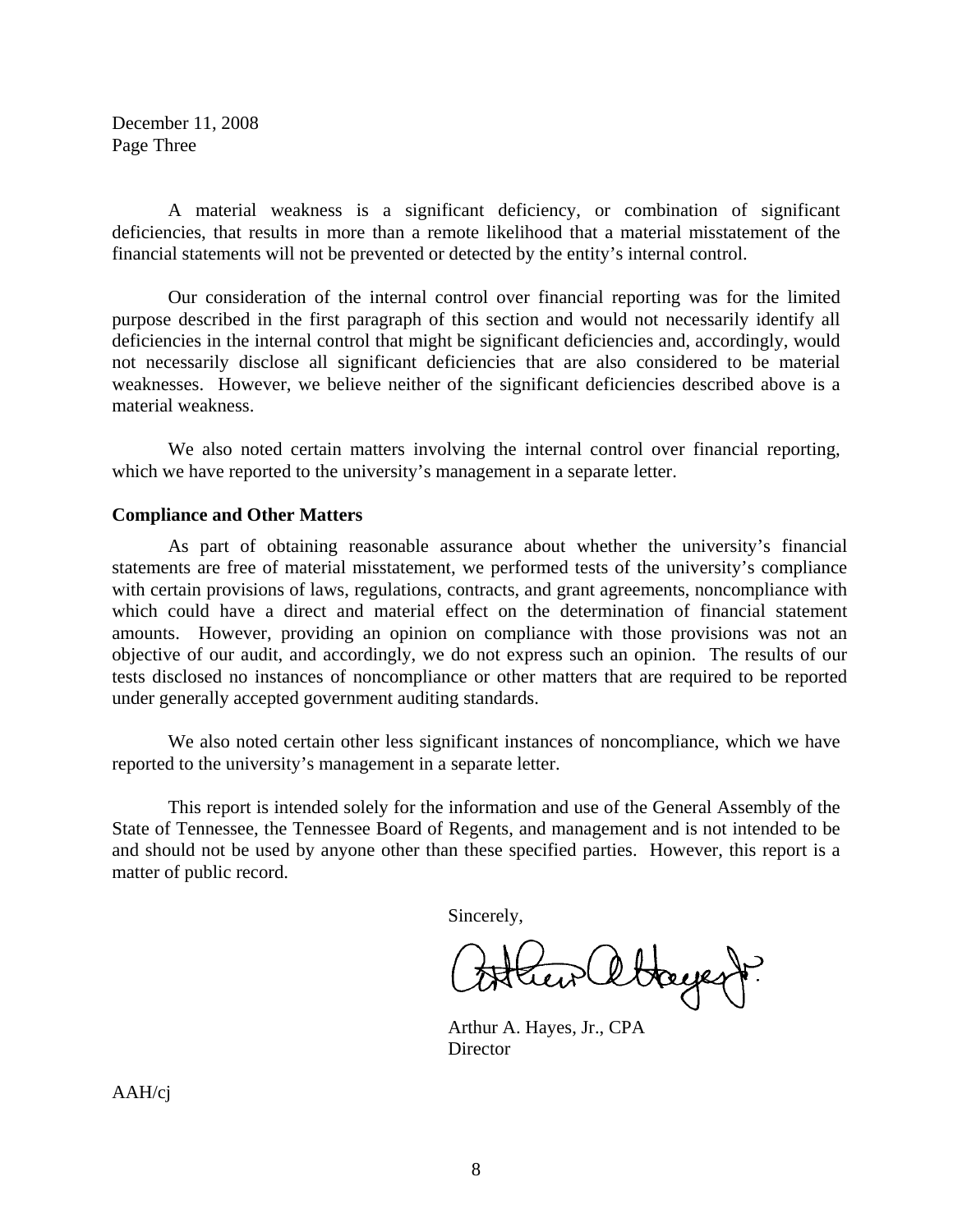## **FINDINGS AND RECOMMENDATIONS**

# **1. The President, the Vice President for Business and Fiscal Affairs, and the foundation's board of directors have not established adequate controls or mitigated the risks associated with the bank reconciliation process for the university's and the foundation's bank accounts**

### **Finding**

The President, the Vice President for Business and Fiscal Affairs, and the foundation's board of directors have not established adequate controls or mitigated the risks associated with the bank reconciliation process for the university's and the foundation's bank accounts.

Specifically, we noted the following weaknesses:

- The President and the Vice President for Business and Fiscal Affairs at Tennessee Technological University (TTU) have not created a policy governing the reconciliation process for the university.
- The Vice President for Business and Fiscal Affairs did not ensure that the Assistant to the Vice President for Business and Fiscal Affairs prepared the bank reconciliations for the university and foundation in a timely manner.
- The foundation board of directors had no formal policy for the reconciliation process for the foundation's bank accounts.

#### **Background Information**

During the audit period, the university staff maintained operating and payroll accounts and two depository accounts located in Cookeville at First Tennessee Bank. The university staff also maintains a depository account in Cookeville at Regions Bank. The monthly ending balances in the university's operating account for the fiscal year ended June 30, 2008, ranged from \$162,598.62 to \$7,248,493.89 with outstanding checks ranging from \$207,812.49 to \$3,574,217.67. The monthly ending balances in the university's payroll account for the fiscal year ended June 30, 2008, ranged from \$20,517.20 to \$167,879.61 with outstanding checks ranging from \$20,517.20 to \$167,899.61. In addition, the Tennessee Technological University Foundation maintained an operating account at First Tennessee Bank in Cookeville. The foundation's operating account, which is a controlled disbursement account, had a normal monthly ending balance of \$0.00.

For the year ended June 30, 2008, we reviewed TTU's and the TTU Foundation's procedures for reconciling the university and foundation operating accounts, the payroll account, and the depository accounts. Under these procedures, the Assistant to the Vice President for Business and Fiscal Affairs prepared two bank reconciliations each month: one bank reconciliation for the university's payroll account and one bank reconciliation that included the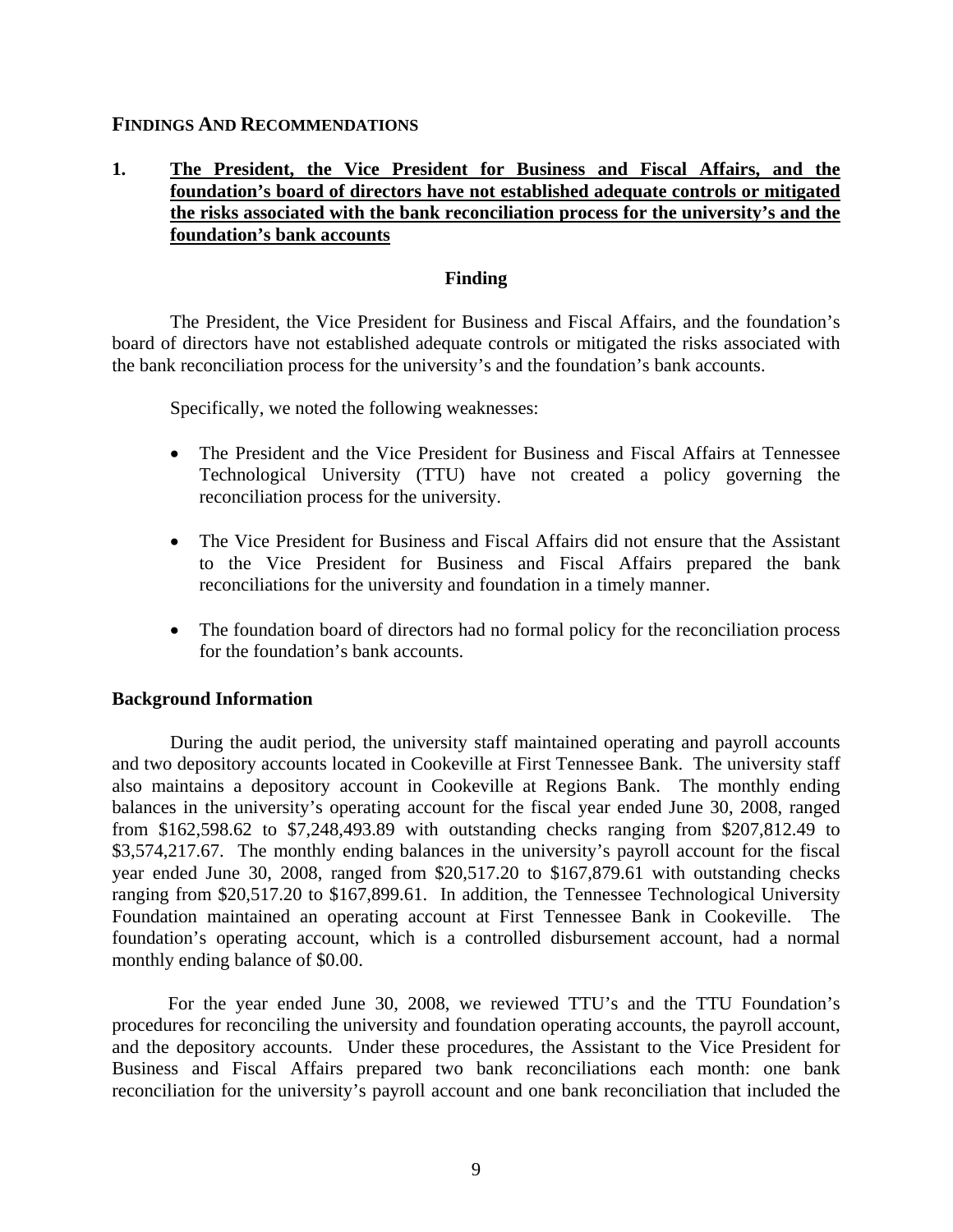operating accounts for both the university and the foundation as well as the three depository accounts. In addition, according to these procedures, the Vice President for Business and Fiscal Affairs approved the reconciliations.

## Bank Reconciliations Tested

We tested all operating and payroll account reconciliations for the fiscal year ended June 30, 2008. We examined the 24 bank reconciliations for timeliness of completion and promptness of approval. Since TTU had no policy stating when bank reconciliations were to be completed and approved, for our review, we considered reconciliations timely if they were prepared, reviewed, and approved within 60 days after month-end. We used 60 days after month-end since banks generally allow clients to pursue adjustments due to banking errors within 60 days. In our review, we found the following:

- For 9 of 24 reconciliations tested (37.5%), neither the Assistant to the Vice President for Business and Fiscal Affairs or other appropriate personnel prepared the bank account reconciliations within 60 days after the appropriate month-end for the period August 2007 to February 2008. The Assistant to the Vice President for Business and Fiscal Affairs prepared the bank account reconciliations from 62 to 149 days after the end of the month.
- Since the Assistant to the Vice President for Business and Fiscal Affairs or other appropriate personnel did not prepare all bank account reconciliations timely as noted above, the Vice President for Business and Fiscal Affairs did not review and approve the bank reconciliations timely.

We discussed the university staff's failure to reconcile the bank accounts timely with the Vice President for Business and Fiscal Affairs, who agreed that this issue is a problem. According to the Vice President for Business and Fiscal Affairs and the Assistant to the Vice President for Business and Fiscal Affairs, during the audit period, the Assistant to the Vice President took on several additional responsibilities that were beyond her normal duties, including facilitating the risk assessments performed by the university (one of the largest assessments began in October 2007) and assisting the Vice President for Business and Fiscal Affairs on the committee for the hiring of a new provost (the committee began meeting in September 2007 and met until a new provost was hired in January 2008).

Before we found the problems with the bank reconciliations, the Vice President for Business and Fiscal Affairs had already implemented as part of the university's contract with the bank a control that would compensate for the lack of timeliness in the preparation of the bank reconciliations. The Vice President for Business and Fiscal Affairs implemented positive pay for the operating and payroll accounts in October 2007. Positive pay is the process of informing the bank of all checks to be paid prior to payment, thereby decreasing the likelihood that a falsified or duplicate check would clear the bank account. Also, positive pay allows the bank to check for discrepancies in data entry, which eliminates most bank errors. Although this compensating control is important and should help management mitigate the risks of errors and fraud, this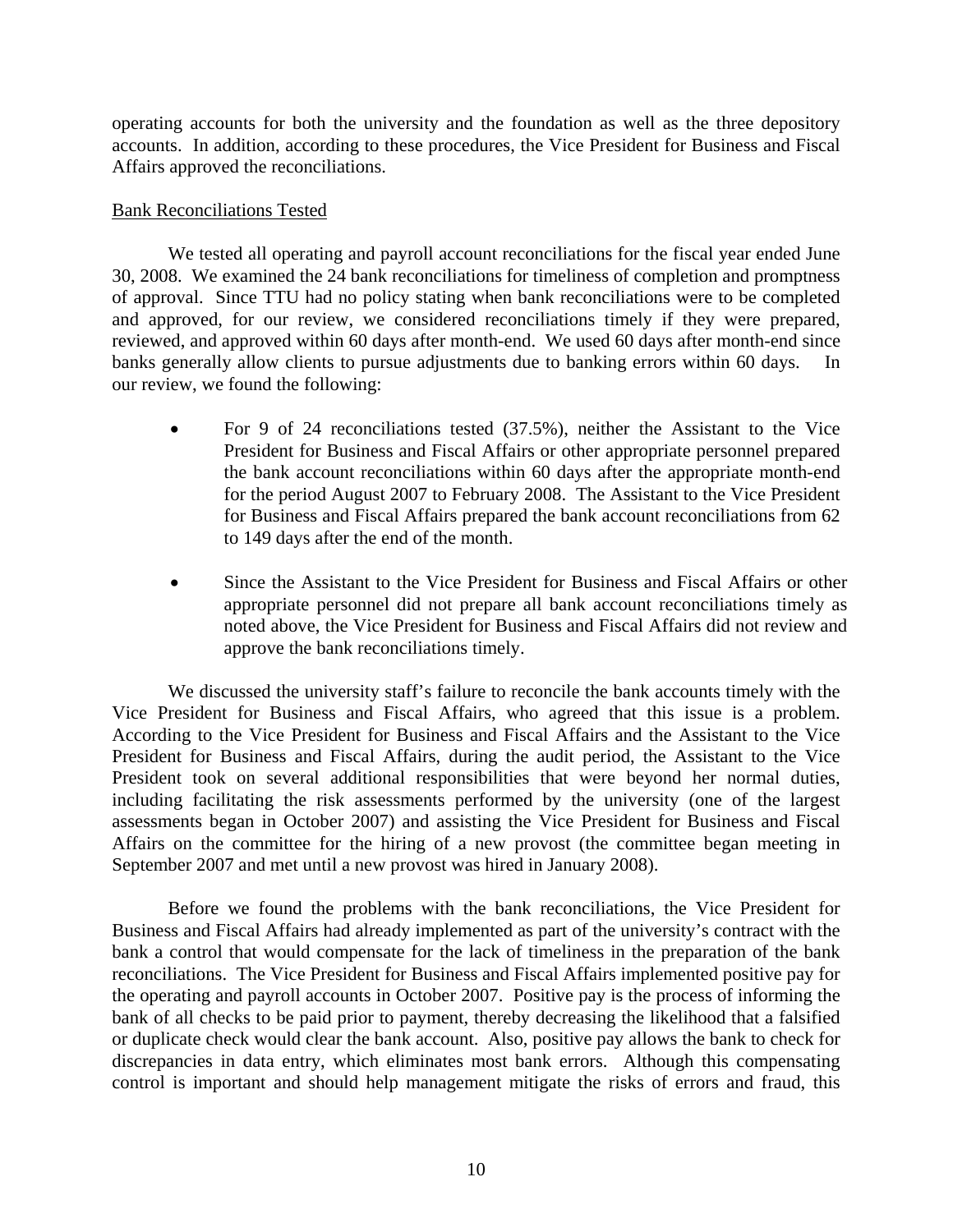compensating control does not obviate the necessity of performing monthly bank reconciliations timely to ensure that the university's financial reporting is free from material misstatement.

The staff's failure to perform bank reconciliations timely could prohibit or limit management's ability to prevent or detect errors in financial reporting. Also, the bank may be unwilling or unable to assist the university in correcting these errors if they are not reported timely.

As of the end of our audit fieldwork, university personnel had not prepared the formal risk assessment for the financial management area, which would include the risks associated with the university's bank reconciliation process. The assessment is scheduled to be submitted to the Tennessee Board of Regents in October 2009.

#### **Recommendation**

The President and Vice President for Business and Fiscal Affairs should develop formal, written policies related to the timeliness of bank reconciliations for TTU. The TTU staff who work with the foundation should develop formal, written policies related to the timeliness of bank reconciliations and present the policies to the foundation's board of directors for approval. The Vice President for Business and Fiscal Affairs should not permit control procedures to lapse because of staffing or other problems. After such policies are developed, the Vice President for Business and Fiscal Affairs should ensure that bank reconciliations are always performed timely in accordance with those policies. For the foundation, the President or his designee should ensure that the foundation bank reconciliations are always performed timely as well.

Management should continue to evaluate risks and include them in documented risk assessment activities. Management should ensure that staff who are responsible for the design and implementation of internal controls to adequately mitigate those risks and to prevent and detect exceptions timely are continually evaluating those controls. Management should ensure that staff who are responsible for ongoing monitoring for compliance with all requirements are indeed monitoring and taking prompt action should exceptions occur. All controls and control activities, including monitoring, should be adequately documented.

#### **Management's Comment**

Management concurs with the finding. Administrative policies and procedures have been updated stating that bank reconciliations be completed within 60 days of the end of the month being reconciled or within 90 days if extenuating circumstances are present. Since the university functions as fiscal agent for the foundation, this policy applies to all university and foundation bank reconciliations. Every effort will be made to comply with this policy in the future.

While the Assistant to the Vice President did not complete the reconciliations in a timely manner, the outstanding check listings were prepared within thirty days of the close of each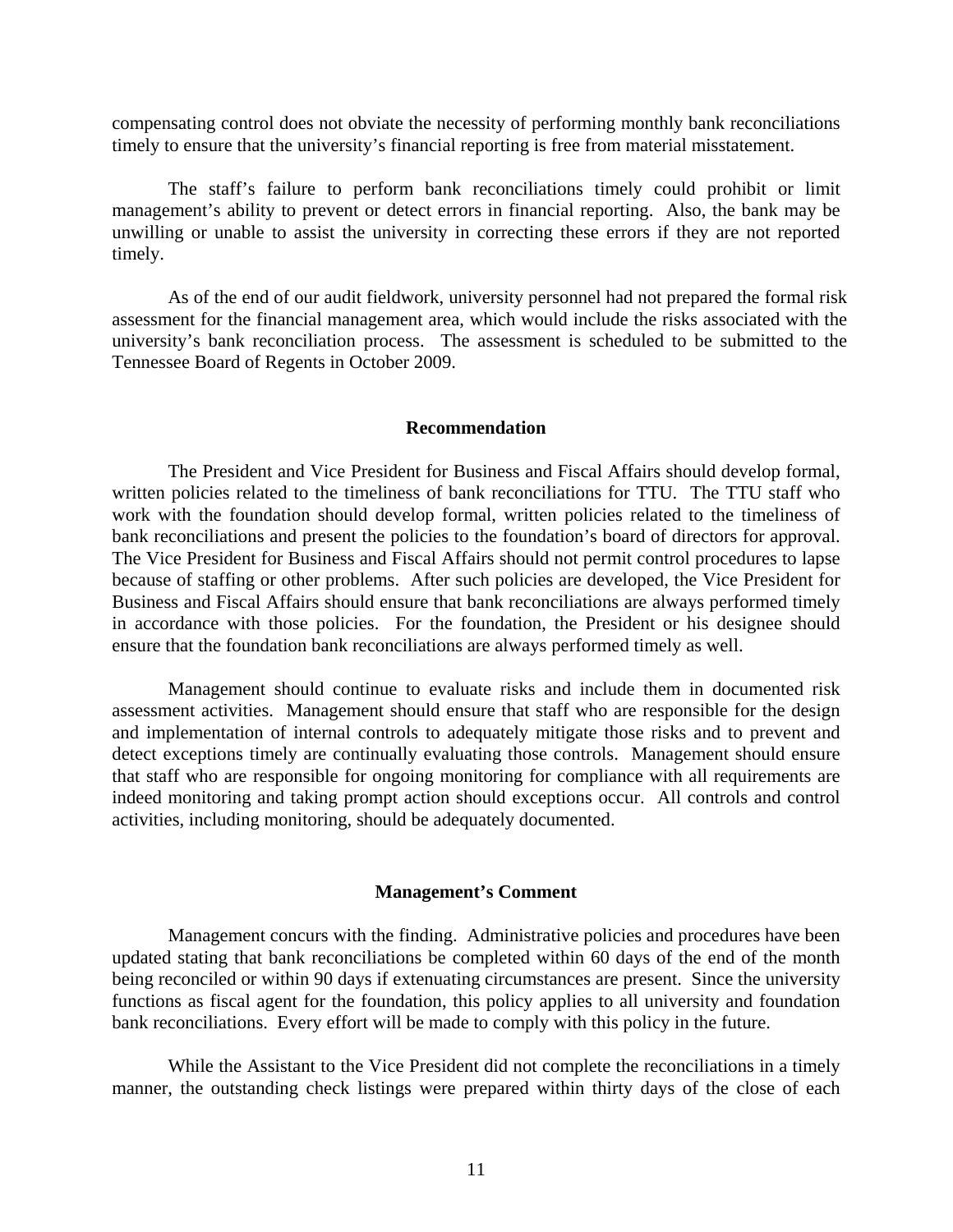month. In preparing these listings, most items requiring special attention became apparent and were dealt with as needed. Recognizing that this does not negate the reconciliation process, it does indicate that the process was not ignored completely.

The job responsibilities of the Assistant to the Vice President of Business and Fiscal Affairs have been reviewed and special projects have been removed to allow sufficient time for regular job duties.

## **2. The Associate Vice President and Assistant Director of Information Technology Services did not implement certain information system controls for the operating system and database supporting the Banner information system, which increases the risk that the information system will be compromised**

#### **Finding**

 The Tennessee Board of Regents (TBR), in conjunction with the Banner system vendor, SunGard HE, provides standardized computer programs directly to the respective colleges and universities within the TBR system including Tennessee Technological University (TTU). These computer programs are utilized by the recipient institutions to provide academic, administrative, and financial services for their faculty, staff, and student populations. We observed significant conditions that violated best practices for information security controls of the Banner system during our audit at TTU.

 The wording of this finding does not identify specific vulnerabilities that could allow someone to exploit the university's systems. Disclosing those vulnerabilities could present a potential security risk by providing readers with information that might be confidential pursuant to Section 10-7-504(i), *Tennessee Code Annotated*. We provided the university with detailed information regarding the specific vulnerabilities we identified as well as our recommendations for improvement.

#### **Recommendation**

The Associate Vice President and Assistant Director of Information Technology Services should identify the specific technical procedures resulting in the conditions noted in this finding. These conditions should be remedied by the prompt development and implementation of effective controls and the subsequent monitoring of those controls.

Management should continue to evaluate risks and include them in documented risk assessment activities. Management should ensure that staff who are responsible for the design and implementation of internal controls to adequately mitigate those risks and to prevent and detect exceptions timely are continually evaluating those controls. Management should ensure that staff who are responsible for ongoing monitoring for compliance with all requirements are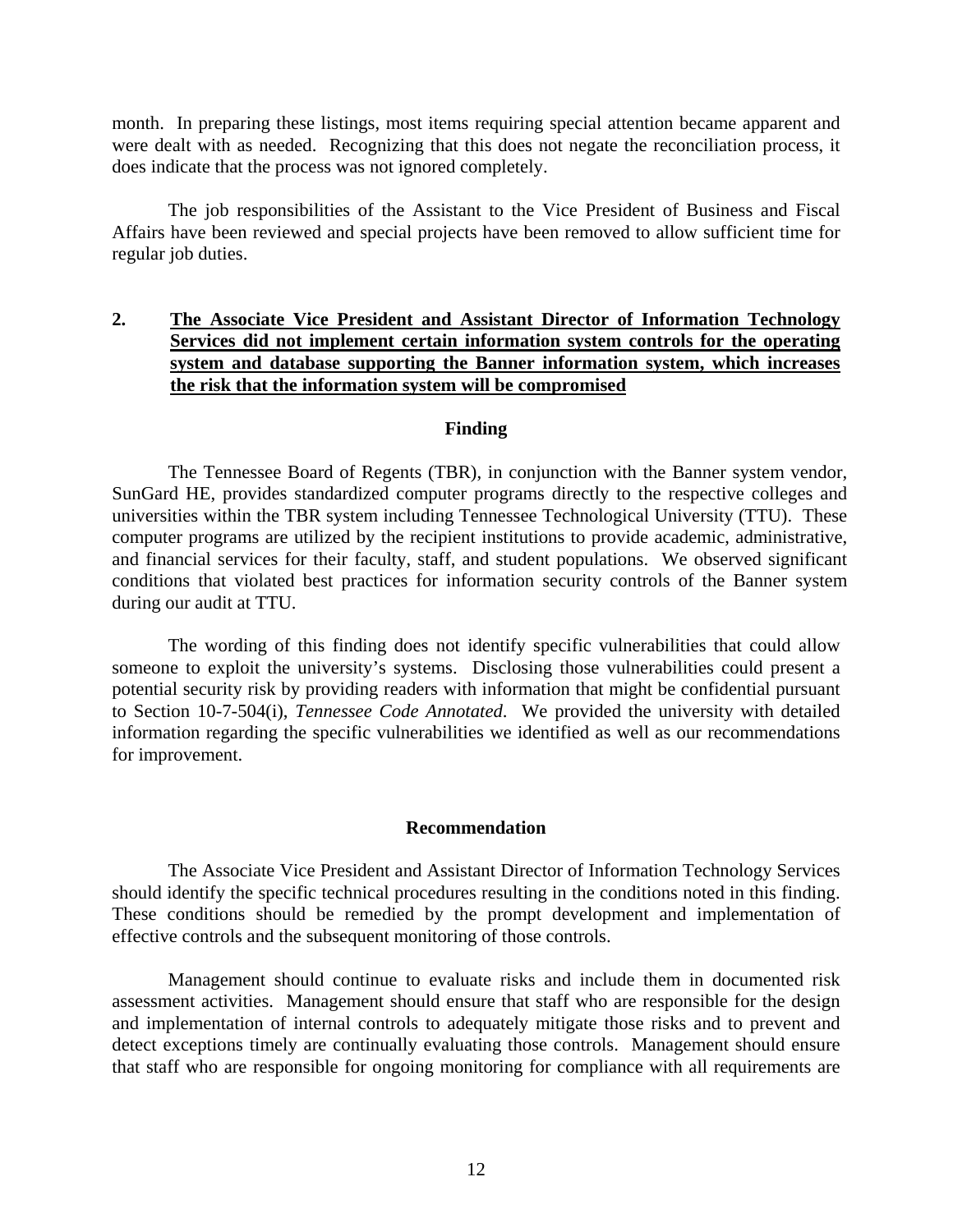indeed monitoring and taking prompt action should exceptions occur. All controls and control activities, including monitoring, should be adequately documented.

#### **Management's Comment**

Management concurs with the finding. The Associate Vice President of Information Technology Services has developed policies and procedures to address the concerns of this finding. The policies have been reviewed and approved by the Information Technology Committee and forwarded to the Administrative Council for review. Monitoring of the risk assessment in this area has been updated to ensure regular review of the identified concerns.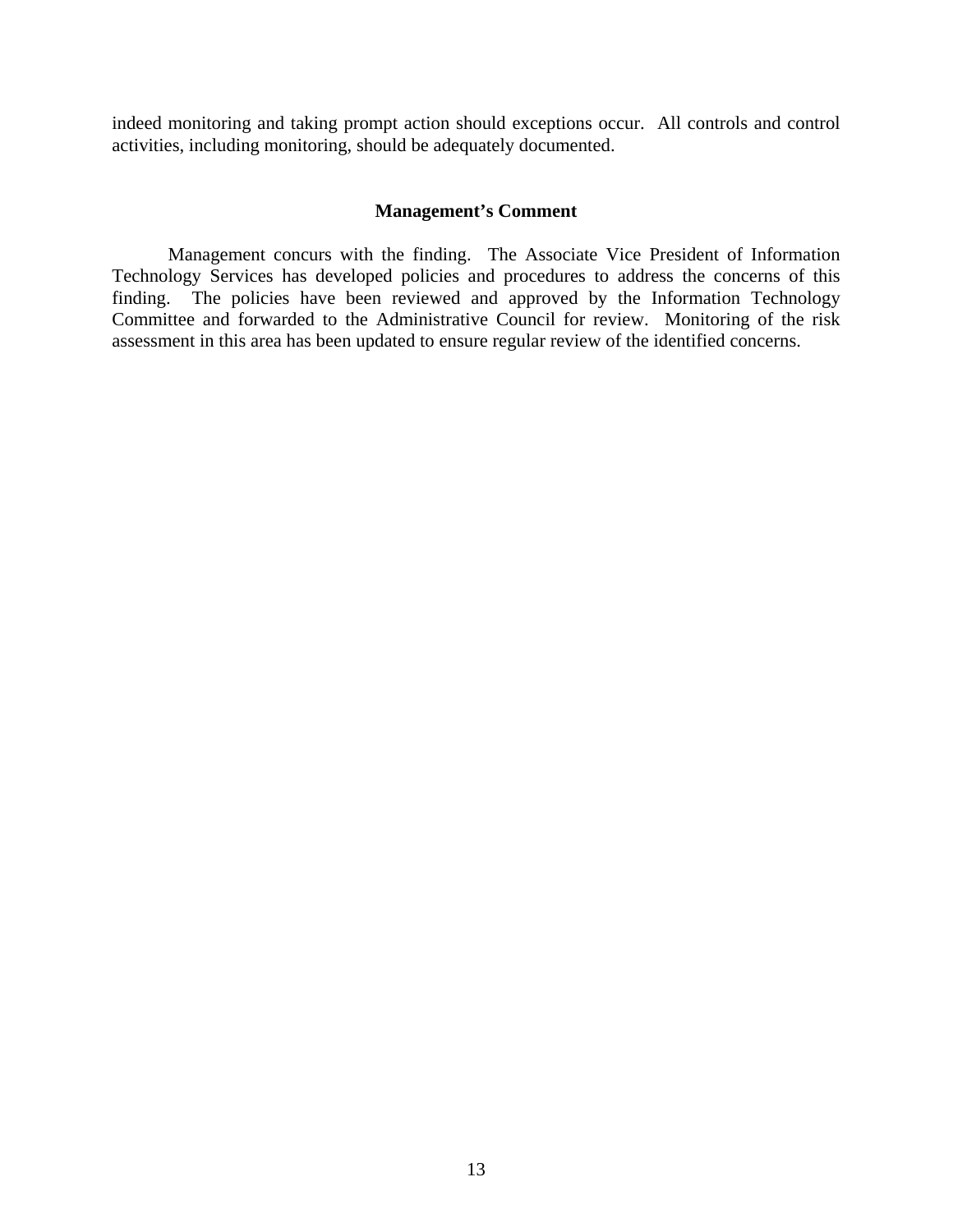

#### **STATE OF TENNESSEE COMPTROLLER OF THE TREASURY DEPARTMENT OF AUDIT DIVISION OF STATE AUDIT SUITE 1500 JAMES K. POLK STATE OFFICE BUILDING NASHVILLE, TENNESSEE 37243-1402 PHONE (615) 401-7897 FAX (615) 532-2765**

#### **Independent Auditor's Report**

December 11, 2008

The Honorable Phil Bredesen, Governor and Members of the General Assembly State Capitol Nashville, Tennessee 37243 and The Honorable Charles W. Manning, Chancellor Tennessee Board of Regents 1415 Murfreesboro Road, Suite 350 Nashville, Tennessee 37217 and Dr. Robert R. Bell, President Tennessee Technological University Box 5007 Cookeville Tennessee 38505

Ladies and Gentlemen:

 We have audited the accompanying basic financial statements of Tennessee Technological University, an institution of the Tennessee Board of Regents, which is a component unit of the State of Tennessee, and its discretely presented component unit as of and for the year ended June 30, 2008, as listed in the table of contents. These financial statements are the responsibility of the university's management. Our responsibility is to express opinions on these financial statements, based on our audit.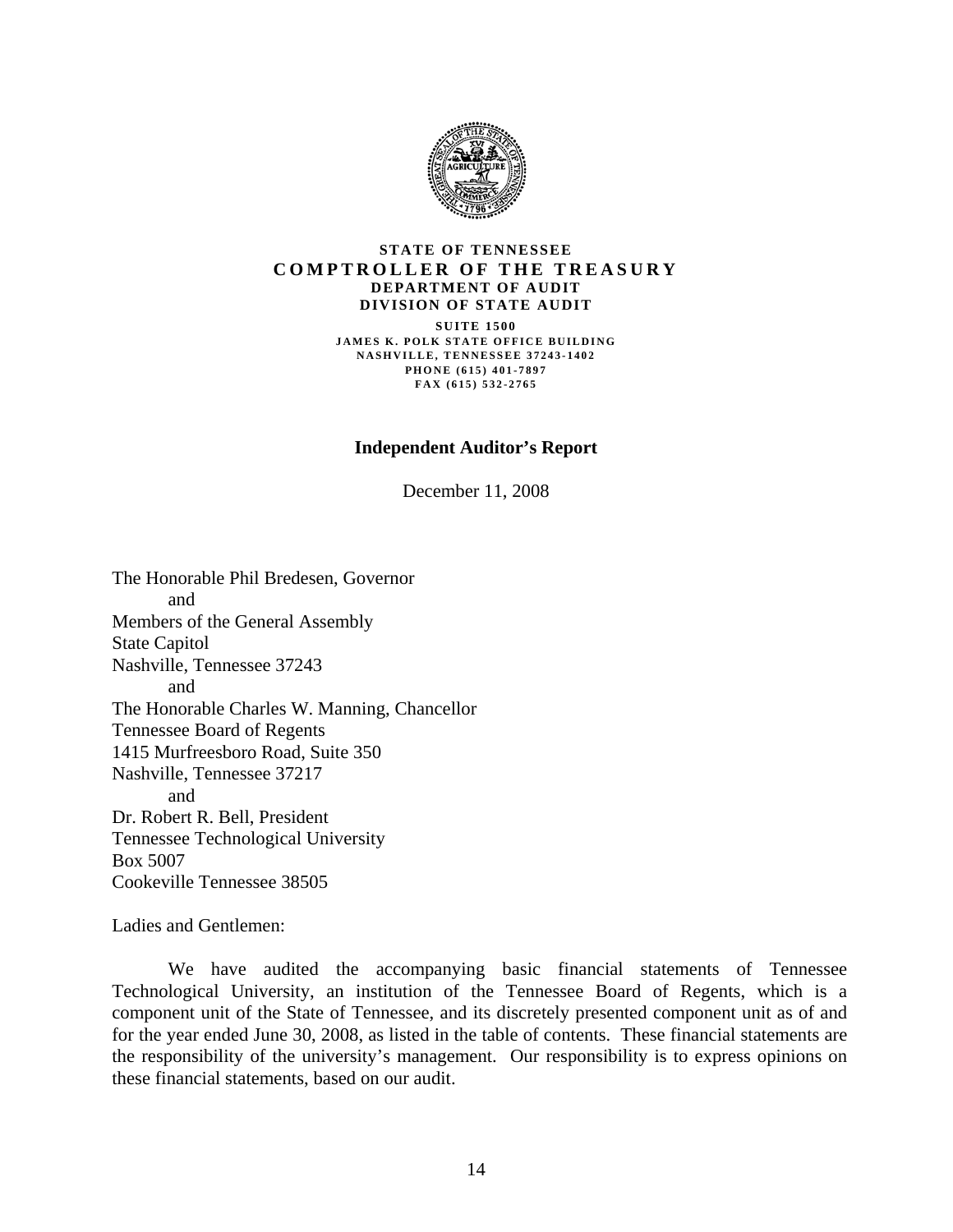December 11, 2008 Page Two

 We conducted our audit in accordance with auditing standards generally accepted in the United States of America and the standards applicable to financial audits contained in generally accepted government auditing standards. Those standards require that we plan and perform the audit to obtain reasonable assurance about whether the financial statements are free of material misstatement. An audit includes examining, on a test basis, evidence supporting the amounts and disclosures in the financial statements. An audit also includes assessing the accounting principles used and significant estimates made by management, as well as evaluating the overall financial statement presentation. We believe that our audit provides a reasonable basis for our opinions.

As discussed in Note 1, the financial statements of Tennessee Technological University, an institution of the Tennessee Board of Regents, are intended to present the financial position, the changes in financial position, and the cash flows of only Tennessee Technological University. They do not purport to, and do not present fairly the financial position of the Tennessee Board of Regents, as of June 30, 2008, and the changes in its financial position and cash flows for the year then ended in conformity with accounting principles generally accepted in the United States of America.

 In our opinion, the financial statements referred to above present fairly, in all material respects, the respective financial position of the Tennessee Board of Regents, Tennessee Technological University, and its discretely presented component unit as of June 30, 2008, and the respective changes in financial position and cash flows thereof for the year then ended in conformity with accounting principles generally accepted in the United States of America.

 As discussed in Note 16, during the year ended June 30, 2008, the university implemented GASB Statement 45, *Accounting and Financial Reporting by Employers for Postemployment Benefits Other Than Pensions*.

 The management's discussion and analysis on pages 17 through 36 and the schedule of funding progress on page 65 are not a required part of the basic financial statements but are supplementary information required by accounting principles generally accepted in the United States of America. We have applied certain limited procedures, which consisted principally of inquiries of management regarding the methods of measurement and presentation of the required supplementary information. However, we did not audit the information and express no opinion on it.

 Our audit was conducted for the purpose of forming opinions on the basic financial statements. The accompanying financial information on page 66 is presented for purposes of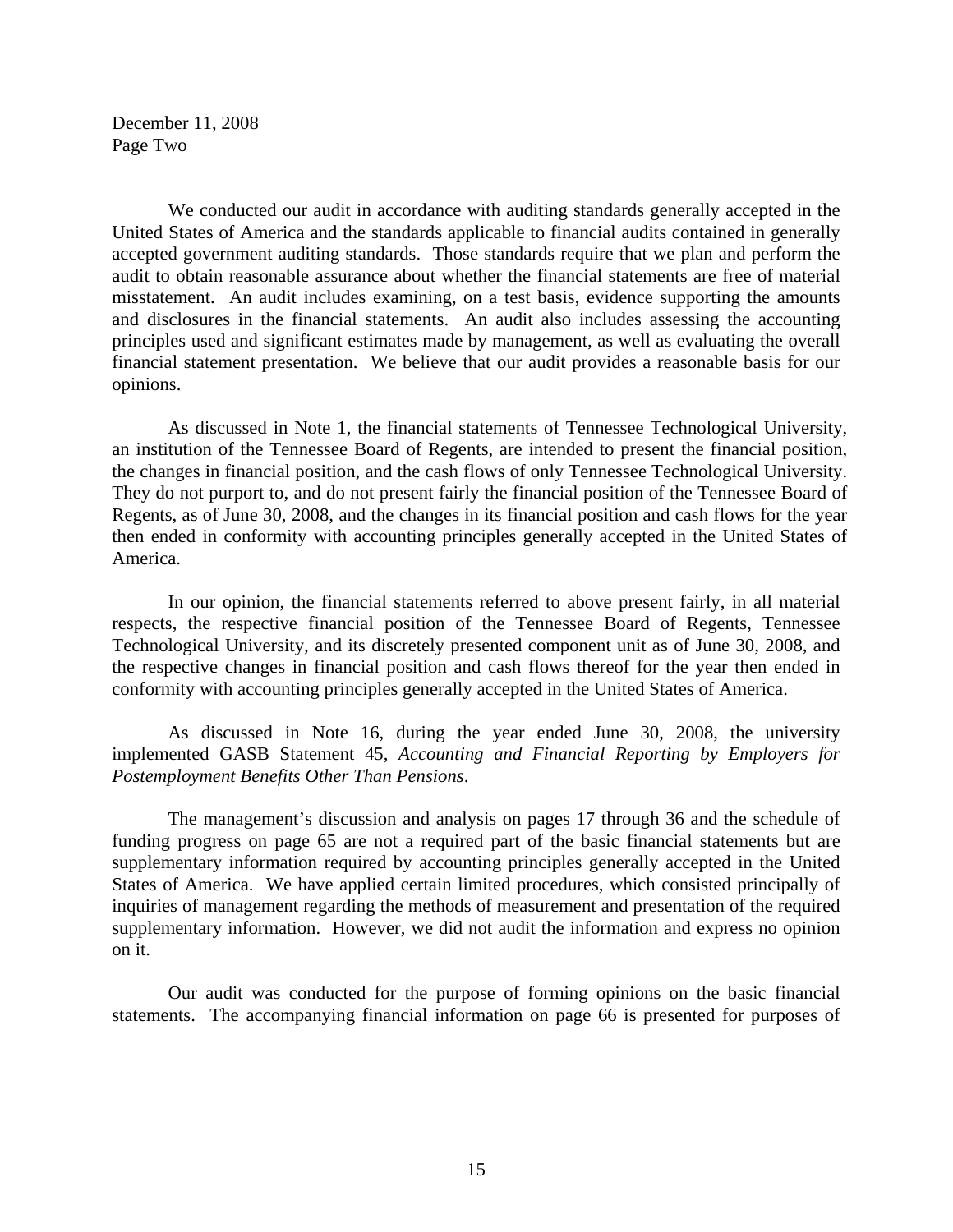December 11, 2008 Page Three

additional analysis and is not a required part of the basic financial statements. Such information has been subjected to the auditing procedures applied in the audit of the basic financial statements and, in our opinion, is fairly stated in all material respects in relation to the basic financial statements taken as a whole.

 In accordance with generally accepted government auditing standards, we have also issued our report dated December 11, 2008, on our consideration of the university's internal control over financial reporting and our tests of its compliance with certain provisions of laws, regulations, contracts, and grant agreements and other matters. The purpose of that report is to describe the scope of our testing of internal control over financial reporting and compliance and the results of that testing, and not to provide an opinion on the internal control over financial reporting or on compliance. That report is an integral part of an audit performed in accordance with generally accepted government auditing standards and should be read in conjunction with this report in considering the results of our audit.

Sincerely,

ettagegy?

 Arthur A. Hayes, Jr., CPA **Director** 

AAH/cj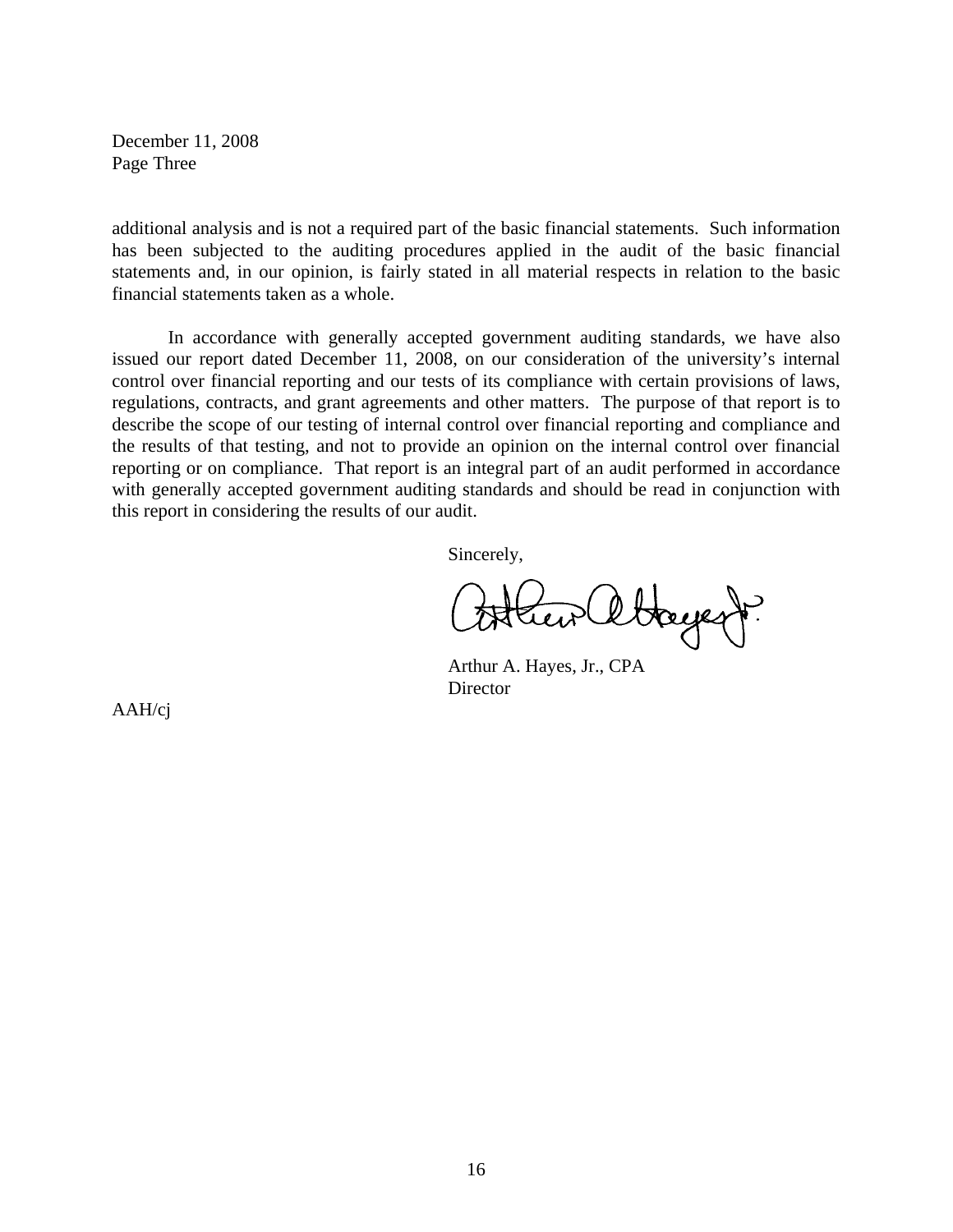This section of Tennessee Technological University's report presents a discussion and analysis of the financial performance of the university during the fiscal year ended June 30, 2008, with comparative information presented for the fiscal year ended June 30, 2007. This discussion has been prepared by management along with the financial statements and related note disclosures and should be read in conjunction with the independent auditor's report, the audited financial statements, and the accompanying notes. The financial statements, notes, and this discussion are the responsibility of management.

## **Using This Report**

This report consists of three basic financial statements. The Statement of Net Assets; the Statement of Revenues, Expenses, and Changes in Net Assets; and the Statement of Cash Flows provide information on Tennessee Technological University as a whole and present a long-term view of the university's finances.

## **The Statement of Net Assets**

The Statement of Net Assets presents the financial position of the university at the end of the fiscal year and includes all assets and liabilities of the university. The difference between total assets and total liabilities*—*net assets*—*is an indicator of the current financial condition of the university. Assets and liabilities are generally measured using current values. One notable exception is capital assets, which are stated at historical cost less an allowance for depreciation.

Net assets are divided into three major categories. The first category, invested in capital assets, net of related debt, provides the university's equity in property, plant, and equipment owned by the university. The next asset category is restricted net assets, which is divided into two categories, nonexpendable and expendable. The corpus of nonexpendable restricted resources is only available for investment purposes. Expendable restricted net assets are available for expenditure by the university but must be spent for purposes as determined by donors and/or external entities that have placed time or purpose restrictions on the use of the assets. The final category is unrestricted net assets. Unrestricted net assets are available to the university for any lawful purpose of the university.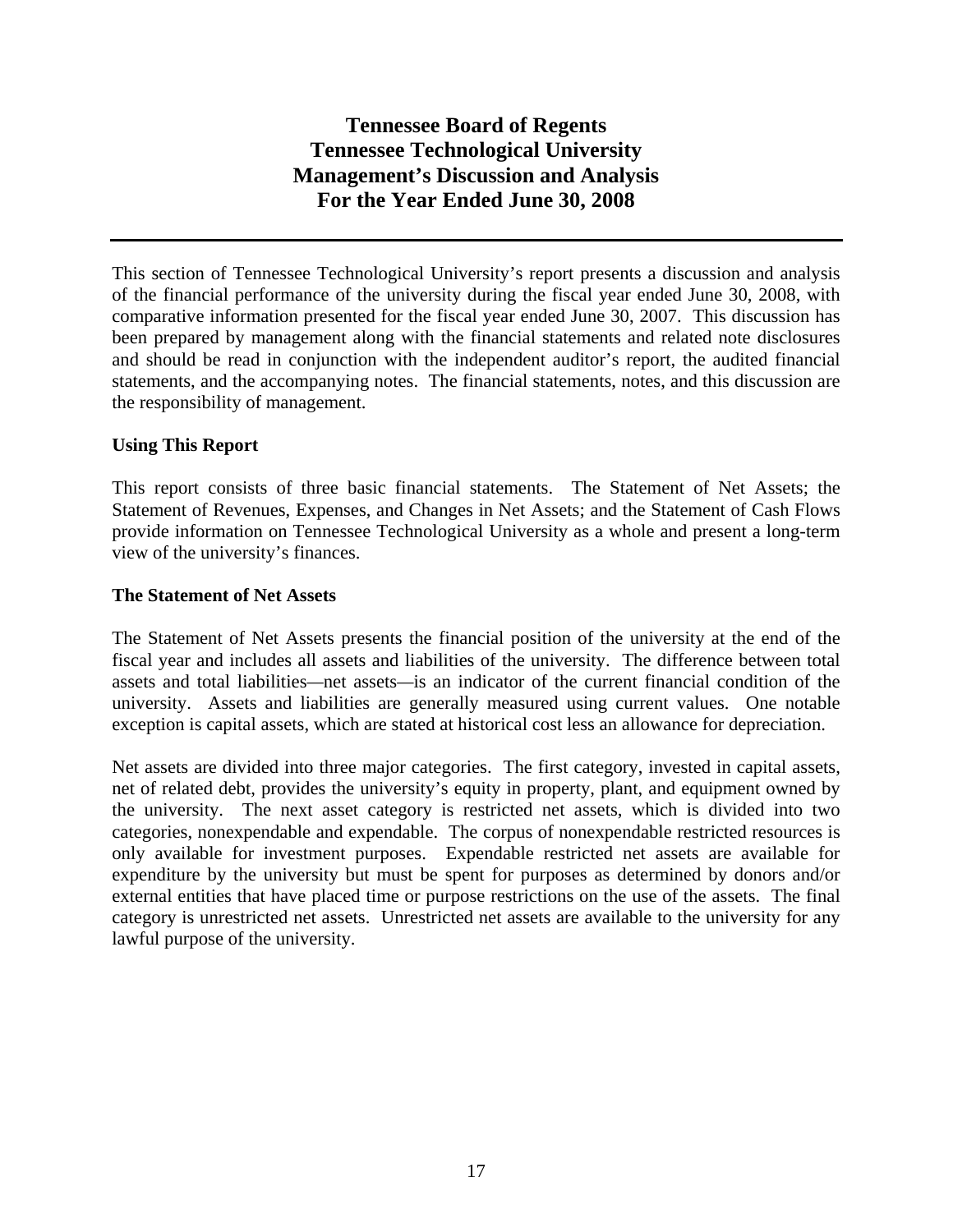|                                                 | 2008          | 2007         |
|-------------------------------------------------|---------------|--------------|
| Assets:                                         |               |              |
| Current assets                                  | \$<br>22,065  | \$<br>15,019 |
| Capital assets, net                             | 74,370        | 64,054       |
| Other assets                                    | 24,548        | 18,495       |
| <b>Total assets</b>                             | \$<br>120,983 | \$<br>97,568 |
| <b>Liabilities:</b>                             |               |              |
| Current liabilities                             | \$<br>13,633  | \$<br>9,618  |
| Noncurrent liabilities                          | 21,327        | 20,279       |
| <b>Total liabilities</b>                        | \$<br>34,960  | \$<br>29,897 |
| <b>Net assets:</b>                              |               |              |
| Invested in capital assets, net of related debt | \$<br>59,171  | \$<br>48,198 |
| Restricted - nonexpendable                      | 194           | 192          |
| Restricted – expendable                         | 7,822         | 6,191        |
| Unrestricted                                    | 18,836        | 13,090       |
| <b>Total net assets</b>                         | \$<br>86,023  | \$<br>67,671 |

**University's Net Assets (in thousands of dollars)** 

- In keeping with the university's mission, the consumption of assets provided for the continuation of high-quality instruction in the university's undergraduate, masters, specialist, and doctoral degree-granting programs. Assets were also used to continue the mission of research, scholarly activities, and public service, with emphasis on community and economic development.
- The university's increase in liabilities from 2007 to 2008 was 17%. The increase in current liabilities was primarily accrued liabilities, which increased 22.5% due to accrued payroll items. Noncurrent liabilities increased 5% because of the implementation of accrued other post-employment benefits (OPEB).
- The increase in net assets of 27% from 2007 to 2008 included additional investments in capital projects. Cost containment efforts taken by the university resulted in a 44%

<sup>•</sup> The assets of the university increased by 24% from 2007 to 2008. The increase can be attributed to investments in capital assets, which increased 16%. Primary items include fire alarm upgrades and lighting upgrades for the campus and football field. Current assets increased by 47%, which includes an increase in cash of 70%. This increase is due primarily from our increase in accrued liabilities, largely payroll items.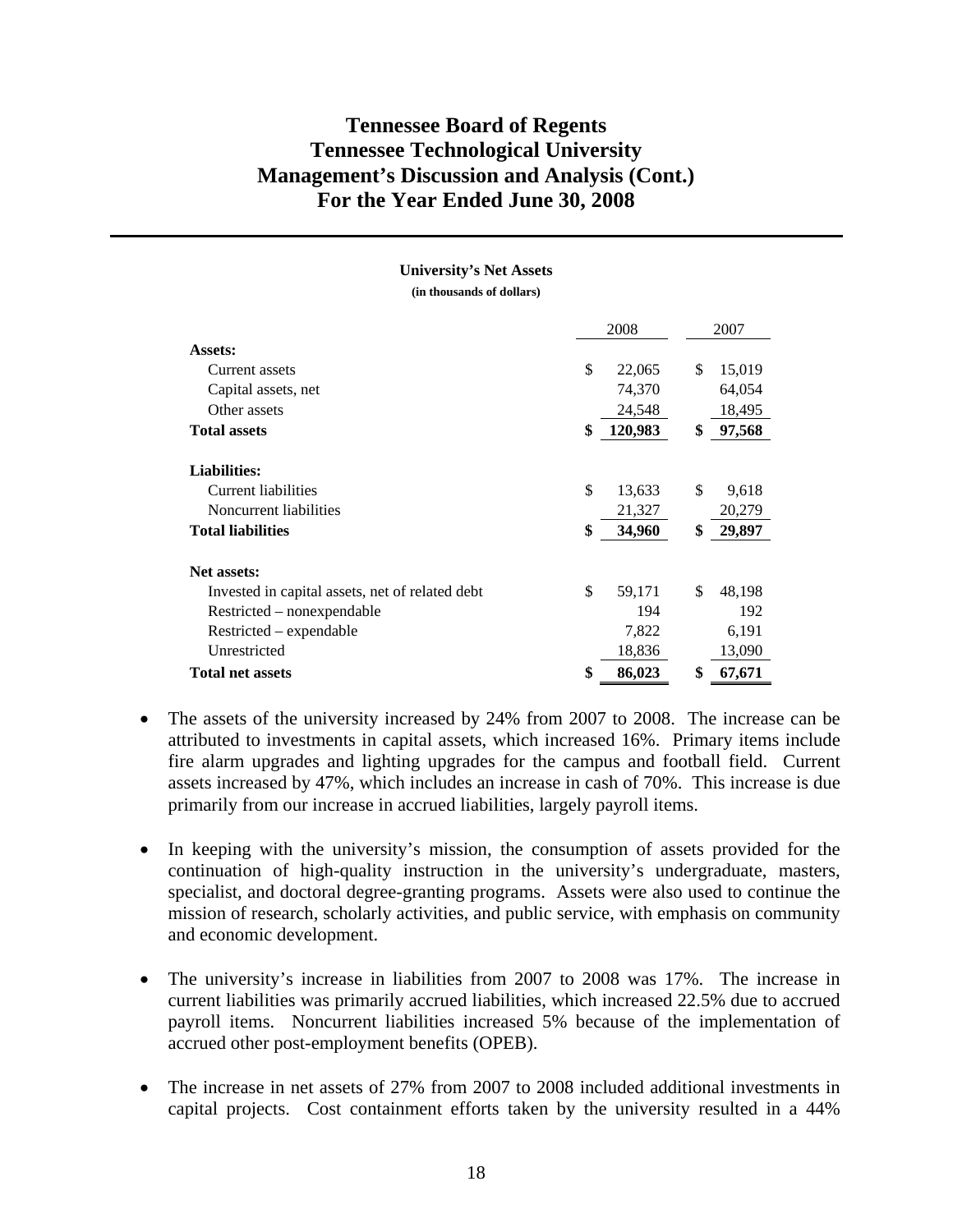increase in unrestricted net assets. Profits transferred from auxiliary funds resulted in a 37% increase in renewal and replacement unrestricted net assets. All other fluctuations in net assets were minor.

- Restricted nonexpendable net assets had no significant change from 2007 to 2008.
- Restricted expendable net assets increased 26% from 2007 to 2008, primarily from debt service.

Many of the university's unrestricted net assets have been designated or reserved for specific purposes such as repairs and replacement of equipment, future debt service, quasi-endowments, and capital projects. The following graph shows the allocations:



#### **Unrestricted Net Assets (in hundred thousands)**

• Funds designated for renewal and replacement of equipment and repair of housing facilities increased by 74% in FY 2008 compared to FY 2007. Funds designated for plant construction increased by 48% in FY 2008 compared to FY 2007. The primary increase is for elevators and campus lighting.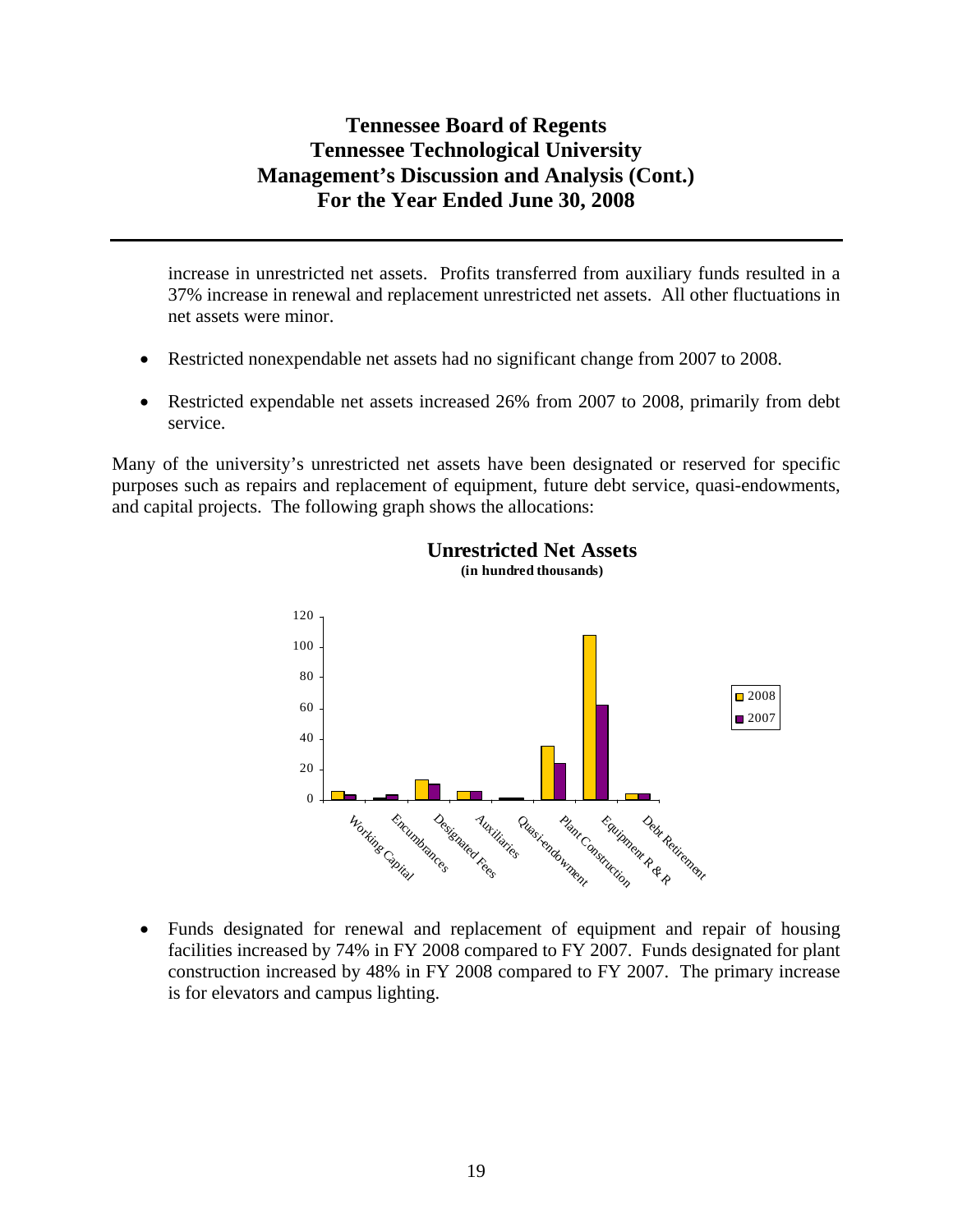## **The Statement of Revenues, Expenses, and Changes in Net Assets**

The Statement of Revenues, Expenses, and Changes in Net Assets presents the operating results of the university, as well as the nonoperating revenues and expenses. Annual state appropriations, while budgeted for operations, are considered nonoperating revenues according to accounting principles generally accepted in the United States of America.

#### **University's Changes in Net Assets (in thousands of dollars)**

|                                                  | 2008 |           | 2007           |
|--------------------------------------------------|------|-----------|----------------|
| <b>Operating revenues:</b>                       |      |           |                |
| Net tuition and fees                             | \$   | 29,525    | \$<br>26,223   |
| Grants and contracts                             |      | 11,295    | 11,929         |
| Auxiliary                                        |      | 10,867    | 9,806          |
| Other                                            |      | 6,224     | 4,452          |
| <b>Total operating revenues</b>                  | \$   | 57,911    | \$<br>52,410   |
| Operating expenses                               |      | 132,258   | 121,387        |
| <b>Operating loss</b>                            | \$   | (74, 347) | \$<br>(68,977) |
| Nonoperating revenues and expenses:              |      |           |                |
| State appropriations                             | \$   | 53,443    | \$<br>51,042   |
| Gifts                                            |      | 575       | 836            |
| Grants and contracts                             |      | 23,726    | 19,541         |
| Investment income                                |      | 1,533     | 1,596          |
| Other nonoperating revenues and (expenses)       |      | (708)     | (1,325)        |
| <b>Total nonoperating revenues and expenses</b>  | \$   | 78,569    | \$<br>71,690   |
| Income before other revenues,                    |      |           |                |
| expenses, gains, or losses                       | \$   | 4,222     | \$<br>2,713    |
| Other revenues, expenses, gains, or losses:      |      |           |                |
| Capital appropriations                           | \$   | 9,366     | \$<br>10,158   |
| Capital grants and gifts                         |      | 4,762     | 1,944          |
| Additions to permanent endowments                |      | 2         | 17             |
| Total other revenues, expenses, gains, or losses | \$   | 14,130    | \$<br>12,119   |
| Increase in net assets                           | \$   | 18,352    | \$<br>14,832   |
| Net assets at beginning of year                  | \$   | 67,671    | \$<br>52,839   |
| Net assets at end of year                        | \$   | 86,023    | \$<br>67,671   |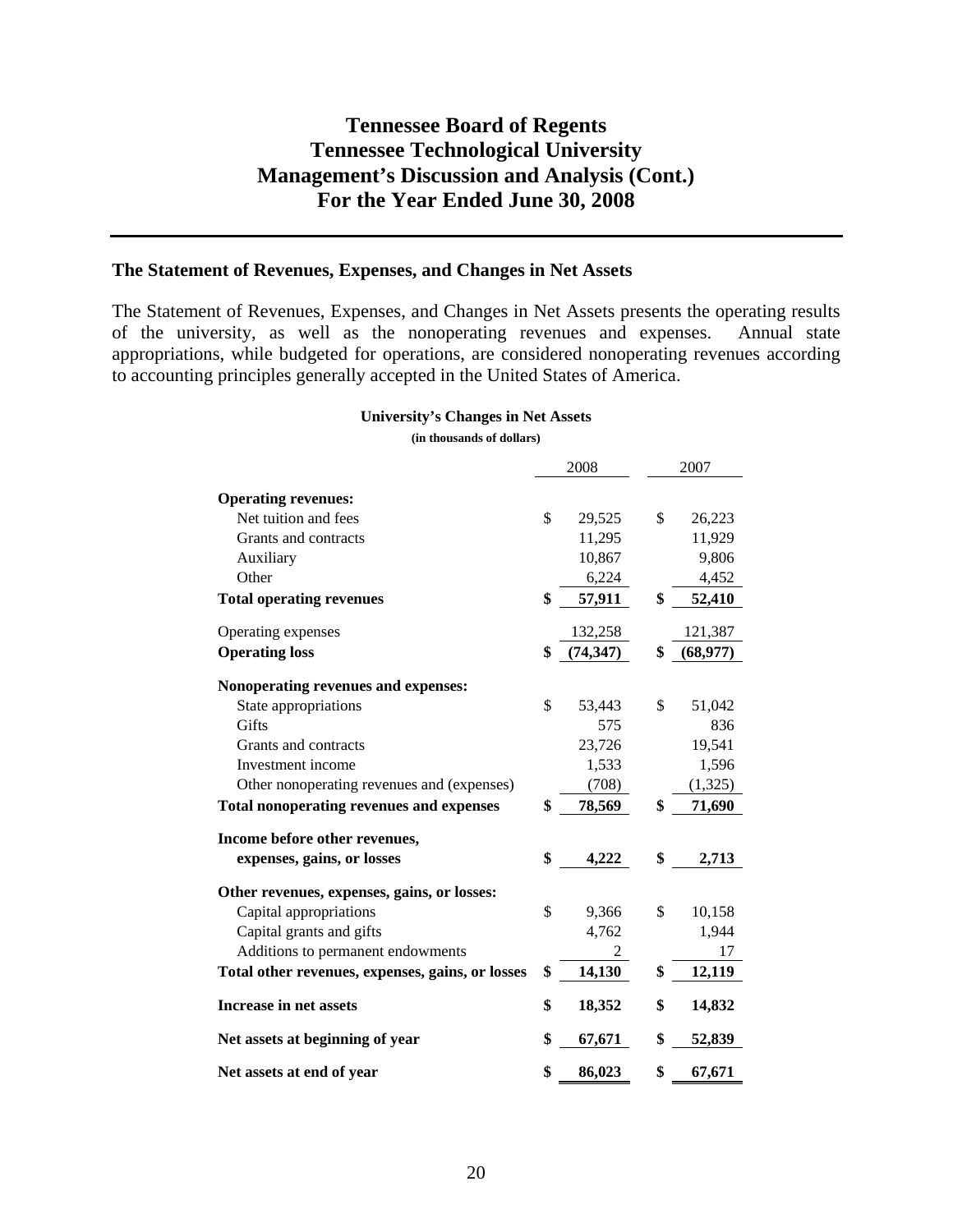#### Revenues

The following is a graphic illustration of revenues by source (both operating and nonoperating), which were used to fund the university's operating activities for the years ended June 30, 2008, and June 30, 2007.



• The university's operating revenue increased by 11% from 2007 to 2008. This increase can be attributed to a 13% increase in tuition and fees (due to enrollment growth and fee increases). Nonoperating revenue from grants and contracts increased by 21% due to additional efforts placed on grant funding. All other sources experienced slight changes.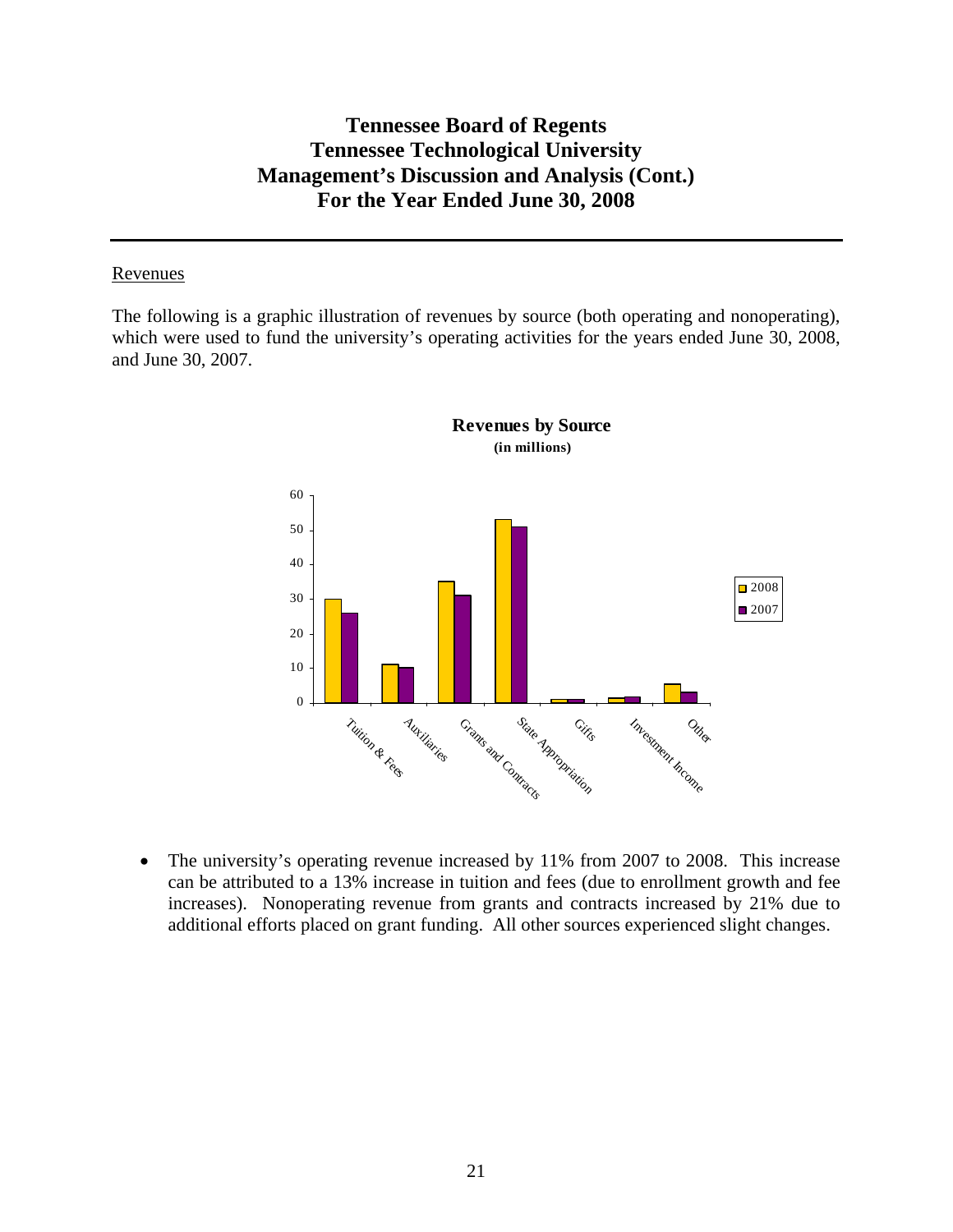#### **Expenses**

Operating expenses can be displayed in two formats, natural classification and program classification. Both formats are displayed below.

#### *Natural Classification*

Operating Expenses - Natural Classification (in thousands of dollars)

|                 |    | 2008    |   | 2007    |
|-----------------|----|---------|---|---------|
| <b>Salaries</b> | \$ | 63,444  |   | 61,291  |
| <b>Benefits</b> |    | 22,923  |   | 20,172  |
| Operating       |    | 27,141  |   | 23,259  |
| Scholarships    |    | 13,537  |   | 11,730  |
| Depreciation    |    | 5,213   |   | 4,935   |
|                 | S  | 132,258 | S | 121,387 |

## **Operating Expenses - Natural Classification (in millions)**

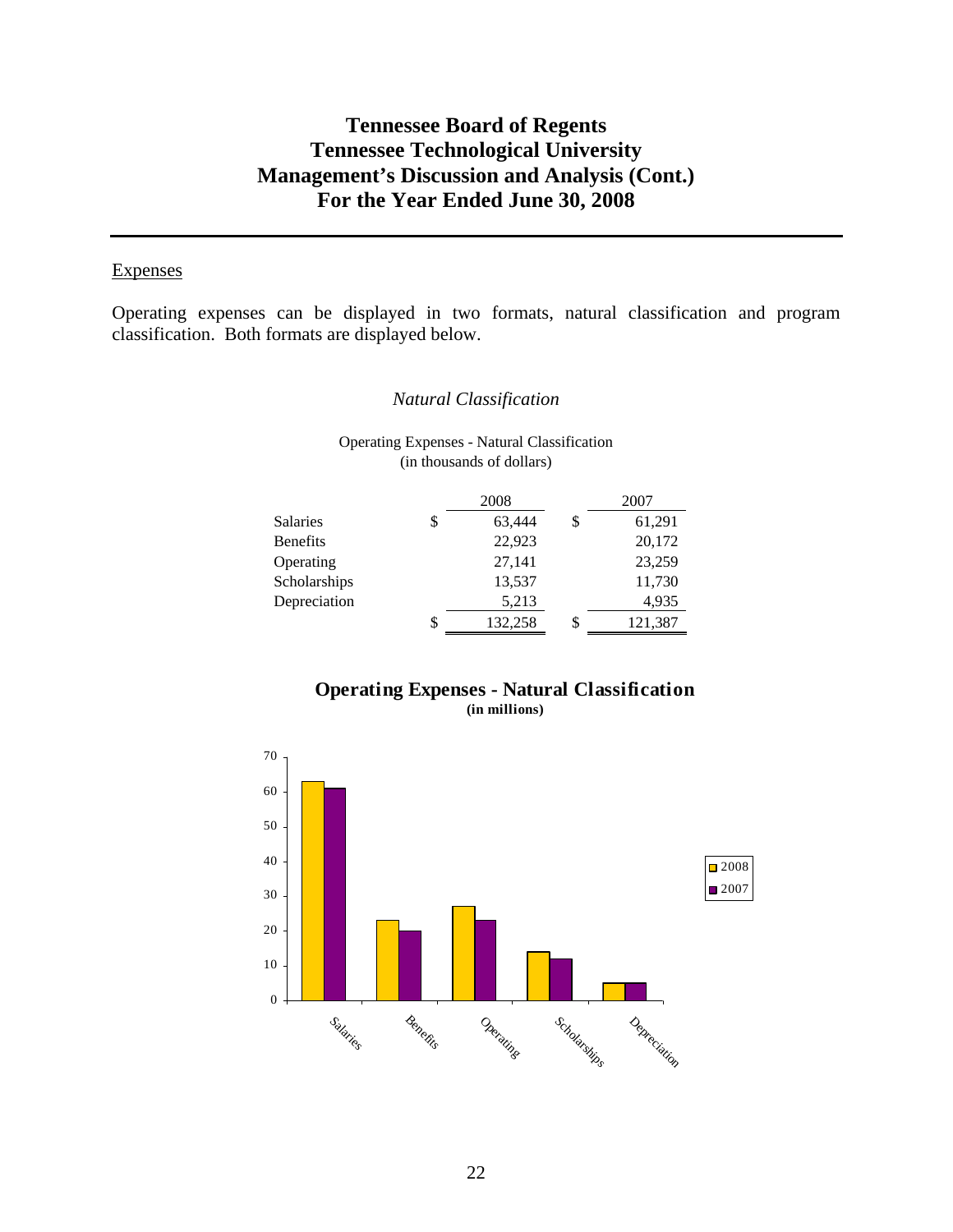• Expenses increased from 2007 to 2008 by 9%. Salaries increased by 4%, benefits were up 14% due to the increased insurance cost and the implementation of GASB 45 for post employment health care. Operating increased by 17% primarily from increased funding and expenses in restricted funds. Scholarships rose by 15% due to increased activity in restricted-funded scholarships.

#### *Program Classification*

#### Program Classification of Operating Expenses (in thousands of dollars)

|                            | 2008          | 2007          |
|----------------------------|---------------|---------------|
| Instruction                | \$<br>50,341  | \$<br>47,181  |
| Research                   | 9,283         | 9,351         |
| Public service             | 3,835         | 4,815         |
| Academic support           | 7,448         | 6,758         |
| Student services           | 11,901        | 10,169        |
| Institutional support      | 9,968         | 9,387         |
| Maintenance & operations   | 14,302        | 11,054        |
| Scholarships & fellowships | 13,537        | 11,731        |
| Auxiliaries                | 6,430         | 6,006         |
| Depreciation               | 5,213         | 4,935         |
| Total expenses             | \$<br>132,258 | \$<br>121,387 |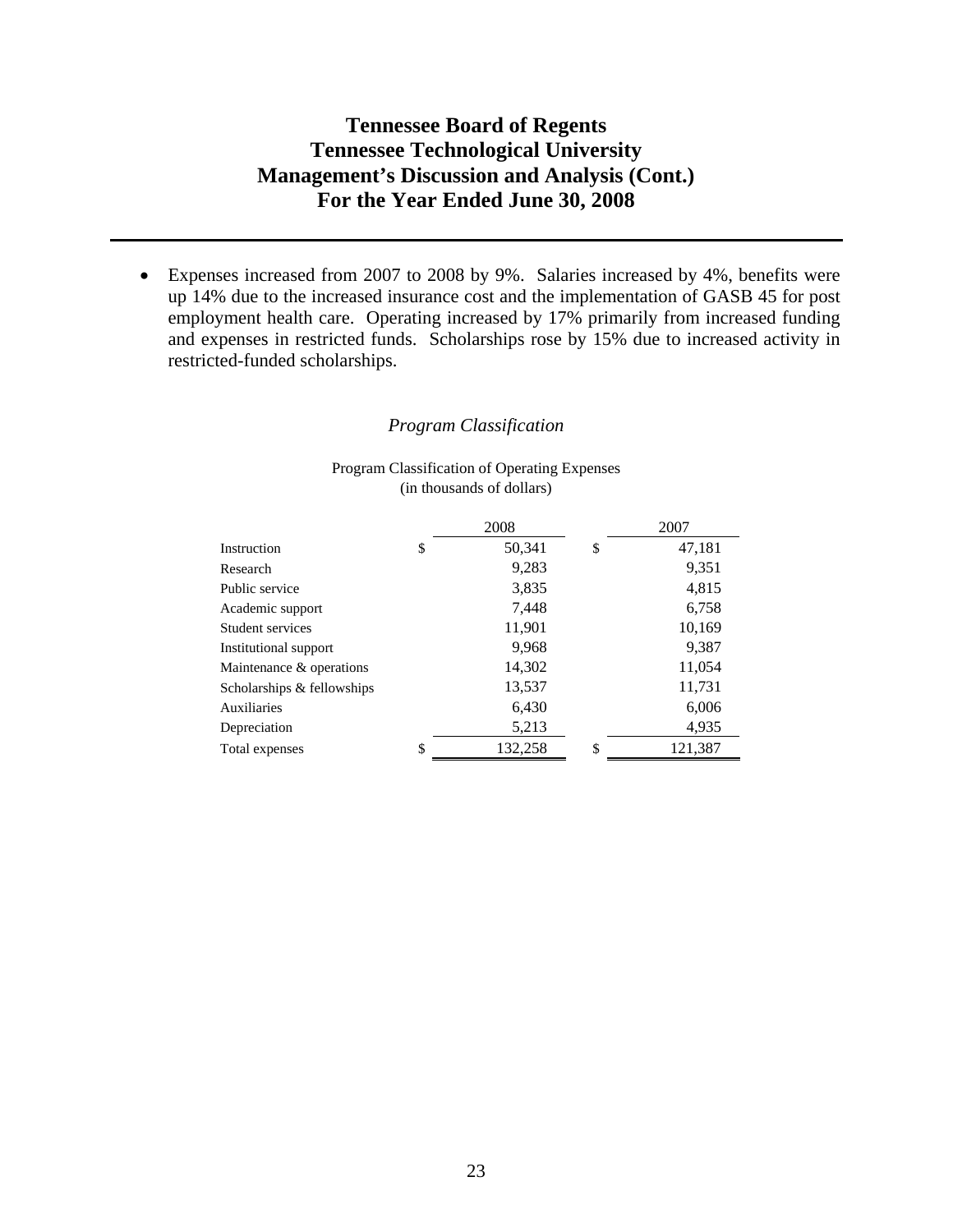

• From 2007 to 2008, the university had an overall 9% increase in expenses. A 17% increase in student services is the result of employee benefits increases of 27% due to OPEB and athletics increasing by 17% as a result of scholarship and salary increases. The M & O increase of 29% was primarily from increased utilities costs of 6% and staff benefits increases of 24% due to OPEB. A 15% increase in scholarships was due to Pell increases of 23% and lottery scholarship increases of 15%. All other changes were minor.

#### **The Statement of Cash Flows**

The Statement of Cash Flows provides information about cash receipts and cash payments during the year. This statement also assists users in assessing the university's ability to generate net cash flows, its ability to meet its obligations as they come due, and its need for external financing.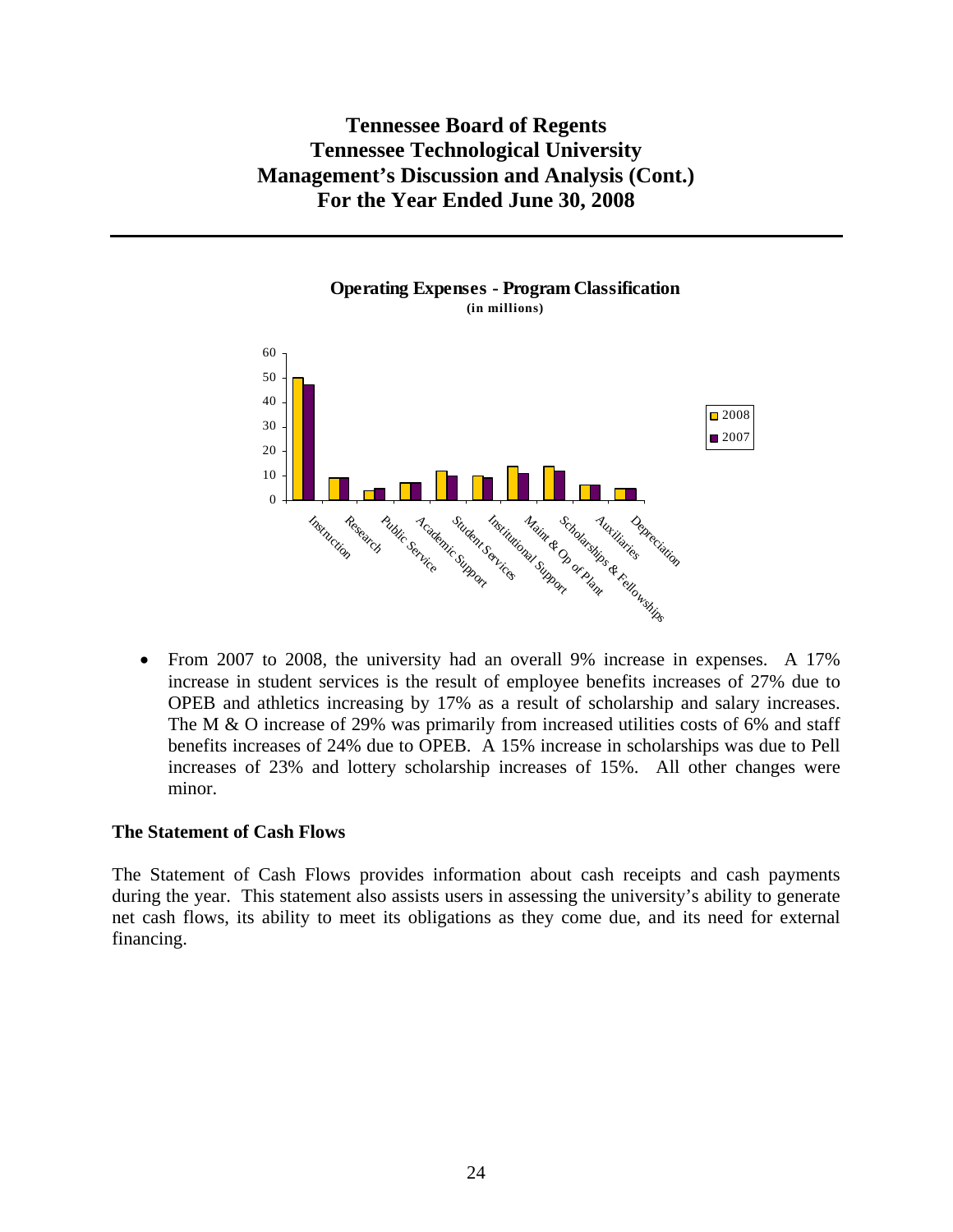University's Cash Flows (in thousands of dollars)

 2008 2007 **Cash provided (used) by:**  Operating activities  $\frac{1}{2}$  (64,852)  $\frac{1}{2}$  (66,394) Noncapital financing activities 77,644 71,153 Capital and related financing activities (1,781) (4,753) Investing activities 2,551 2,760 **Net increase in cash \$ 13,562 \$ 2,766**  Cash, beginning of year 21,497 18,731 **Cash, end of year \$ 35,059 \$ 21,497** 

- Increases in cash were the result of proceeds from tuition and fees, gifts, grants, sales and services of educational activities, and auxiliary enterprises.
- Decreases were primarily the result of payments to suppliers and vendors, payments for scholarships, and federal student loan disbursements.
- The net increase in cash and cash equivalents amounted to \$13,562,326 and \$2,765,607 at June 30, 2008, and 2007, respectively.
- For informational purposes, the following liquidity ratios are being provided:

|                    | 2008  | 2007  |
|--------------------|-------|-------|
| Current Ratio      | 1.618 | 1.562 |
| <b>Quick Ratio</b> | 1.581 | 1.502 |

• The university's liquidity improved slightly as of June 30, 2008. As a rule of thumb, an adequate current ratio is 2:1; the university's is 1.618:1. Although not an adequate ratio, approximately 69% of current assets are cash and investments that can readily be converted to cash to pay current liabilities.

The cash flow of the university is highly dependent on two major items: tuition and fees and state appropriations. The chart below compliments the discussion of ratios by detailing major sources and uses.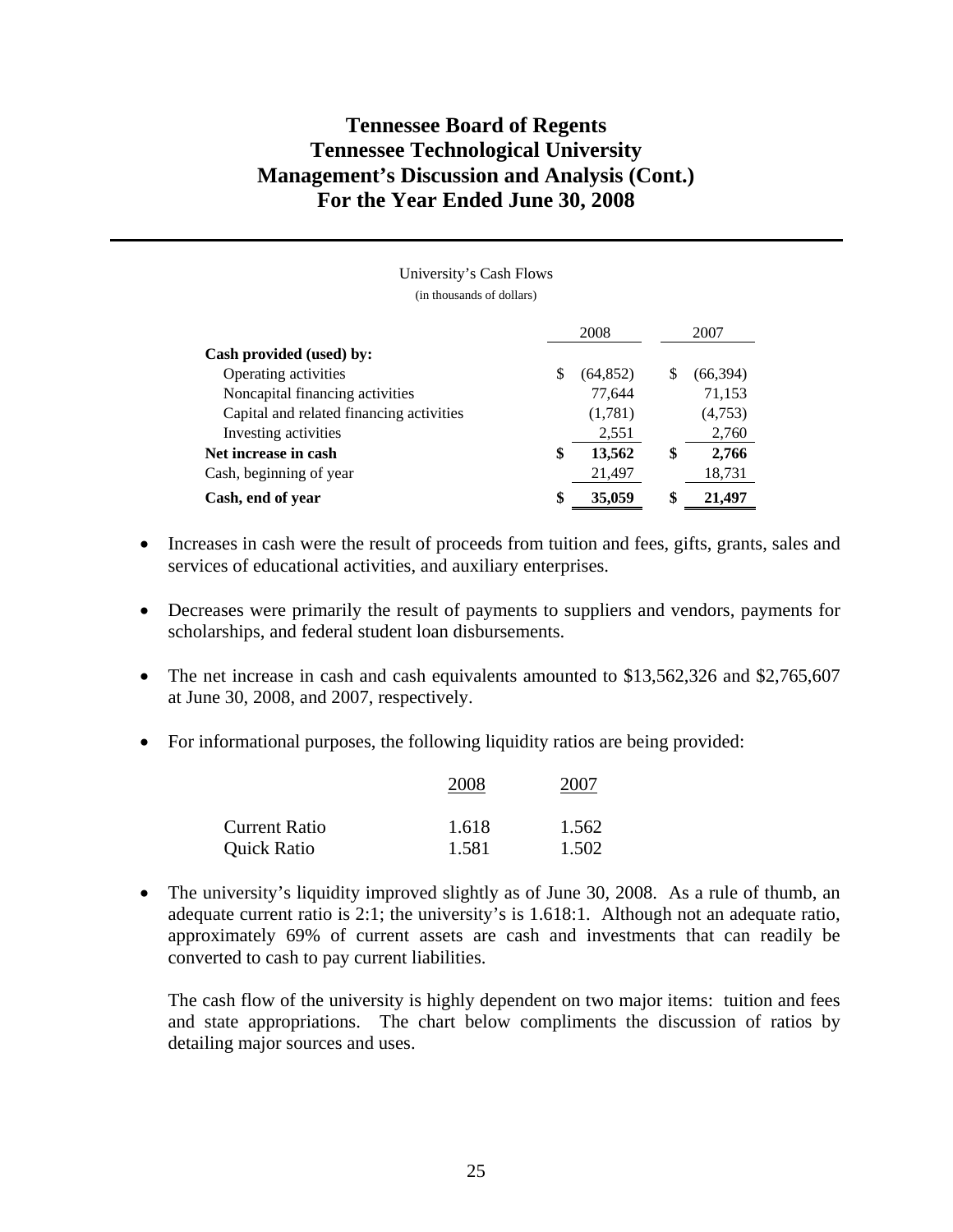|                  |                                              |          | 2008                           |          | 2007                          |  |
|------------------|----------------------------------------------|----------|--------------------------------|----------|-------------------------------|--|
| Current<br>Ratio | Current Assets<br><b>Current Liabilities</b> | \$<br>\$ | 22,064,880.27<br>13,633,084.02 | \$<br>\$ | 15,019,252.57<br>9,618,179.84 |  |
|                  |                                              |          |                                |          |                               |  |
| Quick            |                                              |          |                                |          |                               |  |
| Ratio            | Cash                                         | \$       | 15,168,843.75                  | -S       | 8,888,449.36                  |  |
|                  | Short-term Investments<br>Net Receivables -  |          | 25,966.31                      |          | 6,113.82                      |  |
|                  | current                                      |          | 6,362,182.59                   |          | 5,548,140.00                  |  |
|                  | <b>Total Quick Assets</b>                    | \$       | 21,556,992.65                  | \$       | 14,442,703.18                 |  |

### **Capital Assets and Debt Administration**

#### *Capital Assets*

At June 30, 2008, Tennessee Technological University had \$74,369,950 invested in capital assets, net of accumulated depreciation of \$87,474,407. Depreciation charges totaled \$5,213,065 for the current fiscal year. Details of these assets are shown below.

# **Schedule of Capital Assets, Net of Depreciation**

**(in thousands of dollars)** 

|                                           | 2008 |        |   | 2007   |
|-------------------------------------------|------|--------|---|--------|
| Land                                      | \$   | 1,258  | S | 1,258  |
| Land improvements $&$ infrastructure      |      | 6,693  |   | 6,690  |
| <b>Buildings</b>                          |      | 31,906 |   | 31,285 |
| Equipment                                 |      | 5,423  |   | 5,360  |
| Library holdings                          |      | 4,630  |   | 4,698  |
| Software                                  |      | 2,394  |   | 2,307  |
| Projects in progress                      |      | 22,065 |   | 12,455 |
| Total capital assets, net of depreciation |      | 74,369 |   | 64,053 |

The university had nine projects in progress that increased the capital assets by \$12,994,000 during FY 2008. The Nursing and Health Services Building, Housing Fire Safety Upgrade, Performance Contract Order, and the new residence hall were the largest. Another \$2,597,980 in equipment, library holdings, and software were capitalized during the year.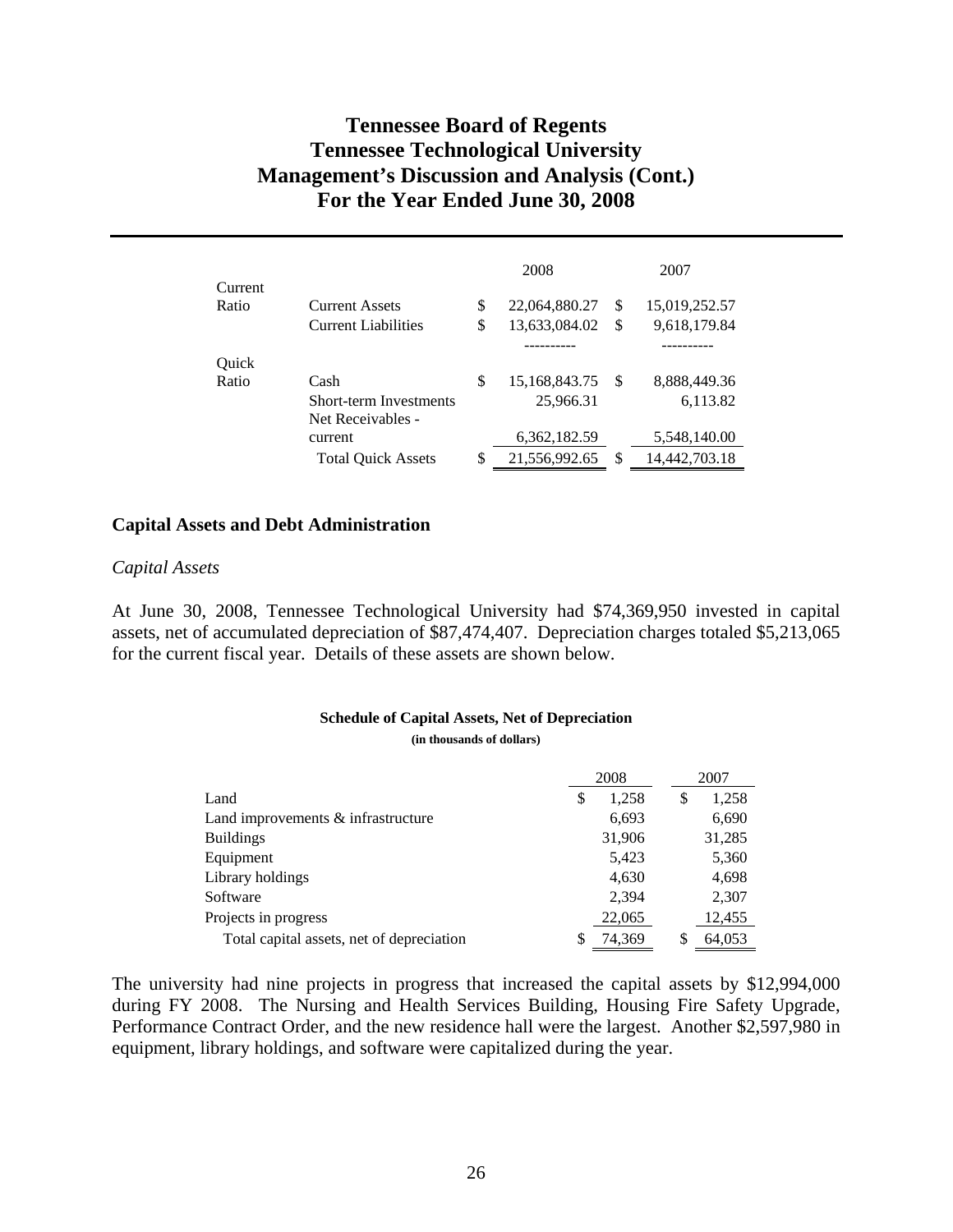The university plans to complete approximately \$23,278,461 in capital expenditures during the next fiscal year. The following details the projects, amounts, and funding sources:

|                                     |             | Amount |                                      |
|-------------------------------------|-------------|--------|--------------------------------------|
|                                     |             |        |                                      |
| Project                             | of dollars) |        | Source of Funding                    |
|                                     |             |        |                                      |
| <b>ADA</b> Modifications            | \$          | 120    | <b>State Appropriations</b>          |
| Nursing & Health Services Building  | \$          | 1,802  | Federal Grant, State Appropriations, |
|                                     |             |        | Private                              |
| Fire Alarm Upgrade                  | \$          | 593    | <b>State Appropriations</b>          |
| Central Cooling Deficiency-Phase IV | \$          | 1,038  | <b>State Appropriations</b>          |
| <b>STEM Building</b>                | \$          | 4,500  | <b>Private Donations</b>             |
| Bryan Fine Arts Auditorium Lights   | \$          | 20     | <b>State Appropriations</b>          |
| <b>Hyder-Burks Acoustics</b>        | \$          | 89     | <b>State Appropriations</b>          |
| Craft Center Reroof-Gallery/Admin   | \$          | 54     | <b>State Appropriations</b>          |
| Waterproofing Patio & Masonry       | \$          | 190    | <b>State Appropriations</b>          |
| <b>Turf Replacement</b>             | \$          | 57     | Foundation                           |
| Housing Fire Safety Upgrade         | \$          | 472    | Housing Revenue, Local Funds         |
| Eblen Center Basketball Offices     | \$          | 1,753  | Foundation                           |
| Roaden Center Crawlspace            | \$          | 346    | <b>State Appropriations</b>          |
| Health & PE Electrical              | \$          | 640    | <b>State Appropriations</b>          |
| <b>Elevator Upgrades</b>            | \$          | 1,060  | <b>State Appropriations</b>          |
| Ag Pavilion RV Hookups              | \$          | 44     | <b>State Appropriations</b>          |
| New Residence Halls                 | \$          | 10,500 | TSSBA, Local Funds                   |

More detailed information about the university's capital assets is presented in Note 5 to the financial statements.

#### *Debt*

At June 30, 2008, and June 30, 2007, the university had \$15,198,325 and \$15,855,016 in debt outstanding, respectively. The table below summarizes these amounts by type of debt instrument.

|                        |   | (in thousands of dollars) |   |        |
|------------------------|---|---------------------------|---|--------|
| <b>Debt Instrument</b> |   | 2008                      |   | 2007   |
|                        |   |                           |   |        |
| Bonds payable          | S | 10,561                    | S | 11,317 |
| Commercial paper       |   | 4,637                     |   | 4,538  |
| Total outstanding debt | S | 15,198                    | S | 15,855 |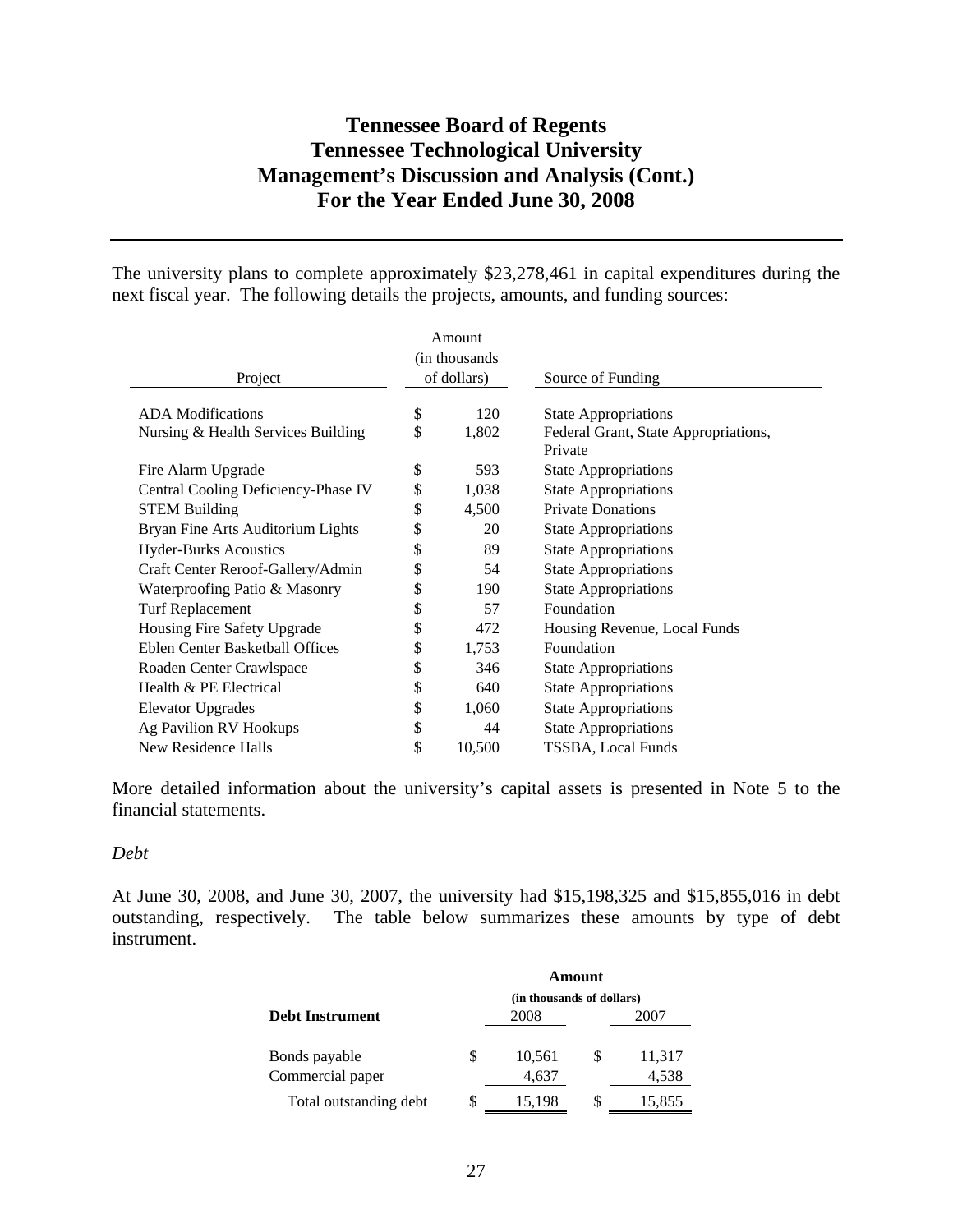In fiscal year 2008, the university acquired an additional \$1,643,334 in commercial paper of which \$1,050,596 was related to the Performance Contract Order 2 P918 and \$592,738 was related to the New Residence Hall P917. Debt for commercial paper of \$1,544,000 and bonds of \$756,024 was retired. The TSSBA's revenue bond ratings were Aa2 from Moody's, AA from S & P, and AA from Fitch at June 30, 2008.

More detailed information about the university's long-term liabilities is presented in Note 6 to the financial statements.

## **Economic Factors That Will Affect the Future of the University**

The university's 2008-09 budget will remain about the same due to a 6.0% increase in fees along with a decrease in state appropriations.

## **TENNESSEE TECHNOLOGICAL UNIVERSITY FOUNDATION**

## **The Statement of Net Assets**

The Statement of Net Assets presents the financial position of the foundation at the end of the fiscal year and includes all assets and liabilities of the foundation. The difference between total assets and total liabilities*—*net assets*—*is an indicator of the current financial condition of the foundation. Assets and liabilities are generally measured using current values. One notable exception is capital assets, which are stated at historical cost less an allowance for depreciation.

Net assets are divided into three major categories. The first category, invested in capital assets, net of related debt, provides the foundation's equity in property, plant, and equipment owned by the foundation. The next asset category is restricted net assets, which is divided into two categories, nonexpendable and expendable. The corpus of nonexpendable restricted resources is only available for investment purposes. Expendable restricted net assets are available for expenditure by the foundation, but must be spent for purposes as determined by donors and/or external entities that have placed time or purpose restrictions on the use of the assets. The final category is unrestricted net assets. Unrestricted net assets are available to the foundation for any lawful purpose of the foundation.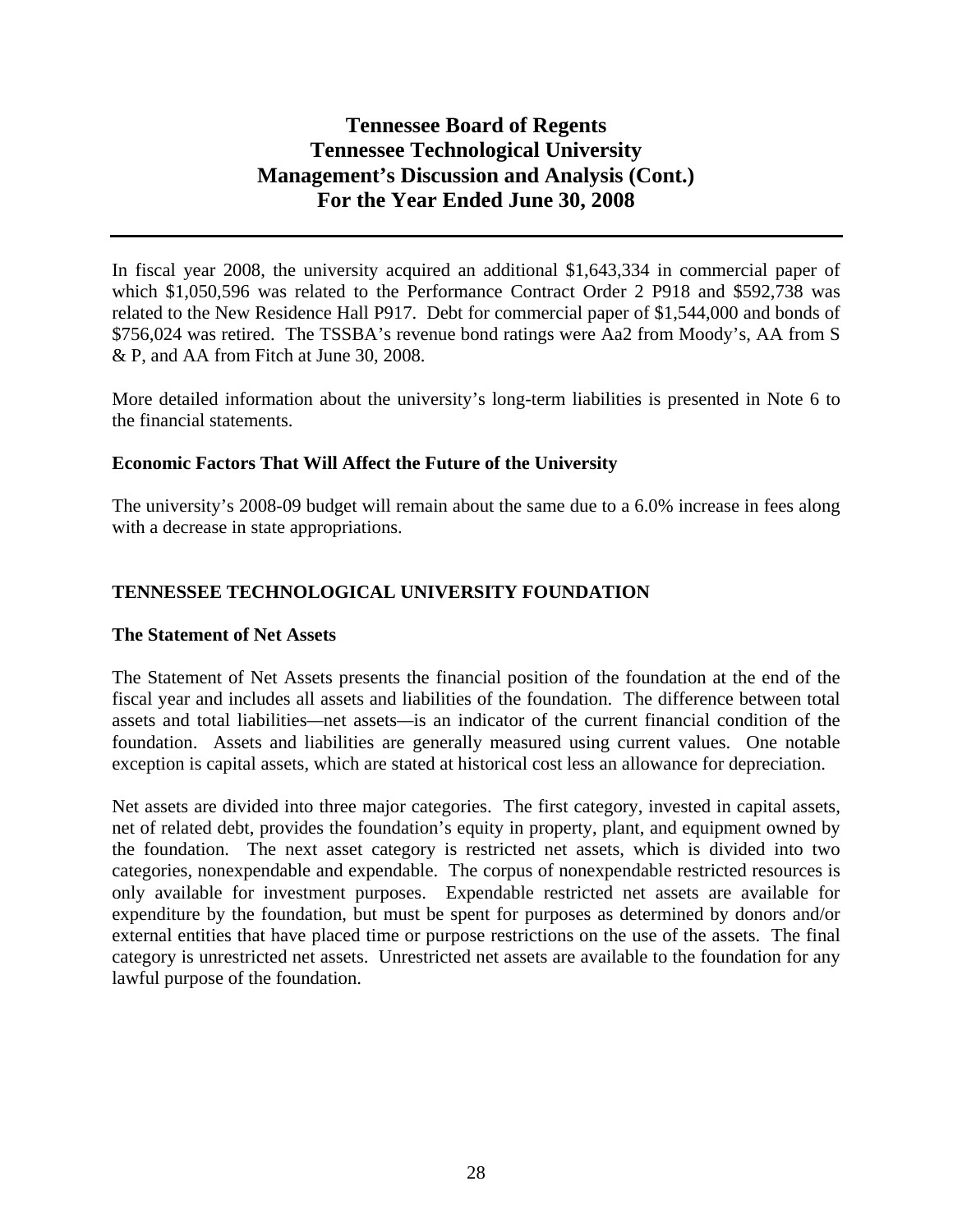#### **Component Unit's Net Assets**

**(in thousands of dollars)** 

|                            | 2008         |    | 2007   |  |
|----------------------------|--------------|----|--------|--|
| Assets:                    |              |    |        |  |
| Current assets             | \$<br>1,191  | \$ | 2,485  |  |
| Capital assets, net        | 400          |    | 349    |  |
| Other assets               | 48,052       |    | 50,047 |  |
| <b>Total assets</b>        | \$<br>49,643 | \$ | 52,881 |  |
| <b>Liabilities:</b>        |              |    |        |  |
| Current liabilities        | \$<br>34     | \$ |        |  |
| Noncurrent liabilities     | 706          |    |        |  |
| <b>Total liabilities</b>   | \$<br>740    | \$ |        |  |
| <b>Net Assets:</b>         |              |    |        |  |
| Invested in capital assets | \$<br>400    | \$ | 349    |  |
| Restricted – nonexpendable | 35,020       |    | 36,181 |  |
| Restricted – expendable    | 12,946       |    | 15,419 |  |
| Unrestricted               | 537          |    | 932    |  |
| <b>Total net assets</b>    | \$<br>48,903 | \$ | 52,881 |  |

- Current assets decreased by 52% from 2007 to 2008 due to the maturity of short-term investments, the receipt of payment of a note payable, and expenses from unrestricted cash to support university programs.
- Total assets decreased by 6% from 2007 to 2008. Long- and short-term investments decreased by 9%, primarily due to a decrease in market value of stocks in the investment portfolio. Noncurrent cash and cash equivalents increased by 4% due to the sale of stocks. Other noncurrent assets decreased by 100% because of a reclassification of the asset.
- Total liabilities increased 100% because of a notes payable to assist in building the STEM building for the university.
- In keeping with the foundation's mission, the consumption of assets provided assistance to the university's operating and capital purposes. Assets were also used for student scholarships, outstanding faculty and staff awards, and programs to enhance the relationships of alumni and friends of the university.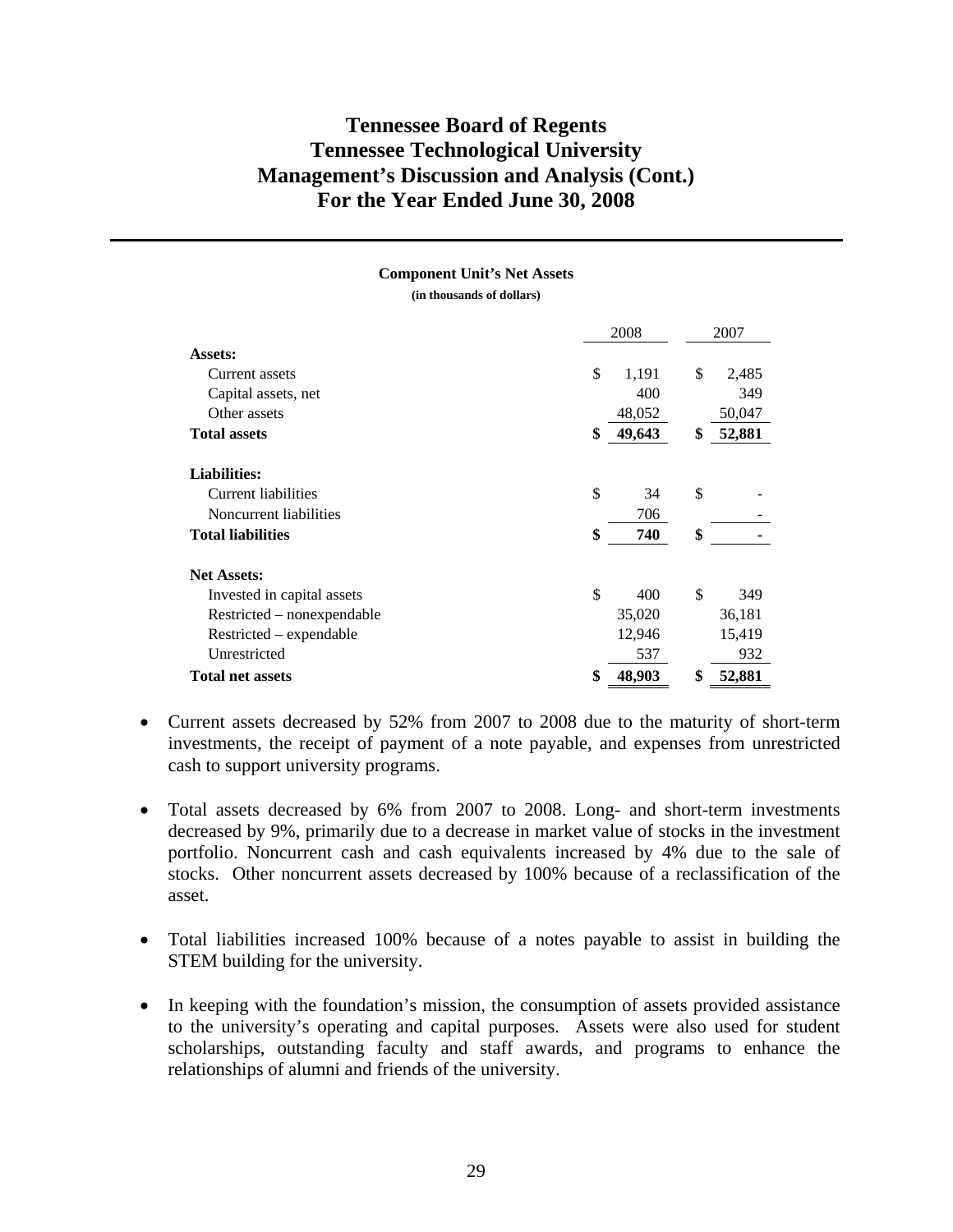The foundation's unrestricted net assets have not been designated or reserved for specific purposes. Funds are available for use as priorities arise during the year.



# **Unrestricted Net Assets**

## **The Statement of Revenues, Expenses, and Changes in Net Assets**

The Statement of Revenues, Expenses, and Changes in Net Assets presents the operating results of the foundation, as well as the nonoperating revenues and expenses.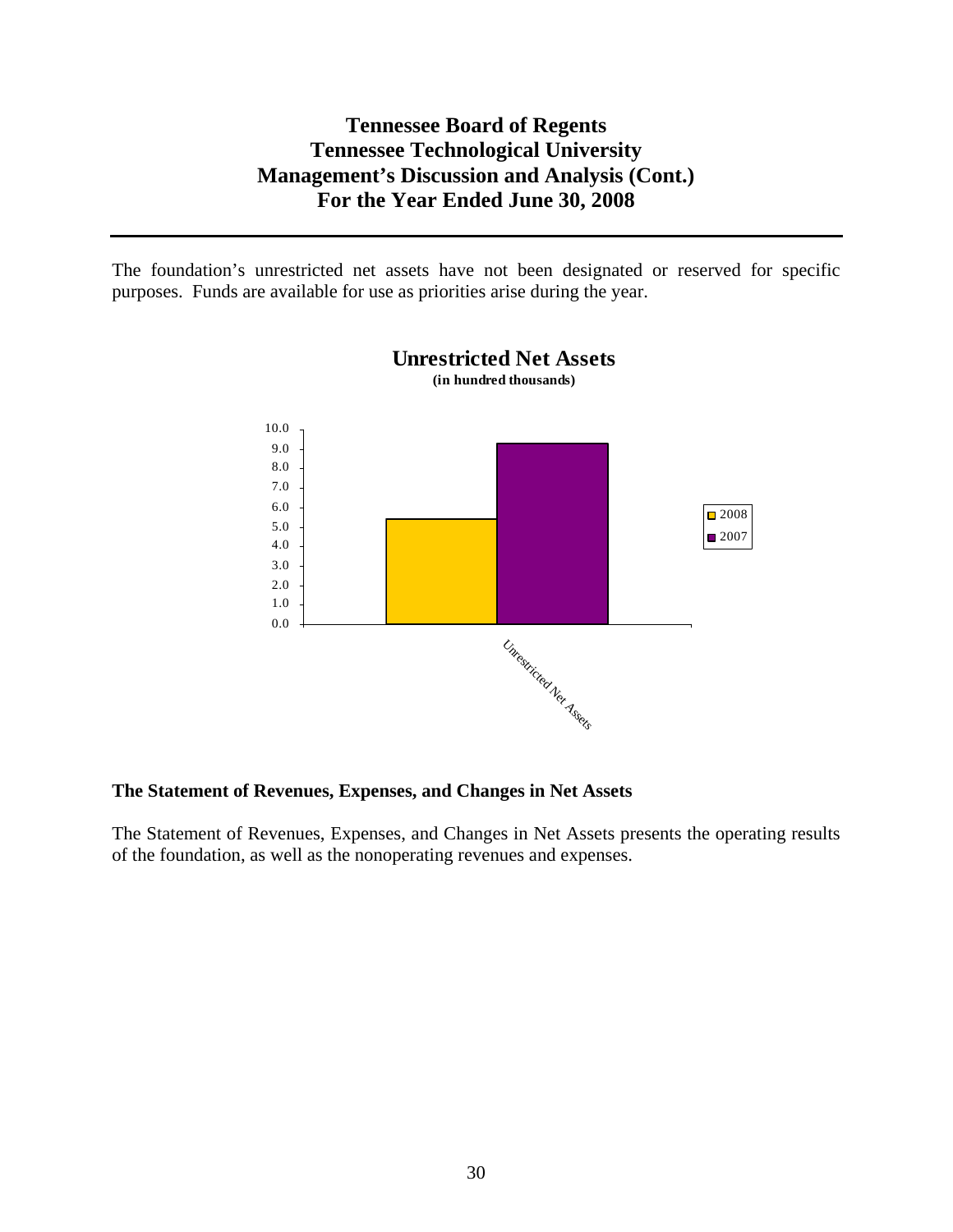#### **Component Unit's Changes in Net Assets**

**(in thousands of dollars)** 

|                                                  | 2008 |         | 2007         |  |
|--------------------------------------------------|------|---------|--------------|--|
|                                                  |      |         |              |  |
| <b>Operating revenues:</b>                       |      |         |              |  |
| Gifts                                            | \$   | 2,090   | \$<br>1,710  |  |
| Sales and services of educational departments    |      | 1,019   | 976          |  |
| Endowment income                                 |      | 1,596   | 1,396        |  |
| Other                                            |      | 25      | 219          |  |
| <b>Total operating revenues</b>                  | \$   | 4,730   | \$<br>4,301  |  |
| Operating expenses                               |      | 7,433   | 4,190        |  |
| <b>Operating income (loss)</b>                   | \$   | (2,703) | \$<br>111    |  |
|                                                  |      |         |              |  |
| Nonoperating revenues and expenses:              |      |         |              |  |
| Investment income                                | \$   | (3,032) | \$<br>6,178  |  |
| <b>Total nonoperating revenues and expenses</b>  | \$   | (3,032) | \$<br>6,178  |  |
| Income (loss) before other revenues,             |      |         |              |  |
| expenses, gains, or losses                       | \$   | (5,735) | \$<br>6,289  |  |
| Other revenues, expenses, gains, or losses:      |      |         |              |  |
| Capital grants and gifts                         | \$   | 726     | \$<br>693    |  |
| Additions to permanent endowments                |      | 1,031   | 844          |  |
| Total other revenues, expenses, gains, or losses | \$   | 1,757   | \$<br>1,537  |  |
| Increase (decrease) in net assets                | \$   | (3,978) | \$<br>7,826  |  |
| Net assets at beginning of year                  | \$   | 52,881  | \$<br>45,055 |  |
| Net assets at end of year                        | \$   | 48,903  | \$<br>52,881 |  |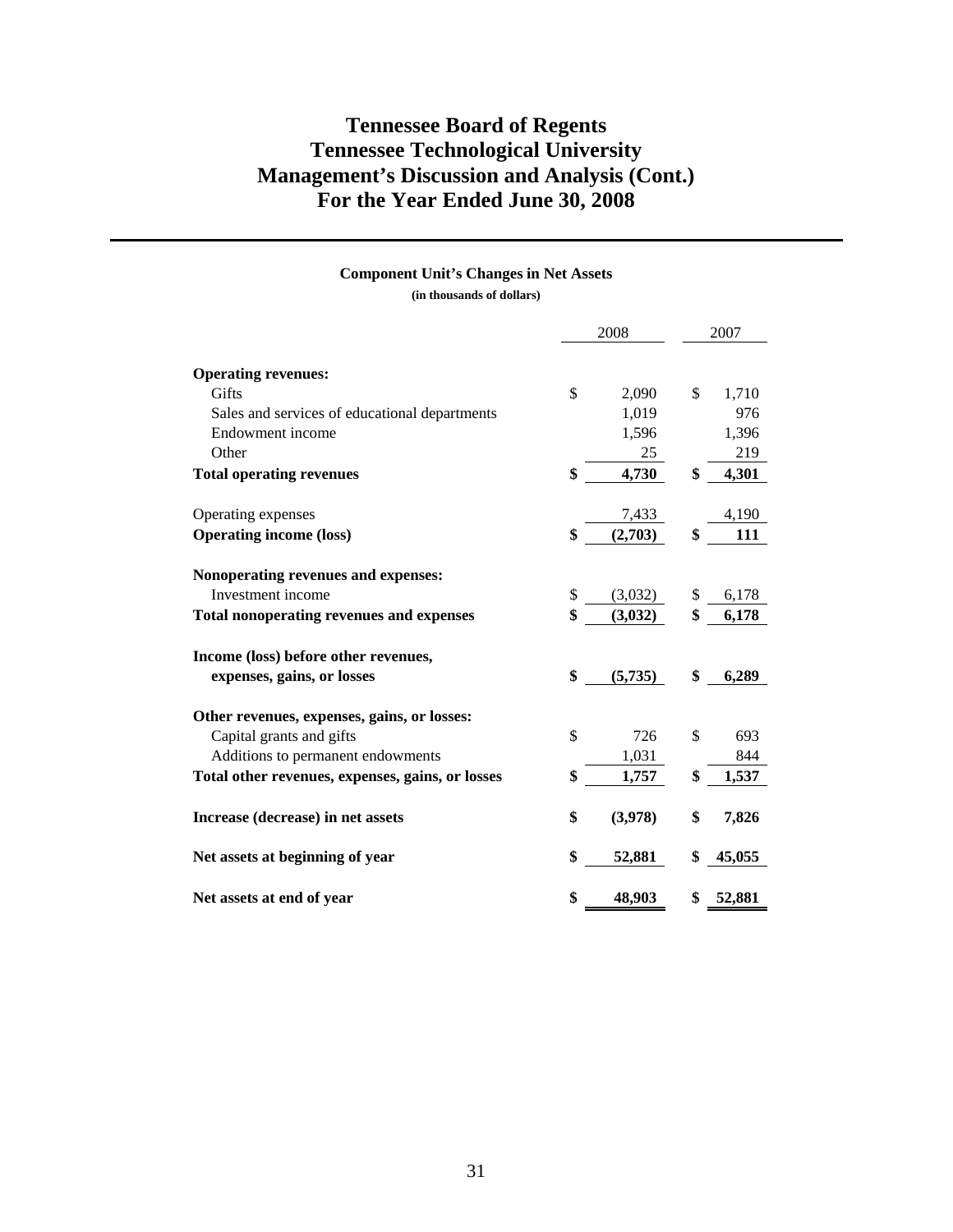### Revenues

The following is a graphic illustration of revenues by source (both operating and nonoperating), which were used to fund the foundation's operating activities for the years ended June 30, 2008, and June 30, 2007.





• Operating revenue increased 10%, primarily as the result of a 22% increase in operating gifts as directed by donors, a 4% increase in special project income, and a 14% increase in the spending plan due to more endowments becoming fully funded. Other revenue for capital grants and gifts increased by 5% due to donor directed gifts for university building projects and a 22% increase in donor directed gifts to permanent endowments in 2008 compared to 2007. Investment income decreased 149% due to a \$3,754,000 decrease in unrealized gains of fair market value of investments and a \$1,524,000 decrease in realized gains for the sale of investments in the pooled account.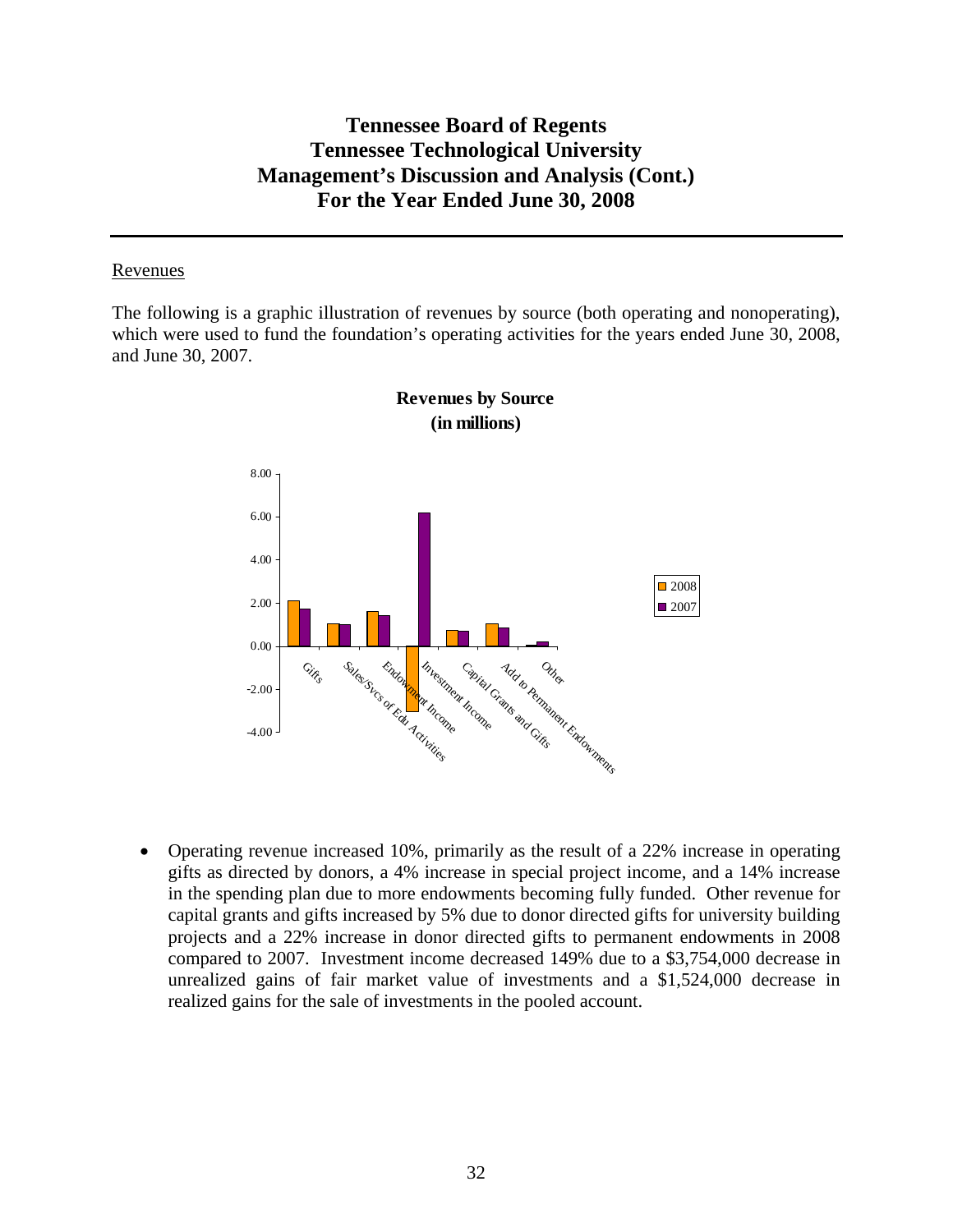#### **Expenses**

The natural classification method for displaying operating expenses is shown below.

### *Natural Classification*

Operating Expenses - Natural Classification (in thousands of dollars)

|                        | 2008  |   | 2007  |
|------------------------|-------|---|-------|
| Operating              | 2,433 | S | 2,151 |
| Scholarships           | 1,315 |   | 1,311 |
| Payments to university | 3,686 |   | 728   |
|                        | 7,434 | S | 4,190 |

# **Operating Expenses - Natural Classification**

**(in millions)**



• In 2008, operating expenses increased by 77% over 2007. Expenses for supplies and services increased by 13% due to increased costs and support for projects. Payments to the university increased by 406%, mainly due to providing funds for capital projects. The near completion of the new nursing building created a transfer of funds to the university of approximately \$2,400,000.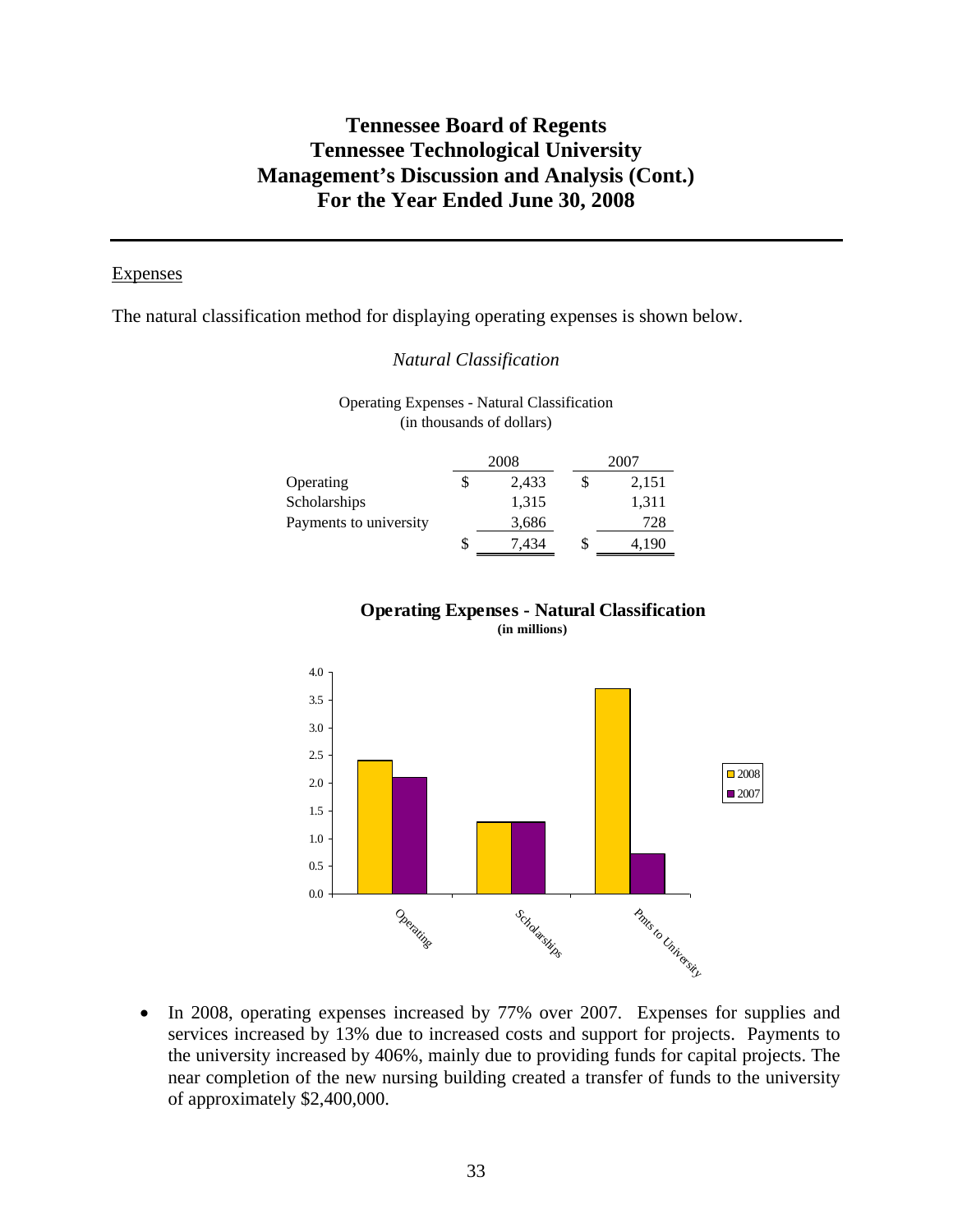### **The Statement of Cash Flows**

The Statement of Cash Flows provides information about cash receipts and cash payments during the year. This statement also assists users in assessing the foundation's ability to generate net cash flows, its ability to meet its obligations as they come due, and its need for external financing.

#### Component Unit's Cash Flows (in thousands of dollars)

|                                          | 2008          |    | 2007   |
|------------------------------------------|---------------|----|--------|
| Cash provided (used) by:                 |               |    |        |
| Operating activities                     | \$<br>(2,553) | S  | 286    |
| Noncapital financing activities          | 1,031         |    | 844    |
| Capital and related financing activities | 1,410         |    | 518    |
| Investing activities                     | 327           |    | 2,084  |
| Net increase in cash                     | \$<br>215     | \$ | 3,732  |
| Cash, beginning of year                  | 14,234        |    | 10,502 |
| Cash, end of year                        | \$<br>14.449  |    | 14,234 |

- For 2008, increases in cash were the result of material funding in project income, a note payable, operating gifts, spending plan, investment income, sale and maturity of investments, additions to permanent endowments, transfers from the university, and gifts for capital projects.
- For 2008, decreases were primarily the result of payments of scholarships, purchase of investments, payments to suppliers and vendors, and payments to the university.
- The cash flow of the foundation is highly dependent on two major sources—gifts and investment transactions.

### **Capital Assets and Debt Administration**

#### *Capital Assets*

At June 30, 2008, Tennessee Technological University Foundation had \$400,000 invested in capital assets, made up entirely of land. Details of these assets are shown below.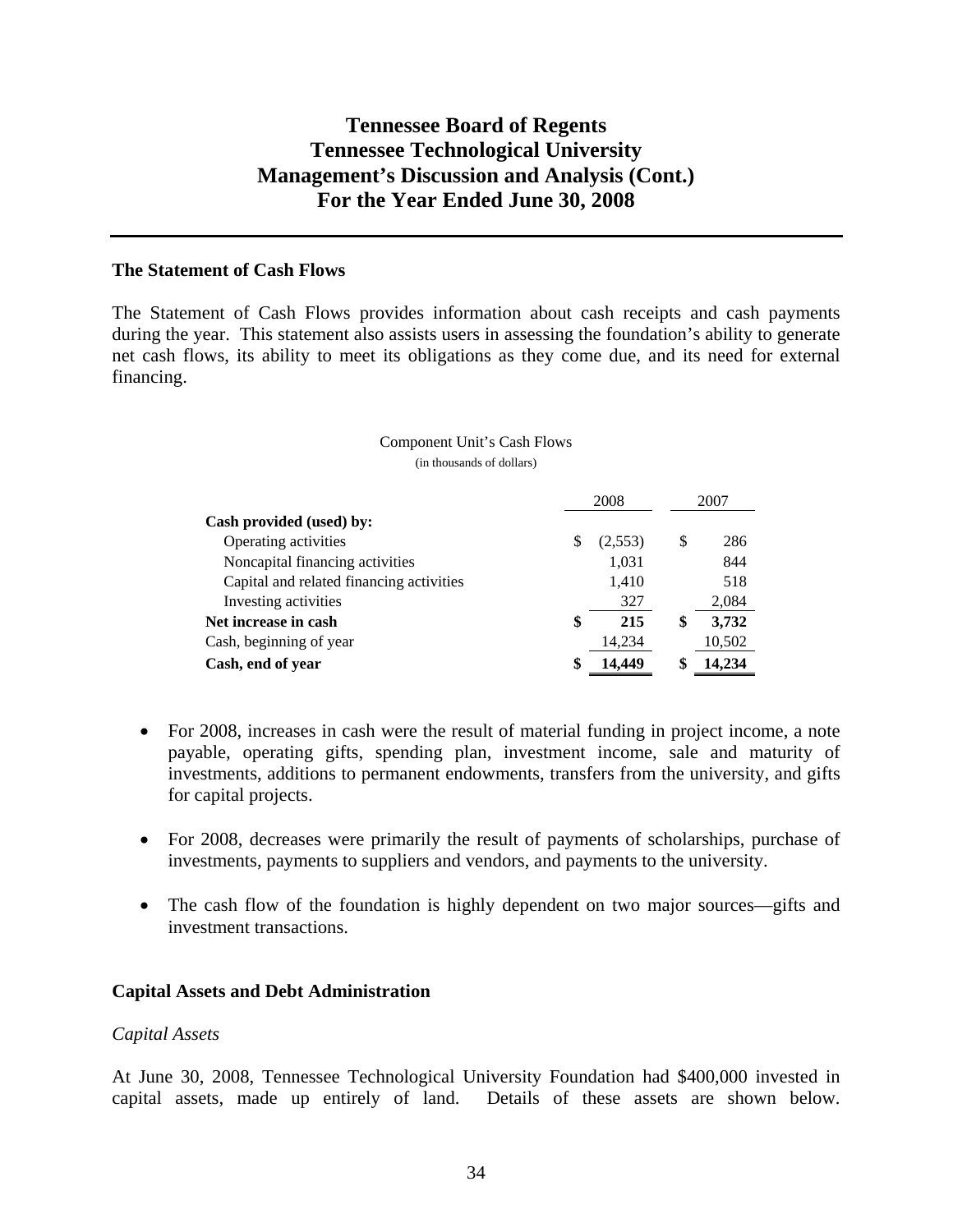**Schedule of Capital Assets (in thousands of dollars)** 

|                             | 2008      |              | 2007 |
|-----------------------------|-----------|--------------|------|
| Land                        | \$<br>400 | S.           | 349  |
| <b>Total Capital Assets</b> | \$<br>400 | $\mathbb{S}$ | 349  |

• During 2008, the foundation received a gift of land valued at \$46,000 and a \$5,000 reclassification from other assets.

More detailed information about the foundation's capital assets is presented in Note 18 to the financial statements.

*Debt* 

At June 30, 2008, the Tennessee Technological University Foundation acquired a ten-year, interest-free note payable for \$740,000. The monthly payments are scheduled to begin in February 2009.

|                        |   | Amount<br>(in thousands of dollars) |   |      |
|------------------------|---|-------------------------------------|---|------|
| <b>Debt Instrument</b> |   | 2008                                |   | 2007 |
| Note payable           | S | 740                                 | S |      |
| Total outstanding debt |   | 740                                 |   |      |

• For 2008, the foundation borrowed \$740,000 to help fund the new STEM building for the university. No payments were made in the current fiscal year.

More detailed information about the foundation's debt is presented in Note 18 to the financial statements.

### **Economic Factors That Will Affect the Future of the Foundation**

The foundation's fundraising outlook for 2008-2009 and beyond is a positive one. With the addition of three new fundraisers, the Office of University Development is now fully staffed and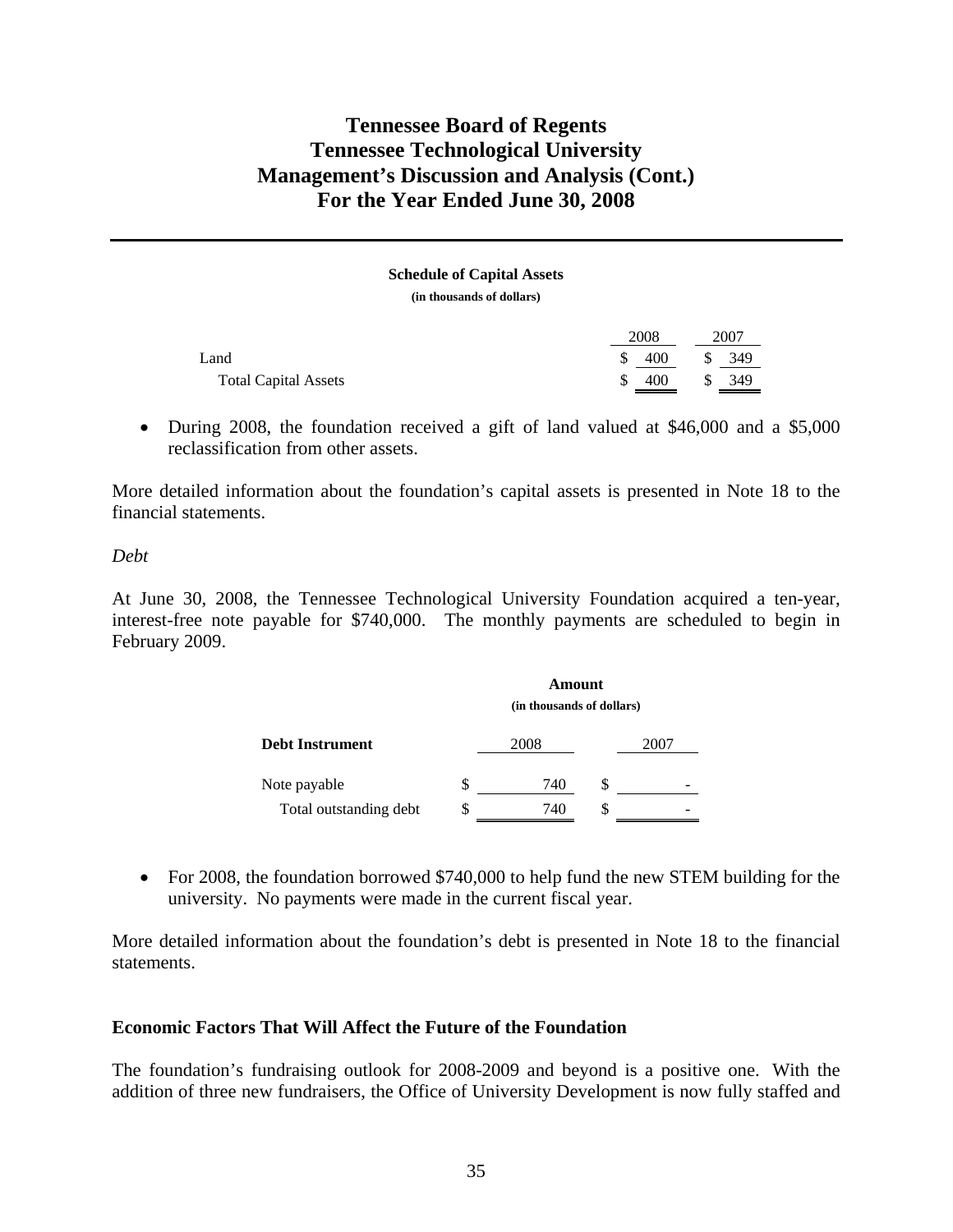prepared for the next biggest challenge: our centennial campaign. The university will this year embark on a multi-year fundraising effort which will culminate in 2015, Tech's  $100<sup>th</sup>$ anniversary. While the goal is still being formulated with the assistance of off-campus consultants, it is evident that this campaign will be one of the largest the university has undertaken. Considering the current economic state of the financial markets and their effects on university donors' personal portfolios, this centennial campaign will be a challenge. However, we are confident that this effort will prove successful and bring major program enhancements for our students.

The equity market's instability and the bond market interest rates' decline will hopefully improve during the next fiscal year to provide a better funding source for the TTU Foundation.

### **Requests for Information**

This financial report is designed to provide a general overview of the university's finances for all those with an interest in the university's finances. Questions concerning any of the information provided in this report or requests for additional financial information should be directed to Dr. Claire Stinson, Vice President for Business and Fiscal Affairs, Tennessee Technological University, P.O. Box 5037, Cookeville, TN 38505.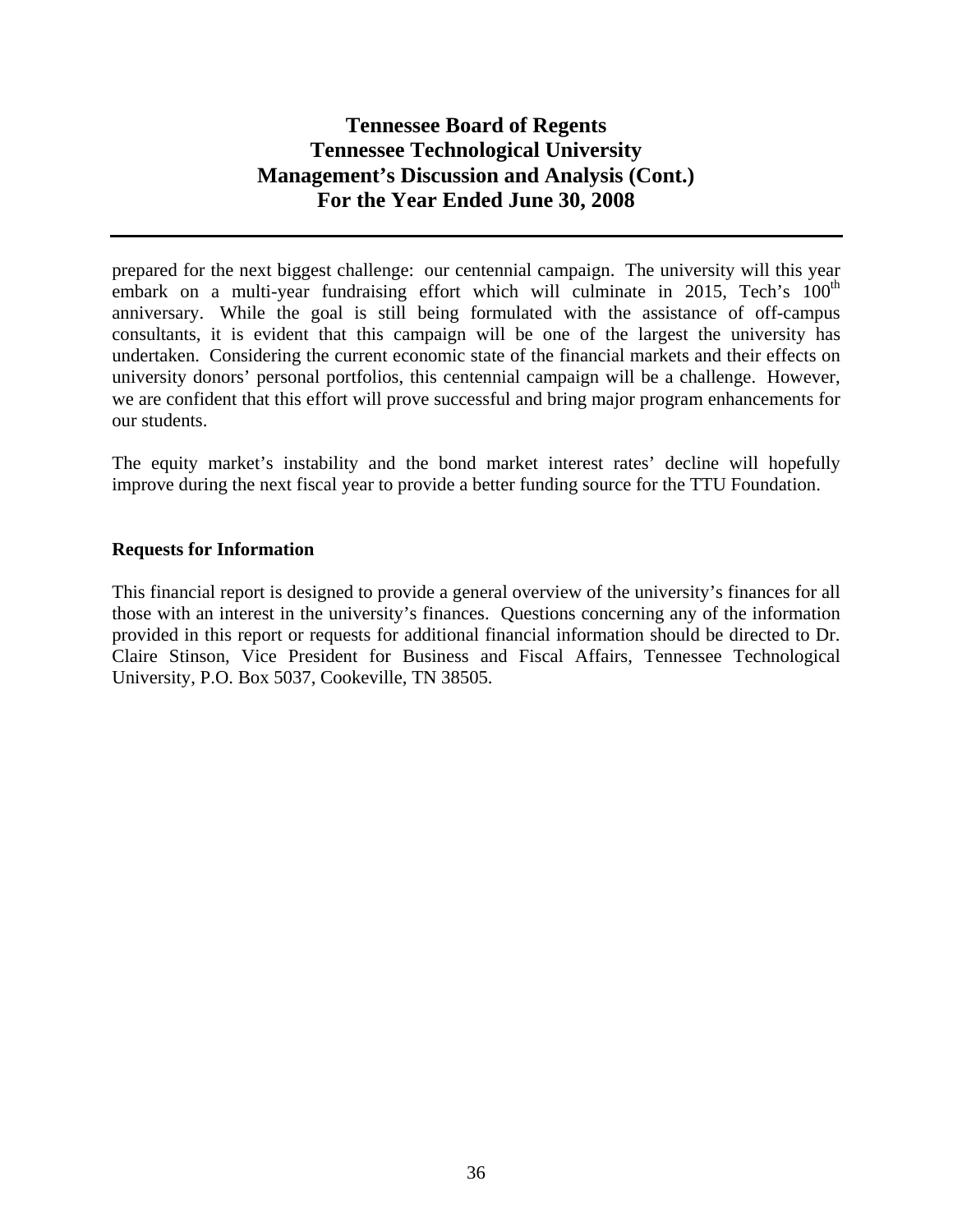#### **TENNESSEE BOARD OF REGENTS TENNESSEE TECHNOLOGICAL UNIVERSITY STATEMENTS OF NET ASSETS JUNE 30, 2008**

|                                                         |                                 | Component Unit          |
|---------------------------------------------------------|---------------------------------|-------------------------|
|                                                         | Tennessee                       | Tennessee Technological |
|                                                         | <b>Technological University</b> | University Foundation   |
|                                                         |                                 |                         |
| <b>ASSETS</b>                                           |                                 |                         |
| Current assets:                                         |                                 |                         |
| Cash and cash equivalents (Notes 2 and 18)              | \$<br>15,168,843.75             | \$<br>553,898.27        |
| Short-term investments (Notes 3 and 18)                 | 25,966.31                       | 510,958.80              |
| Accounts, notes, and grants receivable (net) (Note 4)   | 6,362,182.59                    |                         |
| Inventories                                             | 343,241.76                      |                         |
| Prepaid expenses and deferred charges                   | 115,055.92                      |                         |
| Accrued interest receivable                             | 49,589.94                       | 125,926.43              |
| Total current assets                                    | 22,064,880.27                   | 1,190,783.50            |
| Noncurrent assets:                                      |                                 |                         |
| Cash and cash equivalents (Notes 2 and 18)              | 19,890,168.72                   | 13,895,389.67           |
| Investments (Notes 3 and 18)                            | 2,150,382.80                    | 34, 155, 455.58         |
| Accounts, notes, and grants receivable (net) (Note 4)   | 2,508,143.34                    | 1,500.00                |
| Capital assets (net) (Notes 5 and 18)                   | 74,369,950.11                   | 399,664.28              |
| Total noncurrent assets                                 | 98,918,644.97                   | 48,452,009.53           |
| Total assets                                            | 120,983,525.24                  | 49,642,793.03           |
|                                                         |                                 |                         |
| <b>LIABILITIES</b>                                      |                                 |                         |
| Current liabilities:                                    |                                 |                         |
| Accounts payable                                        | 2,494,048.63                    |                         |
| Accrued liabilities                                     | 6,577,058.03                    |                         |
| Student deposits                                        | 135,234.49                      |                         |
| Deferred revenue                                        | 2,378,825.03                    |                         |
| Compensated absences (Note 6)                           | 751,861.34                      |                         |
| Accrued interest payable                                | 92,358.01                       |                         |
| Long-term liabilities, current portion (Notes 6 and 18) | 788,279.46                      | 34,259.25               |
| Deposits held in custody for others                     |                                 |                         |
| Other liabilities                                       | 371,398.05                      |                         |
|                                                         | 44,020.98                       |                         |
| Total current liabilities                               | 13,633,084.02                   | 34,259.25               |
| Noncurrent liabilities:                                 |                                 |                         |
| Net OPEB obligation (Notes 6 and 10)                    | 1,605,718.18                    |                         |
| Compensated absences (Note 6)                           | 2,594,811.02                    |                         |
| Long-term liabilities (Notes 6 and 18)                  | 14,410,046.03                   | 705,740.75              |
| Due to grantors (Note 6)                                | 2,716,298.22                    |                         |
| Total noncurrent liabilities                            | 21,326,873.45                   | 705,740.75              |
| <b>Total liabilities</b>                                | 34,959,957.47                   | 740,000.00              |
| <b>NET ASSETS</b>                                       |                                 |                         |
|                                                         |                                 |                         |
| Invested in capital assets, net of related debt         | 59,171,624.62                   | 399,664.28              |
| Restricted for:                                         |                                 |                         |
| Nonexpendable:                                          |                                 |                         |
| Scholarships and fellowships                            | 194,100.43                      | 23,393,807.71           |
| Research                                                |                                 | 411,584.42              |
| Instructional department uses                           |                                 | 2,921,588.15            |
| Other                                                   |                                 | 8, 293, 142. 25         |
| Expendable:                                             |                                 |                         |
| Scholarships and fellowships (Note 7)                   | 460,142.36                      | 4,253,418.99            |
| Research                                                | 375,839.06                      | 115,363.18              |
| Instructional department uses (Note 7)                  | 501,493.71                      | 1,020,956.19            |
| Loans (Note 7)                                          | 726,667.35                      |                         |
| Capital projects                                        | 2,985,847.44                    | 3,954,833.01            |
| Debt service                                            | 1,533,667.78                    |                         |
| Other (Note 7)                                          | 1,238,100.77                    | 3,601,369.96            |
| Unrestricted (Notes 7 and 8)                            | 18,836,084.25                   | 537,064.89              |
| Total net assets                                        | \$<br>86,023,567.77             | \$<br>48,902,793.03     |

The notes to the financial statements are an integral part of this statement.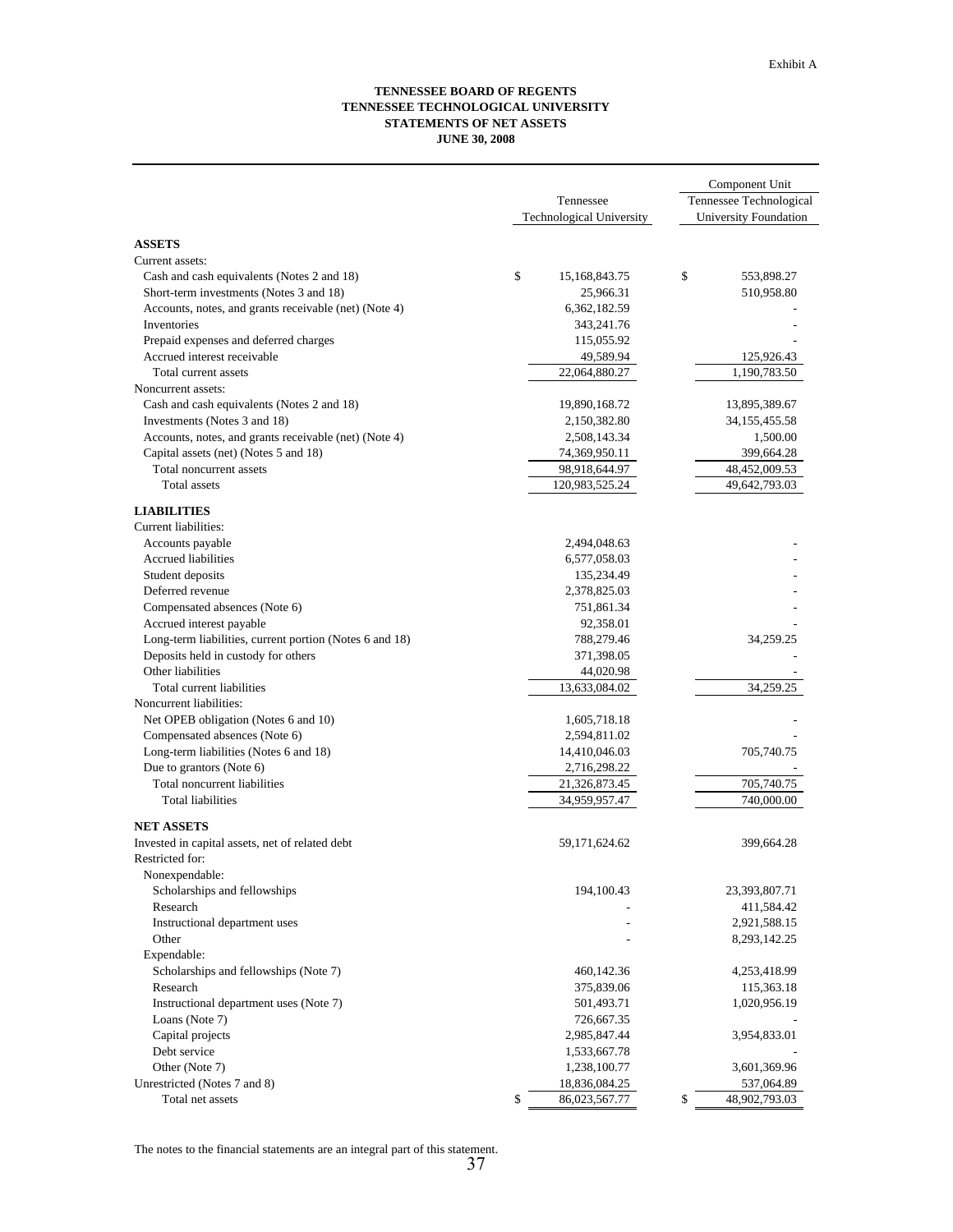#### **TENNESSEE BOARD OF REGENTS TENNESSEE TECHNOLOGICAL UNIVERSITY STATEMENTS OF REVENUES, EXPENSES, AND CHANGES IN NET ASSETS FOR THE YEAR ENDED JUNE 30, 2008**

|                                                                        |                          | Component Unit          |
|------------------------------------------------------------------------|--------------------------|-------------------------|
|                                                                        | Tennessee                | Tennessee Technological |
|                                                                        | Technological University | University Foundation   |
| <b>REVENUES</b>                                                        |                          |                         |
| Operating revenues:                                                    |                          |                         |
| Student tuition and fees (net of scholarship allowances of             |                          |                         |
| \$21,853,612.30)                                                       | \$<br>29,525,473.75      | \$                      |
| Gifts and contributions                                                |                          | 2,089,939.53            |
| Endowment income                                                       |                          | 1,596,431.34            |
| Governmental grants and contracts                                      | 10,785,351.73            |                         |
| Nongovernmental grants and contracts                                   | 509,584.89               |                         |
| Sales and services of educational departments                          | 5,345,700.00             | 1,018,807.34            |
| Auxiliary enterprises:                                                 |                          |                         |
| Residential life (net of scholarship allowances of \$46,444.65; all    |                          |                         |
| residential life revenues are used as security for revenue             |                          |                         |
| bonds; see Note 6)                                                     | 8, 207, 468. 16          |                         |
| <b>Bookstore</b>                                                       | 340,615.32               |                         |
| Food service (net of scholarship allowances of \$353,235.48;           |                          |                         |
| all food service revenues are used as security for revenue             |                          |                         |
| bonds; see Note 6)                                                     | 624,802.50               |                         |
| Wellness facility (all wellness facility revenues are used as          |                          |                         |
| security for revenue bonds; see Note 6)                                | 909,806.18               |                         |
| Other auxiliaries                                                      | 784,112.09               |                         |
| Interest earned on loans to students                                   | 33,103.34                |                         |
| Other operating revenues                                               | 845,607.69               | 24,854.94               |
| Total operating revenues                                               | 57,911,625.65            | 4,730,033.15            |
|                                                                        |                          |                         |
| <b>EXPENSES</b>                                                        |                          |                         |
| Operating expenses (Note 15):                                          |                          |                         |
| Salaries and wages                                                     | 63,444,177.59            |                         |
| <b>Benefits</b>                                                        | 22,922,888.31            |                         |
| Utilities, supplies, and other services                                | 27,140,737.03            | 2,432,744.85            |
| Scholarships and fellowships                                           | 13,537,031.24            | 1,314,781.50            |
| Depreciation expense                                                   | 5,213,064.87             |                         |
| Payments to or on behalf of Tennessee Technological University         |                          |                         |
| (Note 18)                                                              |                          | 3,686,267.78            |
| Total operating expenses                                               | 132,257,899.04           | 7,433,794.13            |
| Operating loss                                                         | (74, 346, 273.39)        | (2,703,760.98)          |
| <b>NONOPERATING REVENUES (EXPENSES)</b>                                |                          |                         |
| State appropriations                                                   | 53,443,400.00            |                         |
| Gifts, including \$359,250.00 from component unit                      | 574,870.19               |                         |
| Grants and contracts                                                   | 23,726,022.75            |                         |
| Investment income (loss) (net of investment expense for the            |                          |                         |
| component unit of \$213,918.57)                                        | 1,532,843.68             | (3,031,965.20)          |
| Interest on capital asset-related debt                                 | (644, 584.65)            |                         |
| Bond issuance costs                                                    | 5,545.61                 |                         |
| Other nonoperating revenues (expenses)                                 | (69,160.76)              |                         |
| Net nonoperating revenues (expenses)                                   | 78,568,936.82            | (3,031,965.20)          |
| Income (loss) before other revenues, expenses, gains, or losses        | 4,222,663.43             | (5,735,726.18)          |
| Capital appropriations                                                 | 9,365,714.41             |                         |
| Capital grants and gifts, including \$3,327,017.78 from component unit | 4,762,414.05             | 726,019.15              |
| Additions to permanent endowments                                      | 1,815.00                 | 1,031,189.84            |
| Total other revenues                                                   | 14,129,943.46            | 1,757,208.99            |
| Increase (decrease) in net assets                                      | 18,352,606.89            | (3,978,517.19)          |
|                                                                        |                          |                         |
| <b>NET ASSETS</b>                                                      |                          |                         |
| Net assets - beginning of year                                         | 67,670,960.88            | 52,881,310.22           |
| Net assets - end of year                                               | \$<br>86,023,567.77      | 48,902,793.03<br>\$     |

The notes to the financial statements are an integral part of this statement.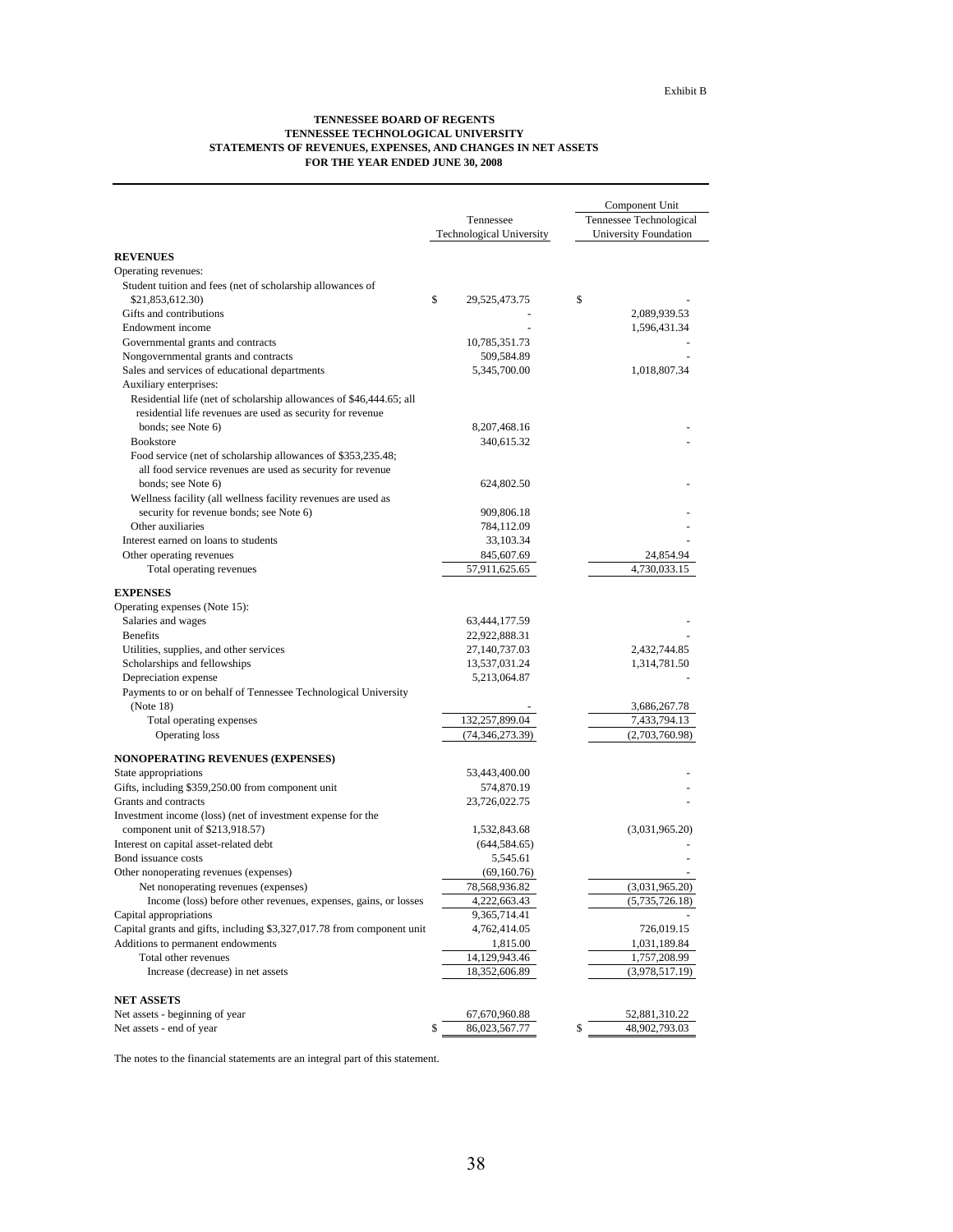#### Exhibit C

#### **TENNESSEE BOARD OF REGENTS TENNESSEE TECHNOLOGICAL UNIVERSITY STATEMENT OF CASH FLOWS FOR THE YEAR ENDED JUNE 30, 2008**

| <b>CASH FLOWS FROM OPERATING ACTIVITIES</b>                                       |                     |
|-----------------------------------------------------------------------------------|---------------------|
| Tuition and fees                                                                  | \$<br>29,668,970.10 |
| Grants and contracts                                                              | 10,394,200.70       |
| Sales and services of educational activities                                      | 5,340,126.96        |
| Payments to suppliers and vendors                                                 | (26, 449, 302.20)   |
| Payments to employees                                                             | (61, 368, 443.82)   |
| Payments for benefits                                                             | (20, 395, 273.32)   |
| Payments for scholarships and fellowships                                         | (13, 537, 031.24)   |
| Loans issued to students and employees                                            | (711, 427.18)       |
| Collection of loans from students and employees                                   | 515,595.36          |
| Interest earned on loans to students                                              | 26,312.57           |
| Auxiliary enterprise charges:                                                     |                     |
| Residence halls                                                                   | 8,192,162.41        |
| <b>Bookstore</b>                                                                  | 340,615.36          |
| Food services                                                                     | 609,241.87          |
| Wellness facility                                                                 | 913,625.86          |
| Other auxiliaries                                                                 | 783,168.02          |
| Other receipts (payments)                                                         | 825,451.41          |
| Net cash used by operating activities                                             | (64, 852, 007.14)   |
| <b>CASH FLOWS FROM NONCAPITAL FINANCING ACTIVITIES</b>                            |                     |
| State appropriations                                                              | 53,421,900.00       |
| Gifts and grants received for other than capital or endowment purposes, including |                     |
| \$359,250.00 from Tennessee Technological University Foundation                   | 24, 237, 248. 17    |
| Private gifts for endowment purposes                                              | 1,815.00            |
| Federal student loan receipts                                                     | 21,310,737.00       |
| Federal student loan disbursements                                                | (21, 346, 397.00)   |
| Changes in deposits held for others                                               | 42,859.13           |
| Other noncapital financing receipts (payments)                                    | (24, 572.82)        |
| Net cash provided by noncapital financing activities                              | 77,643,589.48       |
| <b>CASH FLOWS FROM CAPITAL AND RELATED FINANCING ACTIVITIES</b>                   |                     |
| Proceeds from capital debt                                                        | 1,643,333.52        |
| Capital appropriations                                                            | 9,365,714.41        |
| Capital grants and gifts received, including \$3,176,187.78 from Tennessee        |                     |
| Technological University Foundation                                               | 4,628,876.15        |
| Purchases of capital assets and construction                                      | (14,939,508.80)     |
| Principal paid on capital debt                                                    | (1,800,024.03)      |
| Interest paid on capital debt                                                     | (661, 250.86)       |
| Bond issue costs paid on new debt issue                                           | 5,545.61            |
| Other capital and related financing receipts (payments)                           | (23, 415.95)        |
| Net cash used by capital and related financing activities                         | (1,780,729.95)      |
|                                                                                   |                     |
| <b>CASH FLOWS FROM INVESTING ACTIVITIES</b>                                       |                     |
| Proceeds from sales and maturities of investments                                 | 1,122,136.95        |
| Income on investments                                                             | 1,429,336.88        |
| Net cash provided by investing activities                                         | 2,551,473.83        |
| Net increase in cash and cash equivalents                                         | 13,562,326.22       |
| Cash and cash equivalents - beginning of year                                     | 21,496,686.25       |
| Cash and cash equivalents - end of year                                           | \$<br>35,059,012.47 |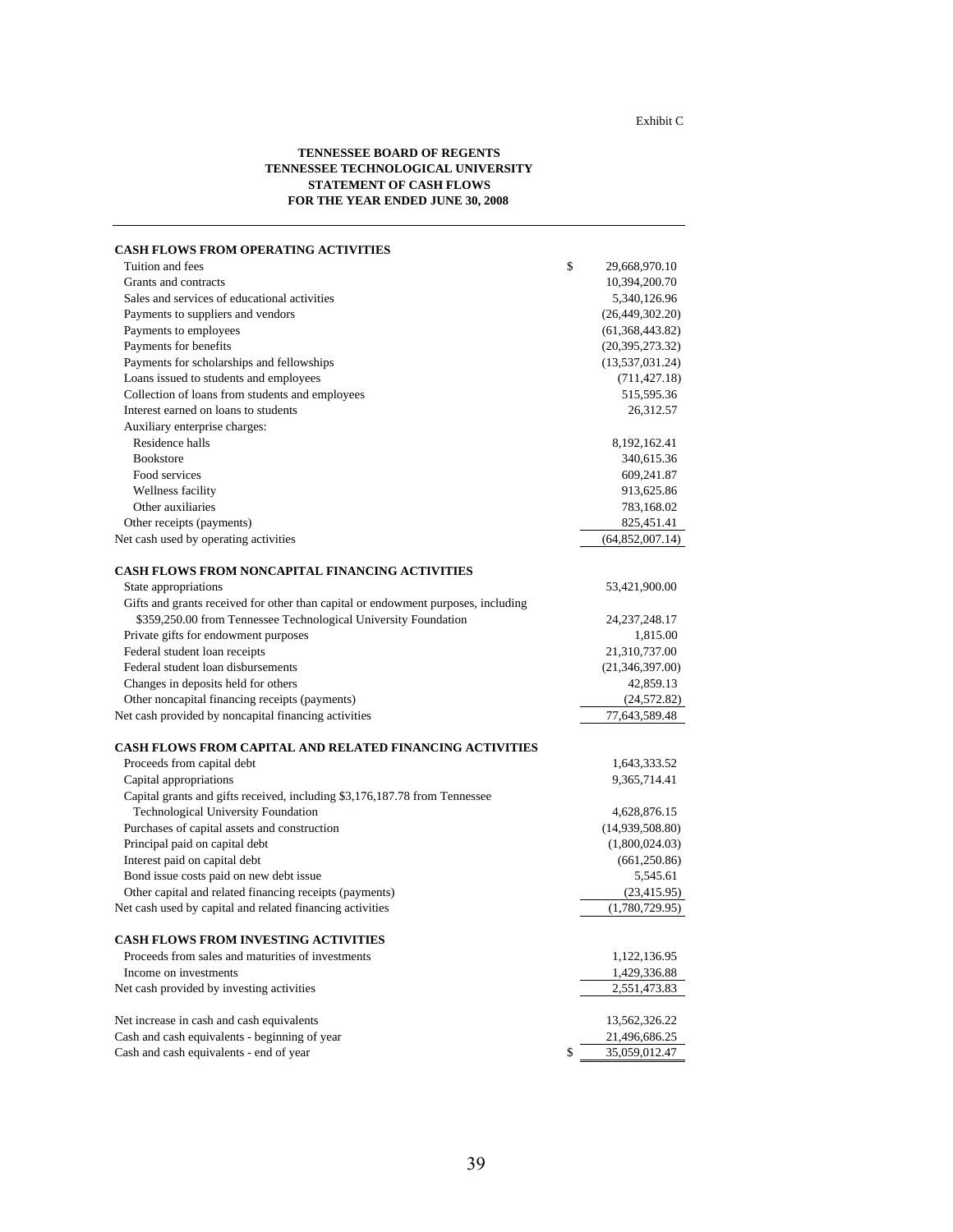#### **TENNESSEE BOARD OF REGENTS TENNESSEE TECHNOLOGICAL UNIVERSITY STATEMENT OF CASH FLOWS FOR THE YEAR ENDED JUNE 30, 2008**

| Reconciliation of operating loss to net cash used by operating activities:        |                         |
|-----------------------------------------------------------------------------------|-------------------------|
| Operating loss                                                                    | \$<br>(74, 346, 273.39) |
| Adjustments to reconcile operating loss to net cash used by operating activities: |                         |
| Depreciation expense                                                              | 5,213,064.87            |
| Gifts in-kind                                                                     | 53,337.97               |
| Change in assets and liabilities:                                                 |                         |
| Receivables, net                                                                  | (369, 804.18)           |
| <b>Inventories</b>                                                                | 15,854.02               |
| Prepaid/deferred items                                                            | 58,242.98               |
| Accounts payable                                                                  | (1,272,621.09)          |
| <b>Accrued liabilities</b>                                                        | 5,608,355.68            |
| Deferred revenue                                                                  | 232,193.22              |
| Deposits                                                                          | (13,018.58)             |
| Compensated absences                                                              | 244,622.22              |
| Due to grantors                                                                   | (99, 490.42)            |
| Loans to students and employees                                                   | (176, 470.44)           |
| Net cash used by operating activities                                             | \$<br>(64, 852, 007.14) |
|                                                                                   |                         |
| <b>Noncash transactions</b>                                                       |                         |
| Gifts in-kind                                                                     | \$<br>53,337.97         |
| Gifts in-kind - capital                                                           | \$<br>150,830.90        |
| Unrealized gains/losses on investments                                            | \$<br>109,156.42        |
| Loss on disposal of capital assets                                                | \$<br>36,692.39         |
| Trade-in allowance                                                                | \$<br>30,339.88         |
| Bad debt expense                                                                  | \$<br>82,529.23         |
| Loan fund cancellations and write-offs                                            | \$<br>363,144.26        |

The notes to the financial statements are an integral part of this statement.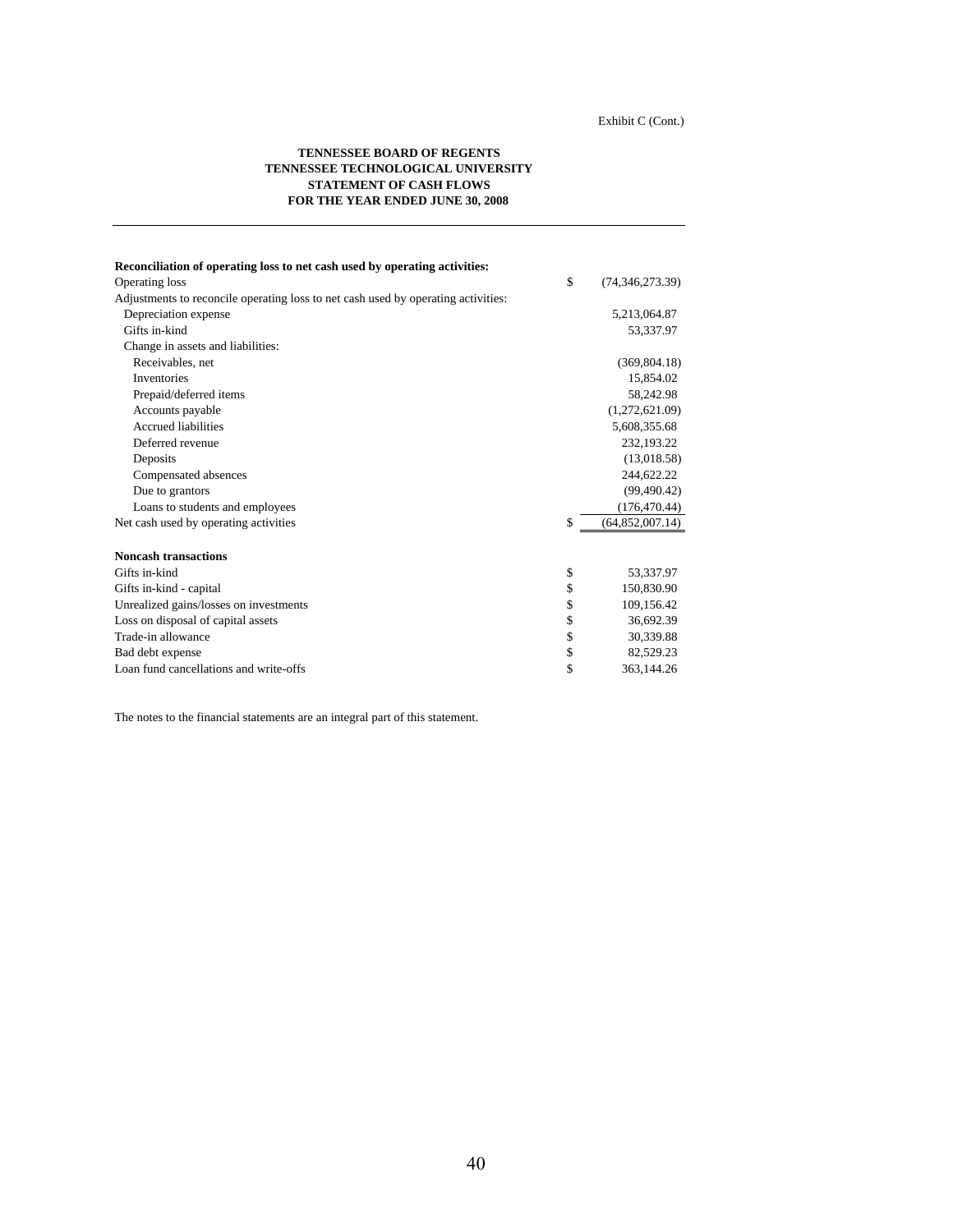### **NOTE 1. SUMMARY OF SIGNIFICANT ACCOUNTING POLICIES**

### **Reporting Entity**

The university is a part of the State University and Community College System of Tennessee (Tennessee Board of Regents). This system is a component unit of the State of Tennessee because the state appoints a majority of the system's governing body and provides financial support; the system is discretely presented in the *Tennessee Comprehensive Annual Financial Report*. The financial statements present only that portion of the Tennessee Board of Regents' activities that is attributable to the transactions of Tennessee Technological University.

The Tennessee Technological University Foundation is considered a component unit of the university. Although the university does not control the timing or amount of receipts from the foundation, the majority of resources, or income thereon, that the foundation holds and invests are restricted to the activities of the university by the donors. Because these restricted resources held by the foundation can only be used by, or for the benefit of, the university, the foundation is considered a component unit of the university and is discretely presented in the university's financial statements. See Note 18 for more detailed information about the component unit and how to obtain the report.

### **Basis of Presentation**

The financial statements have been prepared in conformity with accounting principles generally accepted in the United States of America (GAAP) applicable to governmental colleges and universities engaged in business-type activities as prescribed by the Governmental Accounting Standards Board (GASB).

### **Basis of Accounting**

For financial statement purposes, the university is considered a special-purpose government engaged only in business-type activities. Accordingly, the financial statements have been prepared using the economic resources measurement focus and the accrual basis of accounting. Revenues are recorded when earned, and expenses are recorded when a liability is incurred, regardless of the timing of related cash flows. Grants and similar items are recognized as revenue as soon as all eligibility requirements imposed by the provider have been met. All significant interfund transactions have been eliminated.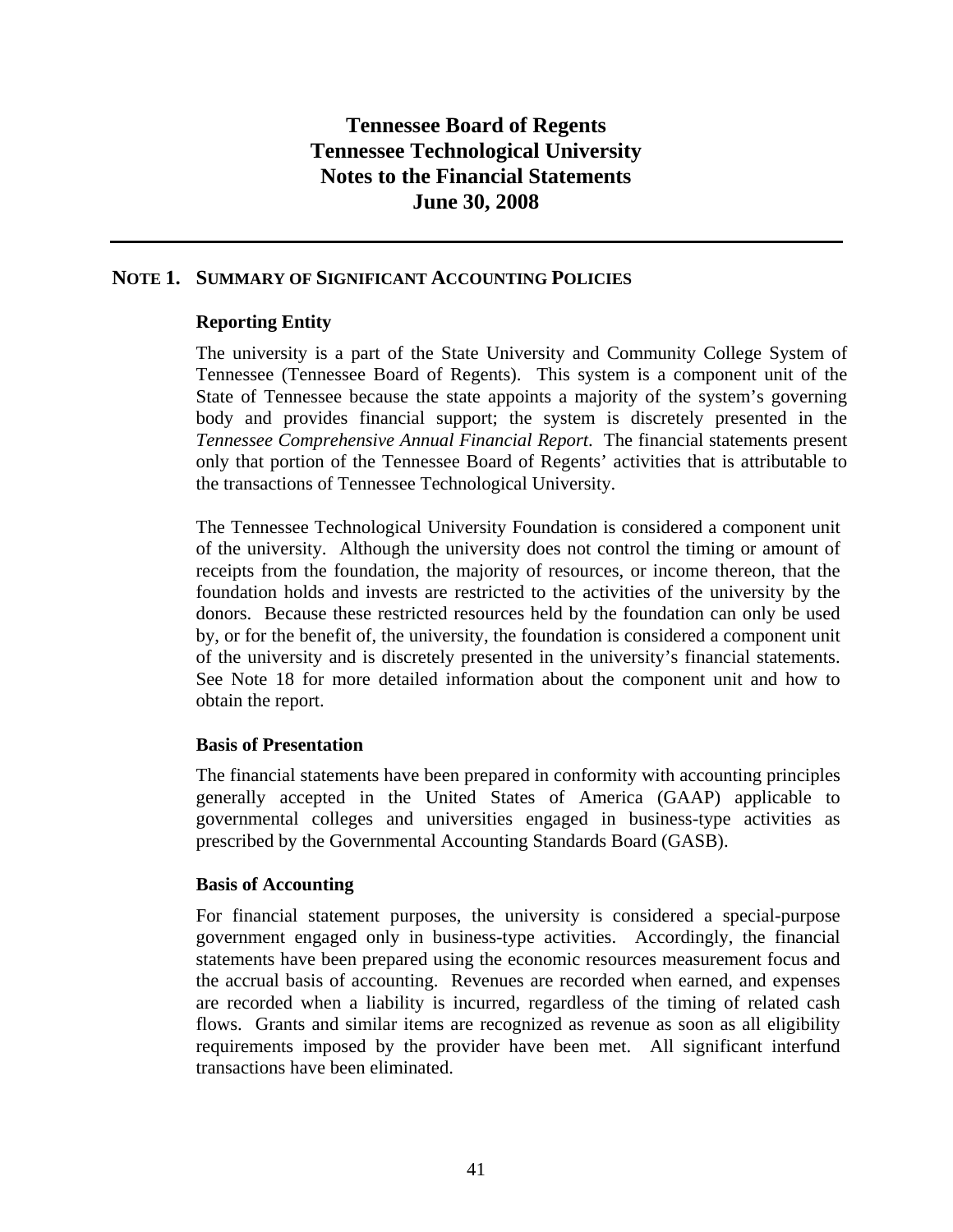Private-sector standards of accounting and financial reporting issued prior to December 1, 1989, generally are followed to the extent that those standards do not conflict with or contradict guidance of the Governmental Accounting Standards Board. The university has the option of following private-sector guidance issued subsequent to November 30, 1989, subject to the above limitation. The university has elected not to follow private-sector guidance issued subsequent to November 30, 1989.

Amounts reported as operating revenues include (1) tuition and fees, net of waivers and discounts; (2) certain federal, state, local, and private grants and contracts; (3) sales and services of auxiliary enterprises; and (4) other sources of revenue. Operating expenses for the university include (1) salaries and wages; (2) employee benefits; (3) utilities, supplies, and other services; (4) scholarships and fellowships; and (5) depreciation.

All other activity is nonoperating in nature and includes (1) state appropriations for operations; (2) investment income; (3) bond issuance costs; (4) interest on capital asset-related debt; (5) certain grants and contracts; and (6) gifts and nonexchange transactions.

When both restricted and unrestricted resources are available for use, generally it is the university's policy to use the restricted resources first.

### **Cash Equivalents**

This classification includes instruments that are readily convertible to known amounts of cash and have original maturities of three months or less.

### **Inventories**

Inventories are valued at the lower of cost or market. All items are maintained on an average cost or first-in, first-out basis.

#### **Compensated Absences**

The university's employees accrue annual leave at varying rates, depending on length of service or classification. Some employees also earn compensatory time. The amount of these liabilities and their related benefits are reported in the statement of net assets.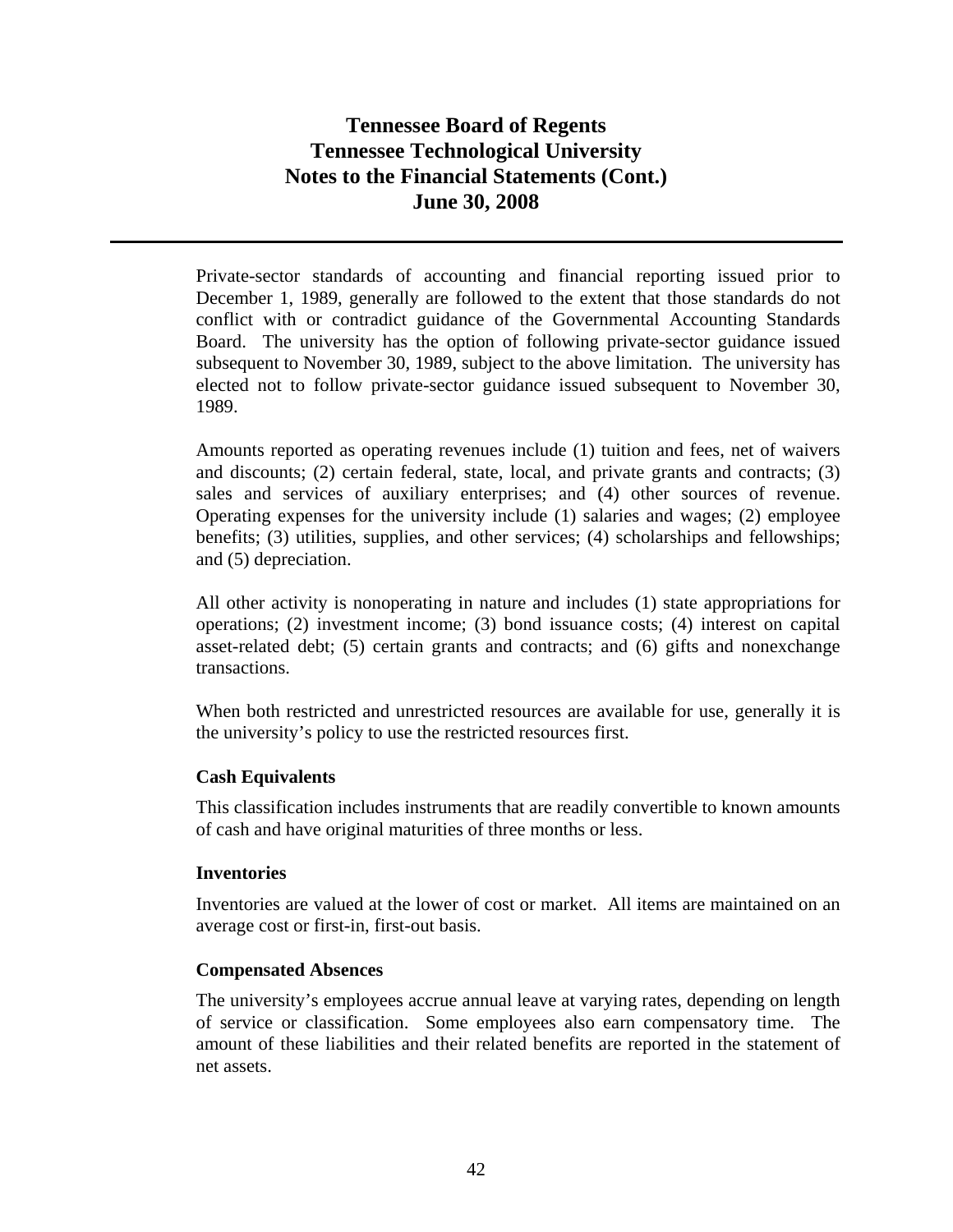### **Capital Assets**

Capital assets, which include property, plant, equipment, library holdings, and software, are reported in the statement of net assets at historical cost or at fair value at date of donation, less accumulated depreciation. The costs of normal maintenance and repairs that do not add to the value of the asset or materially extend the asset's useful life are not capitalized.

A capitalization threshold of \$100,000 is used for buildings, and \$50,000 is used for infrastructure. Equipment is capitalized when the unit acquisition cost is \$5,000 or greater. The capitalization threshold for additions and improvements to buildings and land is set at \$50,000. The capitalization threshold for software is set at \$100,000.

These assets, with the exception of land, are depreciated/amortized using the straightline method over the estimated useful lives, which range from 5 to 40 years.

### **Net Assets**

The university's net assets are classified as follows:

Invested in capital assets, net of related debt - This represents the university's total investment in capital assets, net of outstanding debt obligations related to those capital assets. To the extent debt has been incurred but not yet expended for capital assets, such amounts are not included as a component of invested in capital assets, net of related debt.

Nonexpendable restricted net assets - Nonexpendable restricted net assets consist of endowment and similar type funds in which donors or other outside sources have stipulated, as a condition of the gift instrument, that the principal is to be maintained inviolate and in perpetuity, and invested for the purpose of producing present and future income, which may be expendable or added to principal.

Expendable restricted net assets - Expendable restricted net assets include resources which the university is legally or contractually obligated to spend in accordance with restrictions imposed by external third parties.

Unrestricted net assets - Unrestricted net assets represent resources derived from student tuition and fees, state appropriations, and sales and services of educational departments and auxiliary enterprises. These resources are used for transactions relating to the educational and general operations of the university, and may be used at the discretion of the university to meet current expenses for any purpose. The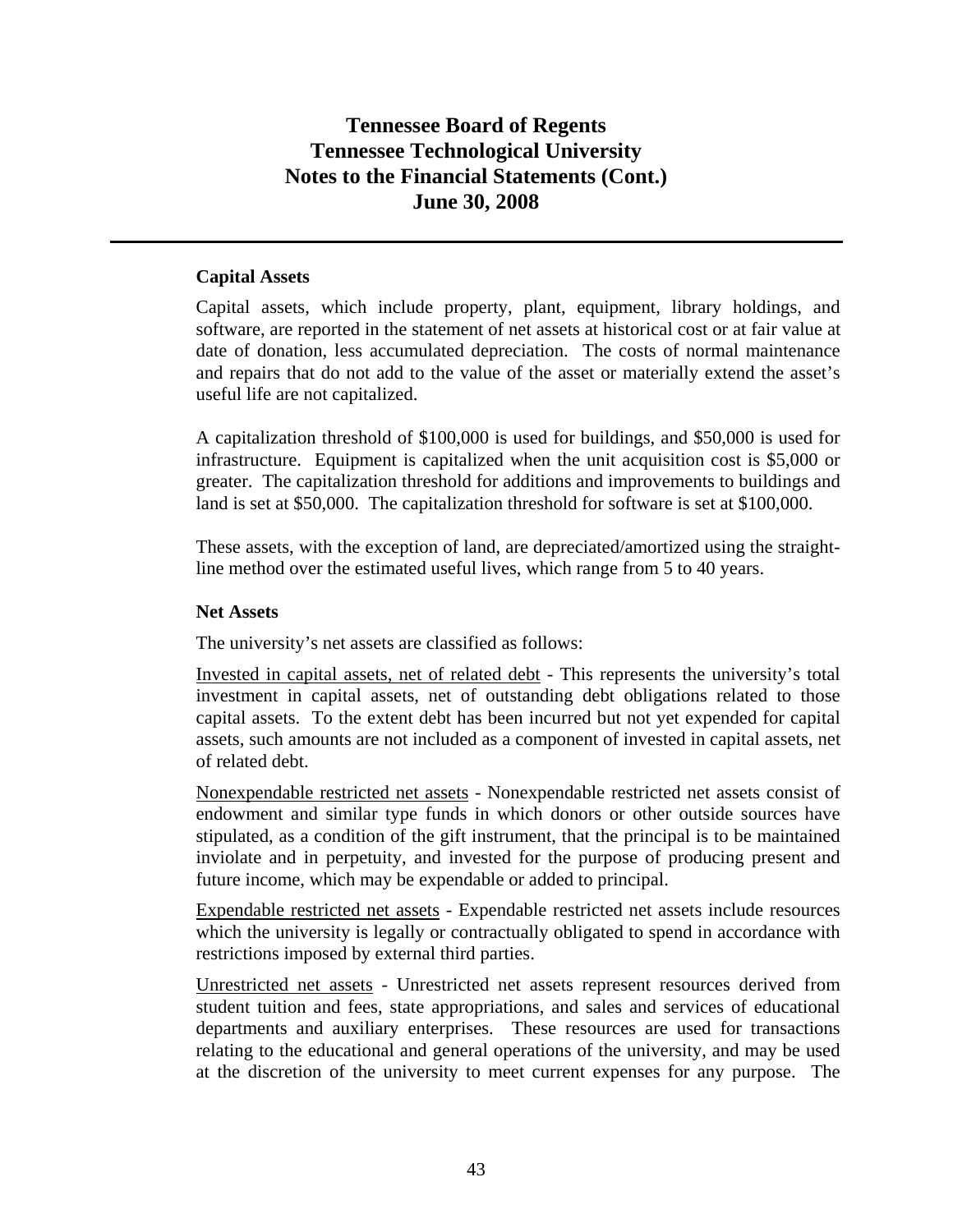auxiliary enterprises are substantially self-supporting activities that provide services for students, faculty, and staff.

#### **Scholarship Discounts and Allowances**

Student tuition and fee revenues, and certain other revenues from students, are reported net of scholarship discounts and allowances in the statement of revenues, expenses, and changes in net assets. Scholarship discounts and allowances are the difference between the stated charge for goods and services provided by the university and the amount that is paid by the student and/or third parties making payments on the student's behalf. Certain governmental grants, such as Pell grants, and other federal, state, or nongovernmental programs are recorded as either operating or nonoperating revenues in the university's financial statements. To the extent that revenues from such programs are used to satisfy tuition and fees and other student charges, the university has recorded a scholarship discount and allowance.

#### **NOTE 2. CASH**

At June 30, 2008, cash consisted of \$5,257,066.33 in bank accounts, \$12,927.00 of petty cash on hand, \$26,803,171.70 in the State of Tennessee Local Government Investment Pool (LGIP) administered by the State Treasurer, and \$2,985,847.44 in LGIP deposits for capital projects.

LGIP deposits for capital projects - Payments related to the university's capital projects are made by the State of Tennessee's Department of Finance and Administration. The university's estimated local share of the cost of each project is held in a separate Local Government Investment Pool account. As expenses are incurred, funds are withdrawn from the LGIP account by the Tennessee Board of Regents and transferred to the Department of Finance and Administration. The funds in the account are not available to the university for any other purpose until the project is completed and the Tennessee Board of Regents releases any remaining funds.

### **NOTE 3. INVESTMENTS**

All investments permitted to be reported at fair value under GASB Statement 31, *Accounting and Financial Reporting for Certain Investments and External Investment*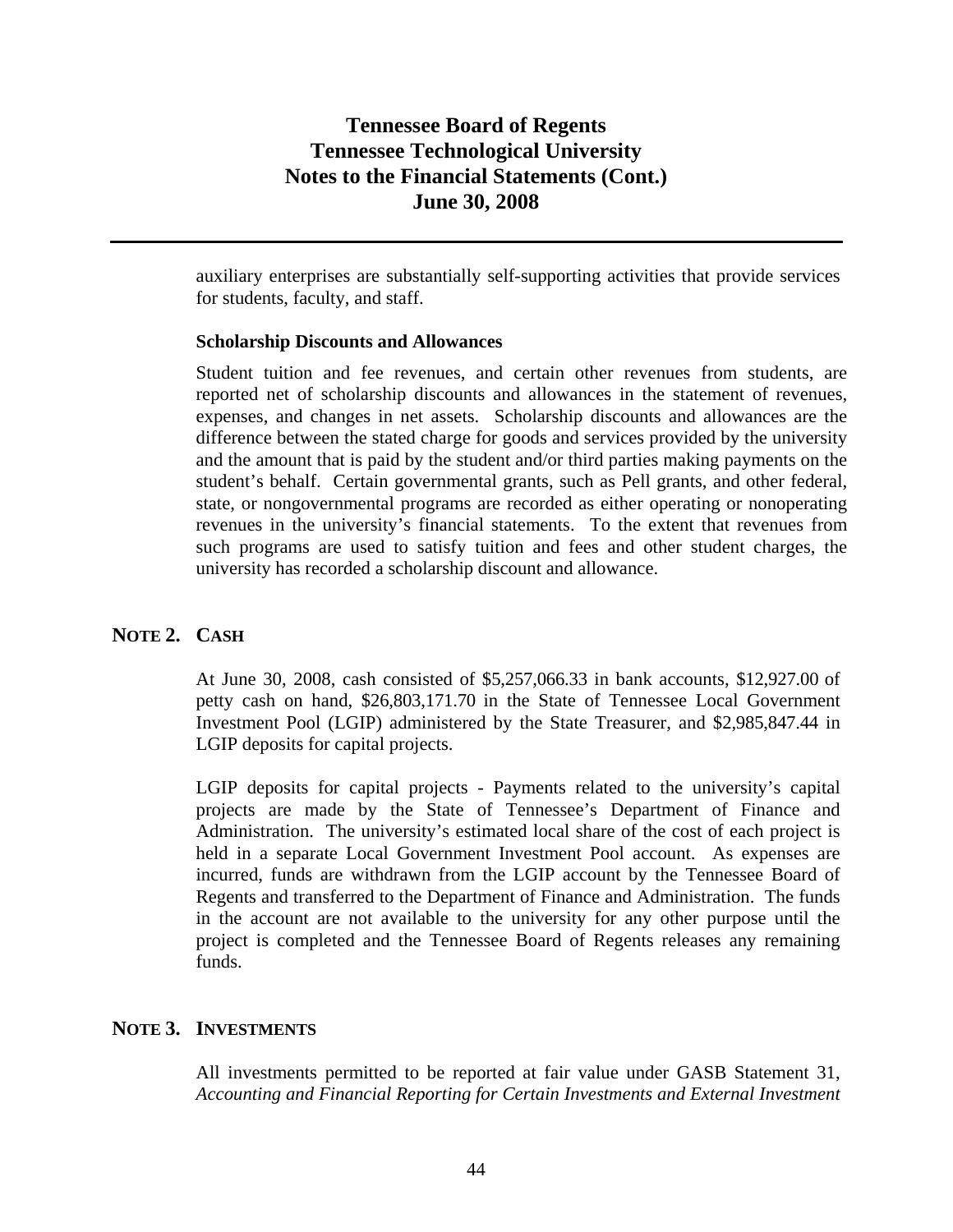*Pools,* are reported at fair value, including those with a maturity date of one year or less at the time of purchase.

At June 30, 2008, the university had the following investments and maturities.

|                                                         |                            |             | Investment Maturities (in Years) |                          |                |
|---------------------------------------------------------|----------------------------|-------------|----------------------------------|--------------------------|----------------|
| Investment Type                                         | Fair Value                 | Less than 1 | $1$ to 5                         | 6 to 10                  | More than 10   |
| U.S. agency<br>securities<br>Collateralized<br>mortgage | \$2,170,837.93             | \$25,966.31 | \$80,511.94                      | \$209,656.92             | \$1,854,702.76 |
| obligation<br>Totals                                    | 5,511.18<br>\$2.176.349.11 | \$25,966.31 | \$80,511.94                      | 5,511.18<br>\$215,168.10 | \$1,854,702.76 |

Interest rate risk - Interest rate risk is the risk that changes in interest rates will adversely affect the fair value of a debt investment. The university does not have a formal investment policy that limits investment maturities as a means of managing its exposure to fair value losses arising from increasing interest rates.

Credit risk - Credit risk is the risk that an issuer or other counterparty to an investment will not fulfill its obligations. The university is authorized by statute to invest funds in accordance with Tennessee Board of Regents policies. Under the current policy, funds other than endowments may be invested only in obligations of the United States or its agencies backed by the full faith and credit of the United States, repurchase agreements for United States securities, certificates of deposit in banks and savings and loan associations, banker's acceptances, commercial paper, money market mutual funds, and the State of Tennessee Local Government Investment Pool (LGIP). The policy requires that investments of endowments in equity securities be limited to funds from private gifts or other sources external to the university and that endowment investments be prudently diversified. Securities are rated using Standard and Poor's, Moody's, and/or Fitch. Tennessee Board of Regents policy restricts investments in banker's acceptances and commercial paper. The policy requires that prime banker's acceptances must be issued by domestic banks with a minimum AA rating or foreign banks with a AAA long-term debt rating by a majority of the ratings services that have rated the issuer. The policy further requires that commercial paper must be issued by corporations with a minimum rating of A1 or equivalent as provided by a majority of the rating services that rate the issuer. If there is no long-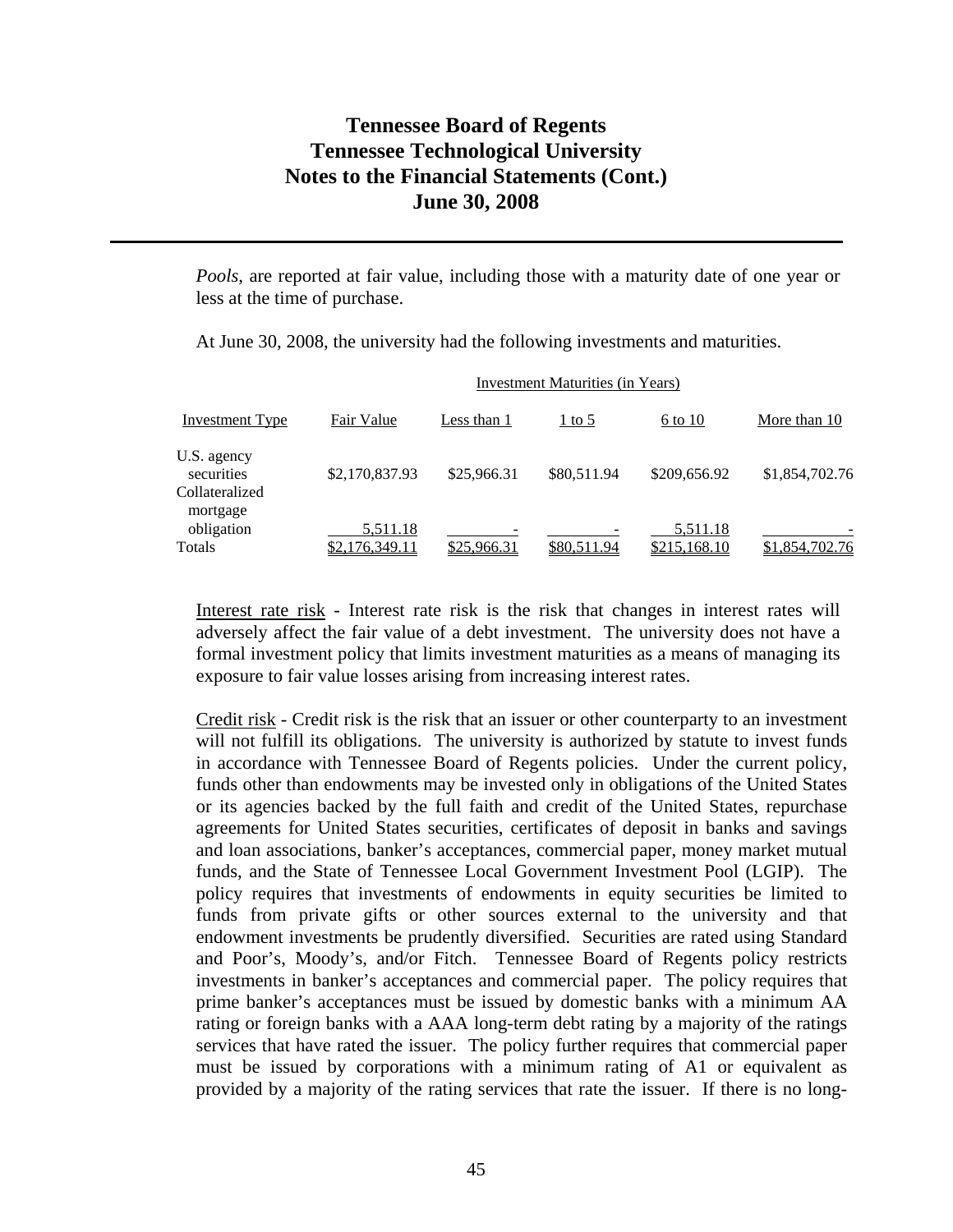term debt rating, the short-term debt must be rated A1 by all rating services (minimum of two). Commercial paper of a banking institution must not be purchased.

At June 30, 2008, the university's investments were rated as follows:

| Investment Type                        | Fair Value      | <b>Credit Quality Rating</b><br>Unrated |
|----------------------------------------|-----------------|-----------------------------------------|
| <b>LGIP</b><br>Collateralized mortgage | \$29,789,019.14 | \$29,789,019.14                         |
| obligation                             | 5,511.18        | 5,511.18                                |
| Total                                  | 829,794,530.32  | \$29,794,530.32                         |

Investments of the university's endowment and similar funds are composed of the following:

|                                         | <b>Carrying Value</b> |
|-----------------------------------------|-----------------------|
|                                         | June 30, 2008         |
| U.S. agency securities                  | \$17,824.38           |
| Collateralized mortgage obligation      | 5,511.18              |
| <b>Local Government Investment Pool</b> | 327,220.29            |
| Total                                   | \$350,555.85          |

Assets of endowments are pooled on a fair value basis, with each individual fund subscribing to or disposing of units on the basis of the fair value per unit at the beginning of the calendar quarter within which the transaction takes place. Of the total units at June 30, 2008, each having a fair value of \$1.179822, 185,170.09 units were owned by endowments, 7,586.18 units were owned by term endowments, and 104,369.66 units were owned by quasi-endowments.

The following tabulation summarizes changes in relationships between cost and fair values of the pooled assets: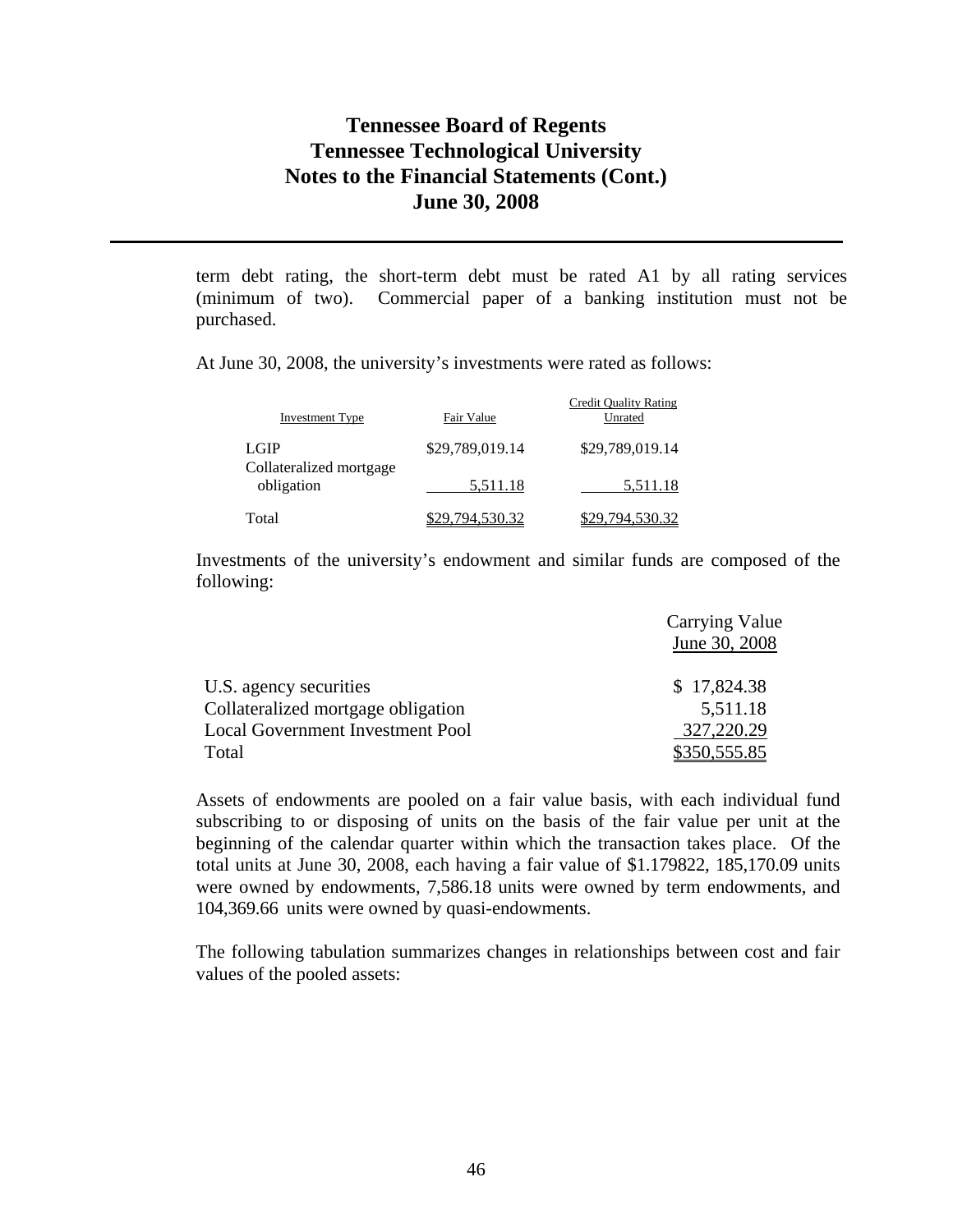| <b>FY 2008</b>                |              |               |           |              |
|-------------------------------|--------------|---------------|-----------|--------------|
|                               |              | Pooled Assets |           |              |
|                               |              |               |           | Fair         |
|                               |              |               | Net Gains | Value        |
|                               | Fair Value   | Cost          | (Losses)  | Per Unit     |
| End of year                   | \$350,555.85 | \$349,695.78  | \$860.07  | \$1.179822   |
| Beginning of year             | \$343,327.05 | \$342,282.30  | 1,044.75  | 1.195770     |
|                               |              |               |           | \$(0.015948) |
| Unrealized net gains (losses) |              |               | (184.68)  |              |
| Realized net gains/(losses)   |              |               |           |              |
| Total net gains (losses)      |              |               | 184.68    |              |

The average annual earnings per unit, exclusive of net gains, were \$0.052638 for the year ended June 30, 2008.

### **NOTE 4. RECEIVABLES**

Receivables included the following:

|                                      | June 30, 2008 |
|--------------------------------------|---------------|
| Student accounts receivable          | \$507,116.87  |
| Grants receivable                    | 5,072,719.99  |
| Notes receivable                     | 119,978.45    |
| State appropriation receivable       | 224,000.00    |
| Other receivables                    | 615, 657.82   |
| Subtotal                             | 6,539,473.13  |
| Less allowance for doubtful accounts | (177, 290.54) |
| Total receivables                    |               |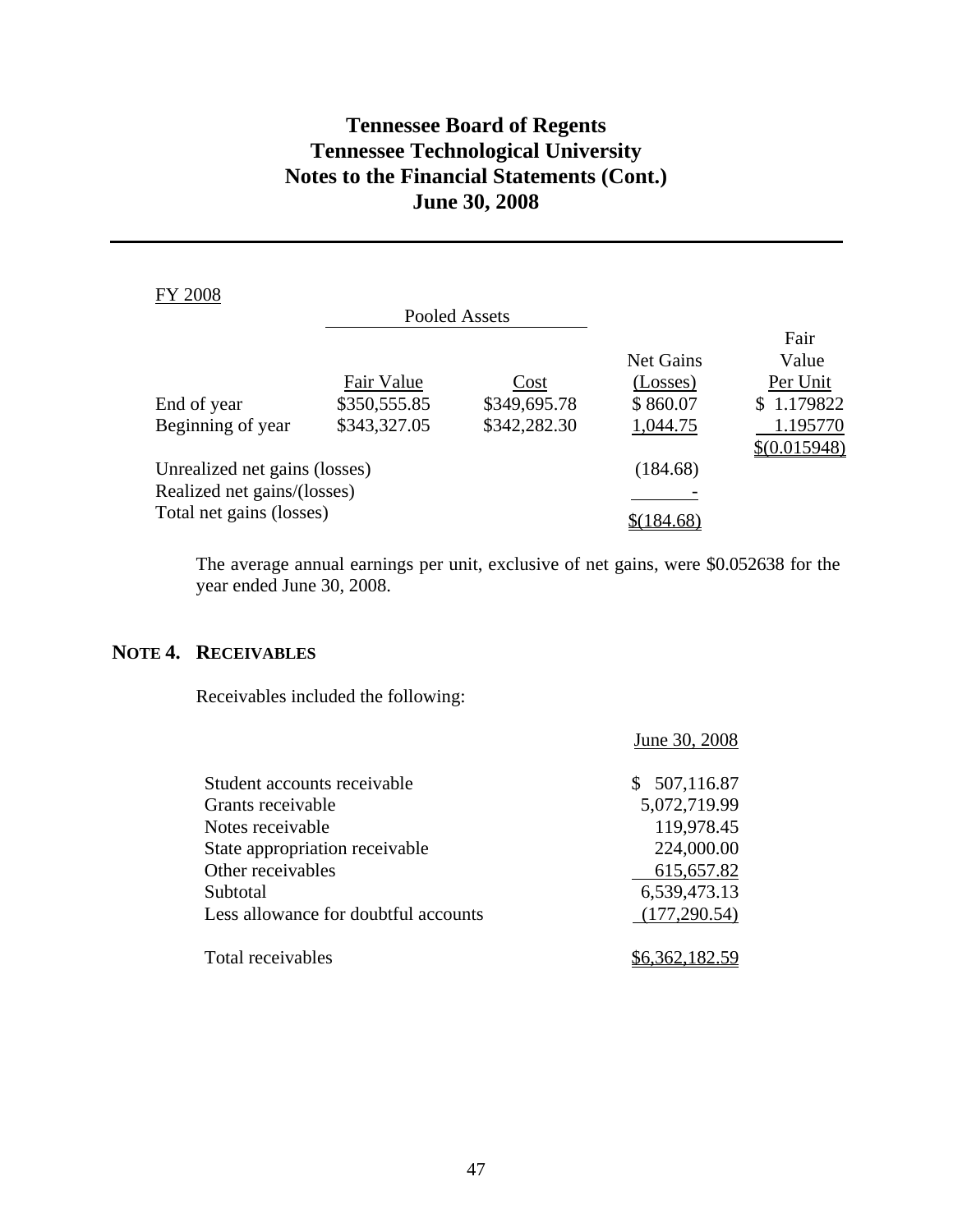### Federal Perkins Loan Program funds included the following:

|                                                                  | June 30, 2008                 |
|------------------------------------------------------------------|-------------------------------|
| Perkins loans receivable<br>Less allowance for doubtful accounts | \$2,605,810.50<br>(97,667.16) |
| Total                                                            | \$2,508,143.34                |

### **NOTE 5. CAPITAL ASSETS**

Capital asset activity for the year ended June 30, 2008, was as follows:

|                                   | Beginning<br><b>Balance</b> | Additions       | Transfers     | Reductions     | Ending<br><b>Balance</b> |
|-----------------------------------|-----------------------------|-----------------|---------------|----------------|--------------------------|
| Land                              | 1,257,868.94<br>\$          | \$              | \$            | \$             | 1,257,868.94<br>\$.      |
| Land improvements                 |                             |                 |               |                |                          |
| and infrastructure                | 11,488,659.40               | 485,995.63      |               |                | 11,974,655.03            |
| <b>Buildings</b>                  | 92,748,252.46               | 2,570,996.90    | 331,845.69    | 1,205,385.28   | 94,445,709.77            |
| Equipment                         | 17,194,532.22               | 1,258,347.54    |               | 581,944.06     | 17,870,935.70            |
| Library holdings                  | 11,525,145.69               | 970,486.46      |               | 1,062,608.09   | 11,433,024.06            |
| Software                          | 2,428,089.47                | 369,144.67      |               |                | 2,797,234.14             |
| Projects in progress              | 12,455,196.13               | 9,941,579.44    | (331, 845.69) |                | 22,064,929.88            |
| Total                             | 149,097,744.31              | 15,596,550.64   |               | 2,849,937.43   | 161,844,357.52           |
| Less accumulated<br>depreciation: |                             |                 |               |                |                          |
| Land improvements                 |                             |                 |               |                |                          |
| and infrastructure                | 4,798,320.35                | 482,967.42      |               |                | 5,281,287.77             |
| <b>Buildings</b>                  | 61,462,747.36               | 2,281,892.19    |               | 1,205,385.28   | 62,539,254.27            |
| Equipment                         | 11,834,198.51               | 1,127,992.43    |               | 514,911.79     | 12,447,279.15            |
| Library holdings                  | 6,827,577.00                | 1,038,546.55    | ÷.            | 1,062,608.09   | 6,803,515.46             |
| Software                          | 121,404.48                  | 281,666.28      |               |                | 403,070.76               |
| Total accumulated                 |                             |                 |               |                |                          |
| depreciation                      | 85,044,247.70               | 5,213,064.87    |               | 2,782,905.16   | 87,474,407.41            |
| Capital assets, net               | \$64,053,496.61             | \$10,383,485.77 | \$            | 67,032.27<br>S | \$74,369,950.11          |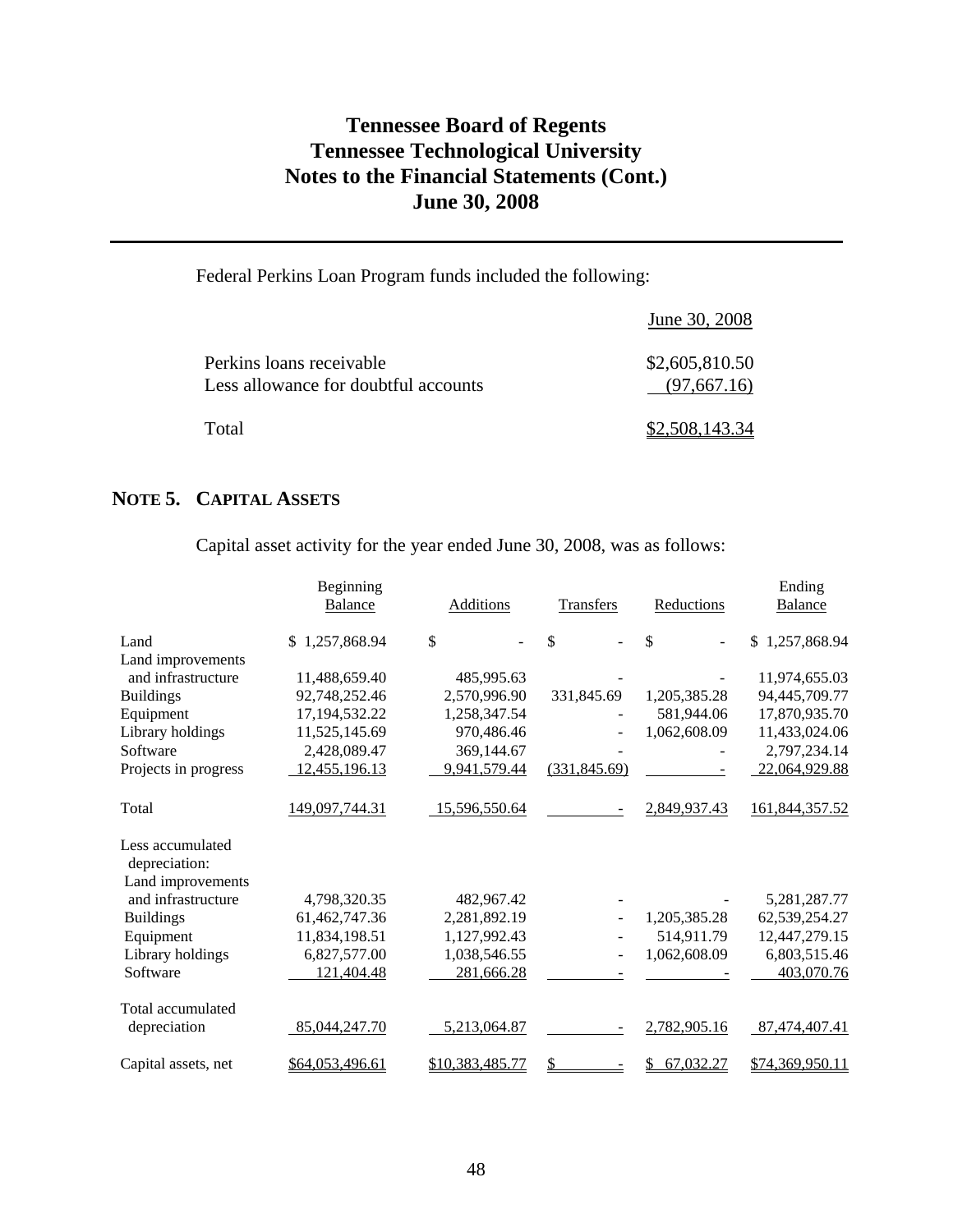### **NOTE 6. LONG-TERM LIABILITIES**

|                             | Beginning<br>Balance | Additions      | Reductions               | Ending<br>Balance | Current<br>Portion |
|-----------------------------|----------------------|----------------|--------------------------|-------------------|--------------------|
| Payables:                   |                      |                |                          |                   |                    |
| TSSBA debt:                 |                      |                |                          |                   |                    |
| <b>Bonds</b>                | \$11,316,948.71      | \$<br>-        | \$756,024.03             | \$10,560,924.68   | \$788,279.46       |
| Commercial paper            | 4,538,067.29         | 1,643,333.52   | 1,544,000.00             | 4,637,400.81      |                    |
| Subtotal                    | 15,855,016.00        | 1,643,333.52   | 2,300,024.03             | 15,198,325.49     | 788,279.46         |
| Other liabilities:          |                      |                |                          |                   |                    |
| Compensated absences        | 3,102,050.14         | 1,899,335.39   | 1,654,713.17             | 3,346,672.36      | 751,861.34         |
| Due to grantors             | 2,815,788.64         |                | 99,490.42                | 2,716,298.22      |                    |
| Net OPEB obligation         | ۰                    | 1,605,718.18   | $\overline{\phantom{0}}$ | 1,605,718.18      |                    |
| Subtotal                    | 5,917,838.78         | 3,505,053.57   | 1,754,203.59             | 7,668,688.76      | 751,861.34         |
| Total long-term liabilities | \$21,772,854.78      | \$5,148,387.09 | \$4,054,227.62           | \$22,867,014.25   | \$1,540,140.80     |

Long-term liabilities activity for the year ended June 30, 2008, was as follows:

#### **TSSBA Debt - Bonds**

Bonds, with interest rates ranging from 3% to 5%, were issued by the Tennessee State School Bond Authority (TSSBA). The bonds are due serially to 2032 and are secured by pledges of the facilities' revenues to which they relate and certain other revenues and fees of the university, including state appropriations. The bonded indebtedness with the Tennessee State School Bond Authority included in long-term liabilities on the statement of net assets is shown net of assets held by the authority in the debt service reserve and unexpended debt proceeds. The reserve amount was \$13,062.40 at June 30, 2008. There were no unexpended debt proceeds at June 30, 2008.

Debt service requirements to maturity for the university's portion of TSSBA bonds at June 30, 2008, are as follows:

| <b>Year Ending</b> |            |              |                |
|--------------------|------------|--------------|----------------|
| June 30            | Principal  | Interest     | Total          |
| 2009               | 788,279.46 | \$484,247.01 | \$1,272,526.47 |
| 2010               | 818,888.09 | 455,376.58   | 1,274,264.67   |
| 2011               | 533,332.51 | 421,512.34   | 954,844.85     |
| 2012               | 348,897.27 | 397,695.74   | 746,593.01     |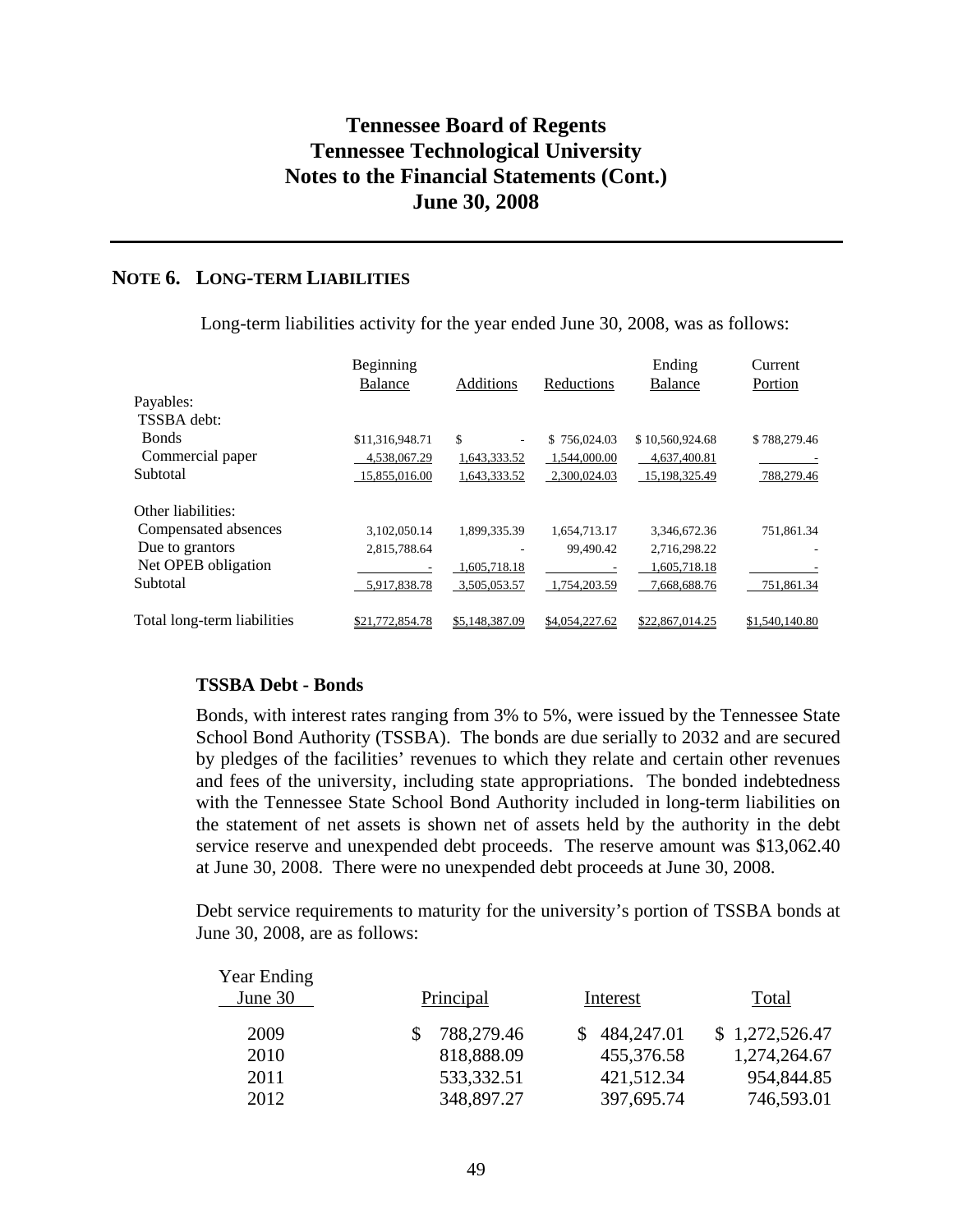| 744,815.84      |
|-----------------|
| 3,739,576.42    |
| 3,778,005.59    |
| 2,199,301.98    |
| 1,447,606.15    |
| \$16,157,534.98 |
|                 |

#### **TSSBA Debt - Commercial Paper**

The Tennessee State School Bond Authority issues commercial paper to finance the costs of various capital projects during their construction phase. When projects are placed in service, long-term, fixed-rate debt is issued by TSSBA to finance the project over its useful payback period and the commercial paper is redeemed. The amount issued for projects at the university was \$4,637,400.81 at June 30, 2008.

For the commercial paper program, the Tennessee State School Bond Authority maintains an interest rate reserve fund. The university contributes amounts to the reserve fund based on the amounts drawn. The principal of the reserve will be contributed to pay off notes or credited back to the university when the notes are converted to bonds. The interest earned on the reserve is used to pay interest due during the month.

More detailed information regarding the bonds and commercial paper can be found in the notes to the financial statements in the financial report for the Tennessee State School Bond Authority. That report may be obtained by writing to the Director of Bond Finance, Suite 1600, James K. Polk Building, Nashville, Tennessee 37243- 1402, or by calling (615) 401-7872.

### **NOTE 7. ENDOWMENTS**

If a donor has not provided specific instructions to the university, state law permits the university to authorize for expenditure the net appreciation (realized and unrealized) of the investments of endowment funds. When administering its power to spend net appreciation, the university is required to consider the university's longterm and short-term needs, present and anticipated financial requirements, expected total return on its investments, price-level trends, and general economic conditions.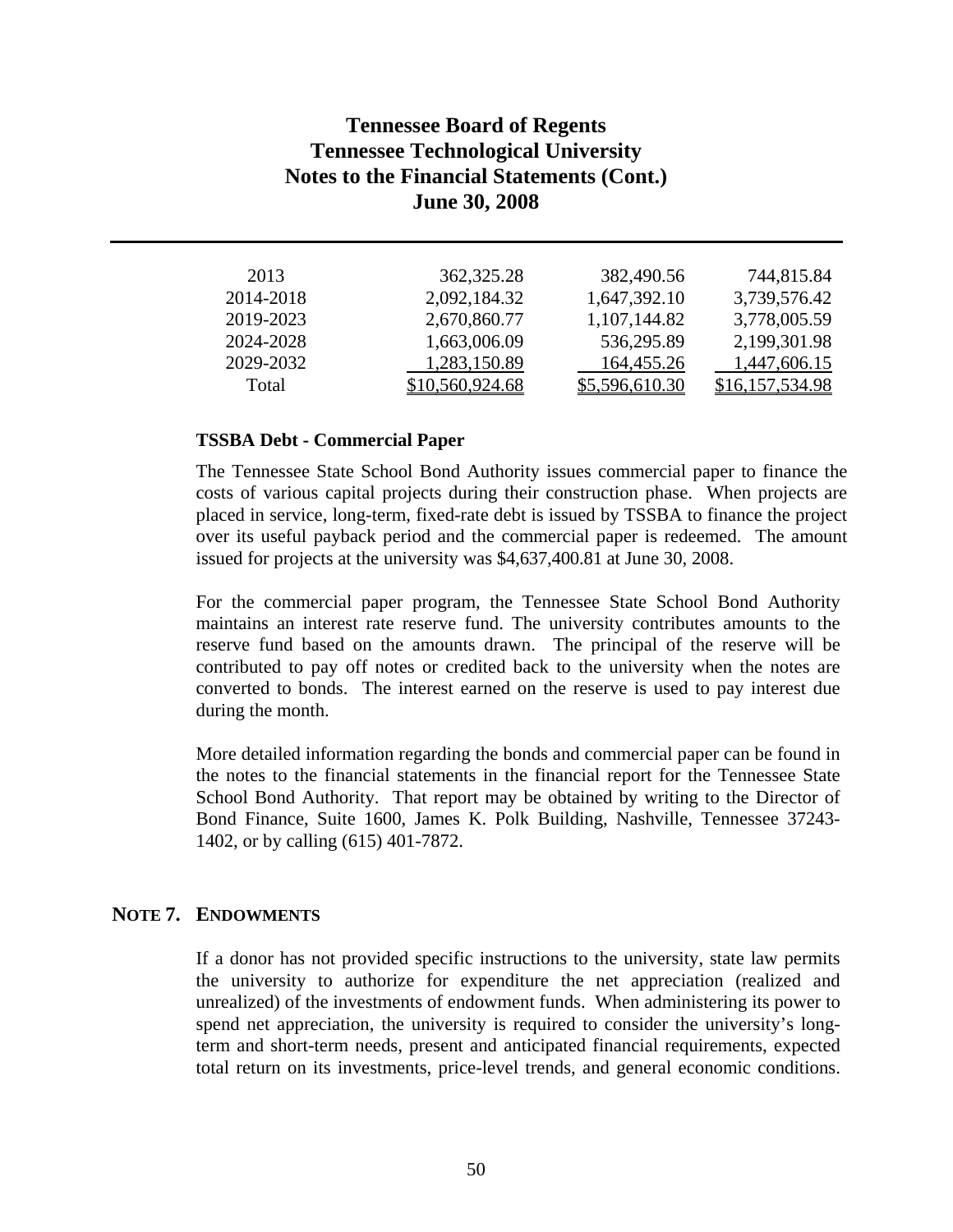Any net appreciation spent is required to be spent for the purposes for which the endowment was established.

The university chooses to spend only a portion of the investment income (including changes in the value of investments) each year. Under the spending plan established by the university, only realized gains have been authorized for expenditure. The remaining amount, if any, is retained to be used in future years when the amount computed using the spending plan exceeds the investment income. At June 30, 2008, net appreciation of \$238,620.54 is available to be spent, of which \$15,247.28 is included in restricted net assets expendable for scholarships and fellowships, \$13,199.03 is included in restricted net assets expendable for instructional departmental uses, \$71,600.88 is included in restricted net assets expendable for loans, \$15,548.40 is included in restricted net assets expendable for other, and \$123,024.95 is included in unrestricted net assets.

### **NOTE 8. UNRESTRICTED NET ASSETS**

Unrestricted net assets include funds that have been designated for specific purposes. The unrestricted net assets are composed of the following:

|                                      | June 30, 2008    |
|--------------------------------------|------------------|
| Working capital                      | 508,958.09<br>\$ |
| Encumbrances                         | 134,674.33       |
| Designated fees                      | 1,348,376.90     |
| Auxiliaries                          | 563,562.42       |
| Quasi-endowment                      | 123,024.95       |
| Plant construction                   | 3,554,994.68     |
| Renewal and replacement of equipment | 10,810,603.25    |
| Debt retirement                      | 423,195.65       |
| Undesignated                         | 1,368,693.98     |
| Total                                | \$18,836,084.25  |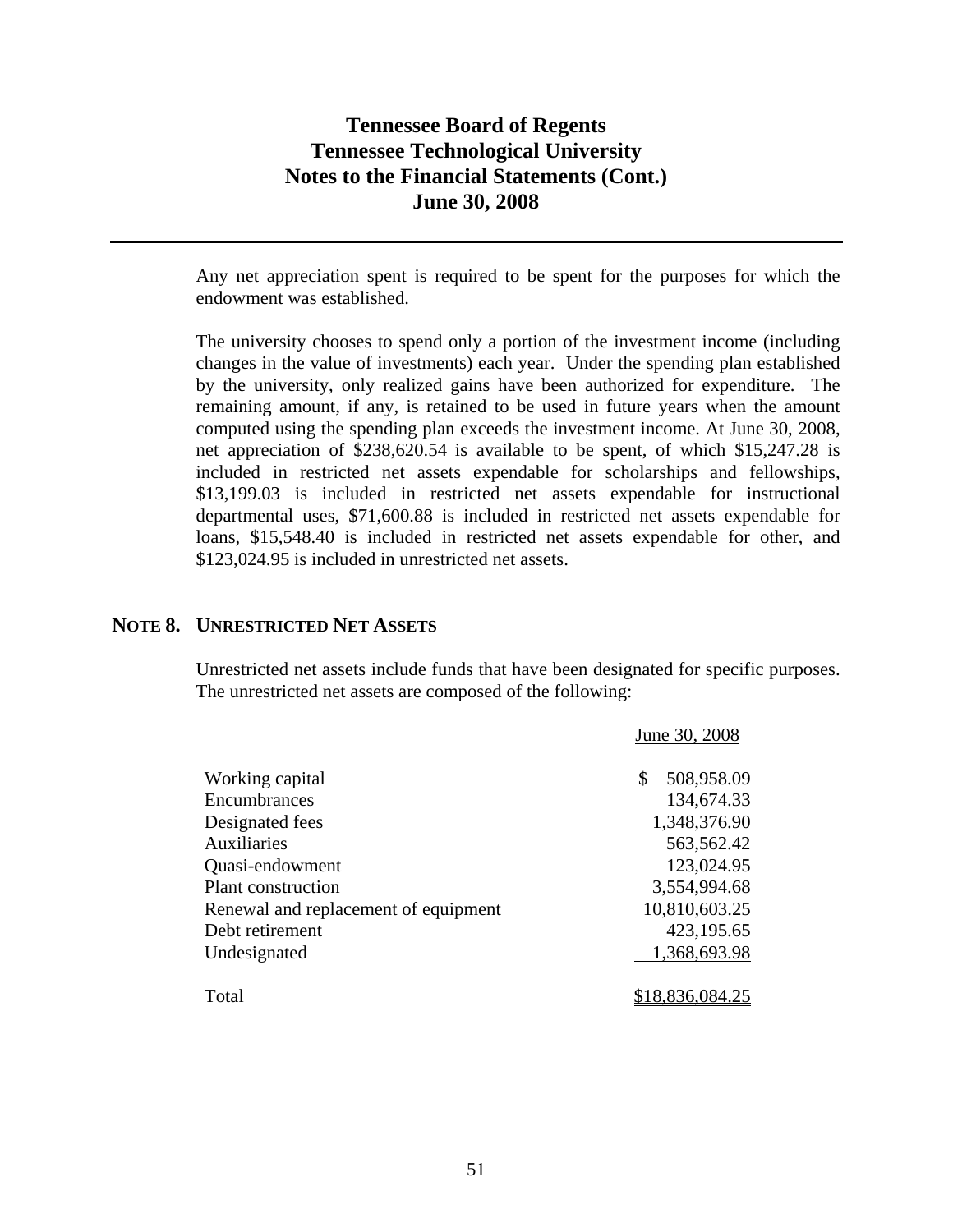### **NOTE 9. PENSION PLANS**

### **A. Defined Benefit Plan**

### **Tennessee Consolidated Retirement System**

Plan Description - The university contributes to the State Employees, Teachers, and Higher Education Employees Pension Plan (SETHEEPP), a cost-sharing, multiple-employer, defined benefit pension plan administered by the Tennessee Consolidated Retirement System (TCRS). TCRS provides retirement, death, and disability benefits as well as annual cost-of-living adjustments to plan members and their beneficiaries. Title 8, Chapters 34-37, *Tennessee Code Annotated,* establishes benefit provisions. State statutes are amended by the Tennessee General Assembly.

The TCRS issues a publicly available financial report that includes financial statements and required supplementary information for SETHEEPP. That report may be obtained by writing to the Tennessee Department of the Treasury, Consolidated Retirement System, 10th Floor Andrew Jackson Building, Nashville, Tennessee 37243-0230, or by calling (615) 741-8202.

Funding Policy - Plan members are noncontributory. The university is required to contribute an actuarially determined rate. The current rate is 13.62% of annual covered payroll. Contribution requirements for the university are established and may be amended by the TCRS' Board of Trustees. The university's contributions to TCRS for the years ended June 30, 2008, 2007, and 2006 were \$3,371,880.21, \$3,361,727.03, and \$2,394,517.74. Contributions met the requirements for each year.

### **B. Defined Contribution Plans**

### **Optional Retirement Plans (ORP)**

Plan Description - The university contributes to three defined contribution plans: Teachers Insurance and Annuity Association–College Retirement Equities Fund (TIAA-CREF), Aetna Life Insurance and Annuity Company, and Variable Annuity Life Insurance Company (VALIC). These plans are administered by the Tennessee Department of the Treasury. Each plan provides retirement benefits to faculty and staff who are exempt from the overtime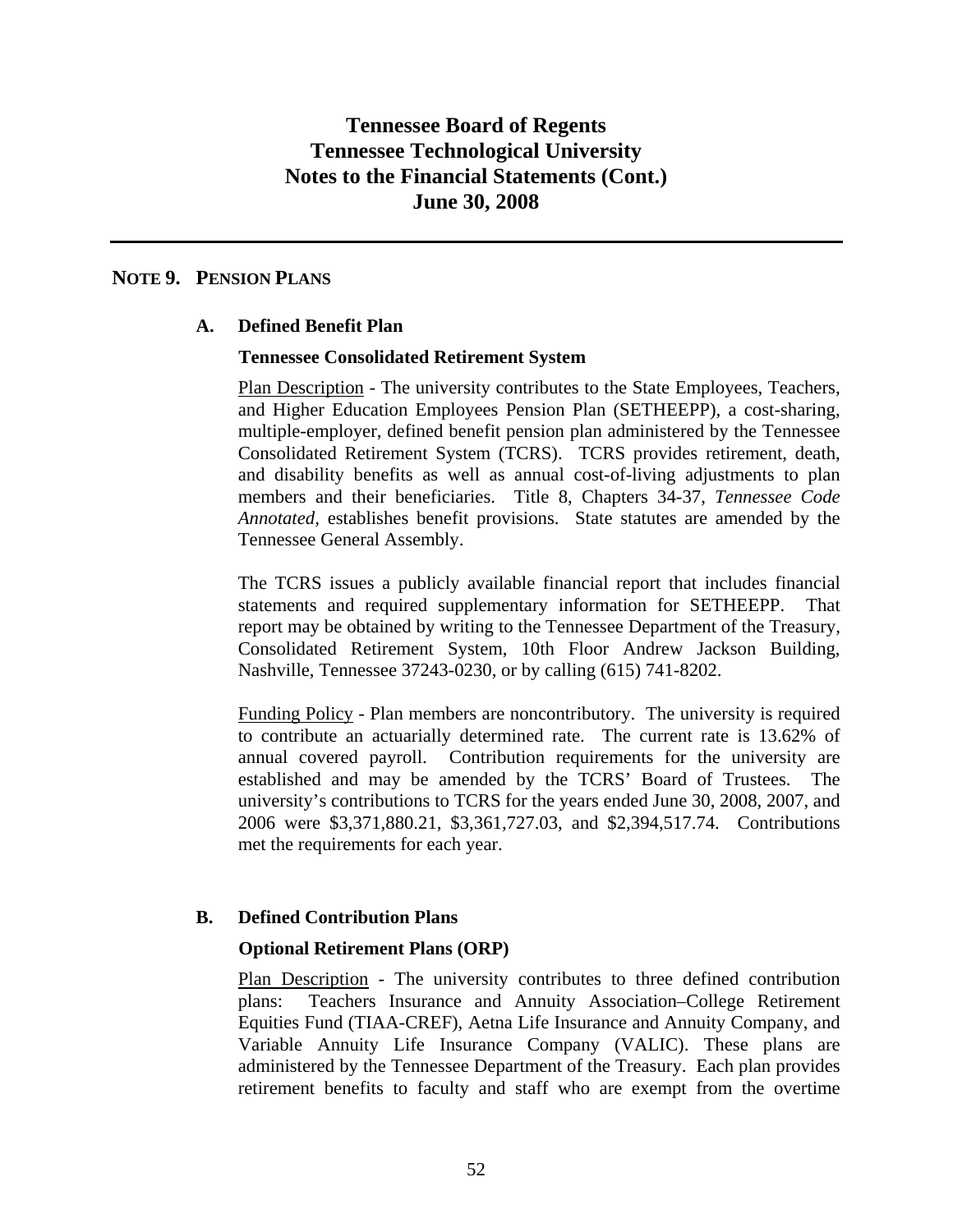provisions of the Fair Labor Standards Act and who waive membership in the TCRS. Benefits depend solely on amounts contributed to the plan plus investment earnings. Plan provisions are established by state statute in Title 8, Chapter 35, Part 4, *Tennessee Code Annotated.* State statutes are amended by the Tennessee General Assembly.

Funding Policy - Plan members are noncontributory. The university contributes an amount equal to 10% of the employee's base salary up to the social security wage base and 11% above the social security wage base. Contribution requirements are established and amended by state statute. The contribution made by the university to the plans was \$3,131,638.37 for the year ended June 30, 2008, and \$3,037,096.34 for the year ended June 30, 2007. Contributions met the requirements for each year.

### **NOTE 10. OTHER POST-EMPLOYMENT BENEFITS**

Healthcare is the only "other postemployment benefit" (OPEB) provided to employees. The State of Tennessee administers a group health insurance program which provides post-employment health insurance benefits to eligible university retirees. This program includes two plans available to higher education employees – the State Employee Group Plan and the Medicare Supplement Plan. Both plans are agent multiple-employer defined benefit OPEB plans. Benefits are established and amended by an insurance committee created by Title 8, Chapter 27, Part 101, *Tennessee Code Annotated*. Prior to reaching age 65, all members have the option of choosing a preferred provider organization (PPO), point of service (POS), or health maintenance organization (HMO) plan for healthcare benefits. Subsequent to age 65, members who are also in the state's retirement system may participate in a stateadministered Medicare supplement that does not include pharmacy. The state makes on-behalf payments to the Medicare supplement plan for the university's eligible retirees; see Note 17. The plans are reported in the *Tennessee Comprehensive Annual Financial Report*. That report is available on the state's website at http://tennessee.gov/finance/act/cafr.html.

Funding Policy. The premium requirements of plan members are established and may be amended by the insurance committee. The plans are self-insured and financed on a pay-as-you-go basis with the risk shared equally among the participants. Claims liabilities of the plan are periodically computed using actuarial and statistical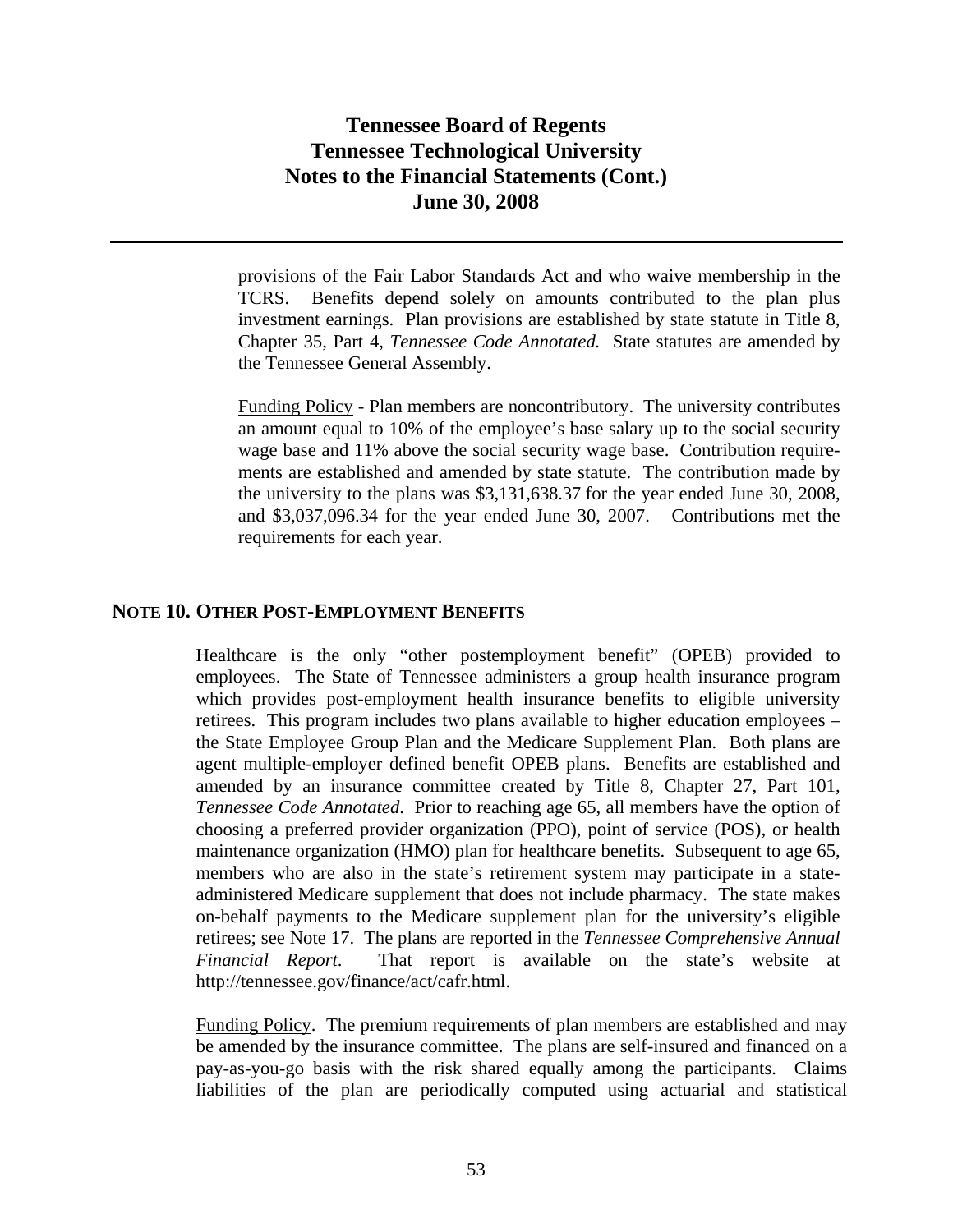techniques to establish premium rates. In accordance with TCA 8-27-205 (b), retirees not eligible for Medicare pay a percentage of the total state premium under the State Employee Group Plan based on years of service, leaving a portion of retiree premiums effectively subsidized by contributions to the State Employee Group Plan for active employees. Retirees with 30 years of service pay 20% of the total premium under the State Employee Group Plan. Retirees with 20 but less than 30 years of service pay 30% of the total premium under the State Employee Group Plan. Retirees 55 and older with less than 20 but more than 10 years of service pay 40% of the total premium under the State Employee Group Plan. Contributions for the State Employee Group Plan for the year ended June 30, 2008, were \$11,355,838.13, which consisted of \$9,231,803.72 from the university and \$2,124,034.41 from the employees.

| Annual OPEB Cost and Net OPEB Obligation   |                       |
|--------------------------------------------|-----------------------|
|                                            | <b>State Employee</b> |
|                                            | Group Plan            |
| Annual Required Contribution (ARC)         | \$2,603,000.00        |
| Interest on the Net OPEB Obligation        |                       |
| Adjustment to the ARC                      |                       |
| <b>Annual OPEB Cost</b>                    | 2,603,000.00          |
| Amount of contribution                     | (997, 281.82)         |
| Increase (decrease) in Net OPEB Obligation | 1,605,718.18          |
| Net OPEB Obligation – beginning of year    |                       |
| Net OPEB Obligation – end of year          | \$1,605,718.18        |

|               |                                     |                         | Percentage of<br><b>Annual OPEB</b> |                                    |
|---------------|-------------------------------------|-------------------------|-------------------------------------|------------------------------------|
| Year-end      | Plan                                | <b>Annual OPEB Cost</b> | Cost<br>Contributed                 | Net OPEB Obligation<br>at Year-end |
|               |                                     |                         |                                     |                                    |
| June 30, 2008 | <b>State Employee</b><br>Group Plan | \$2,603,000.00          | 38.3%                               | \$1,605,718.18                     |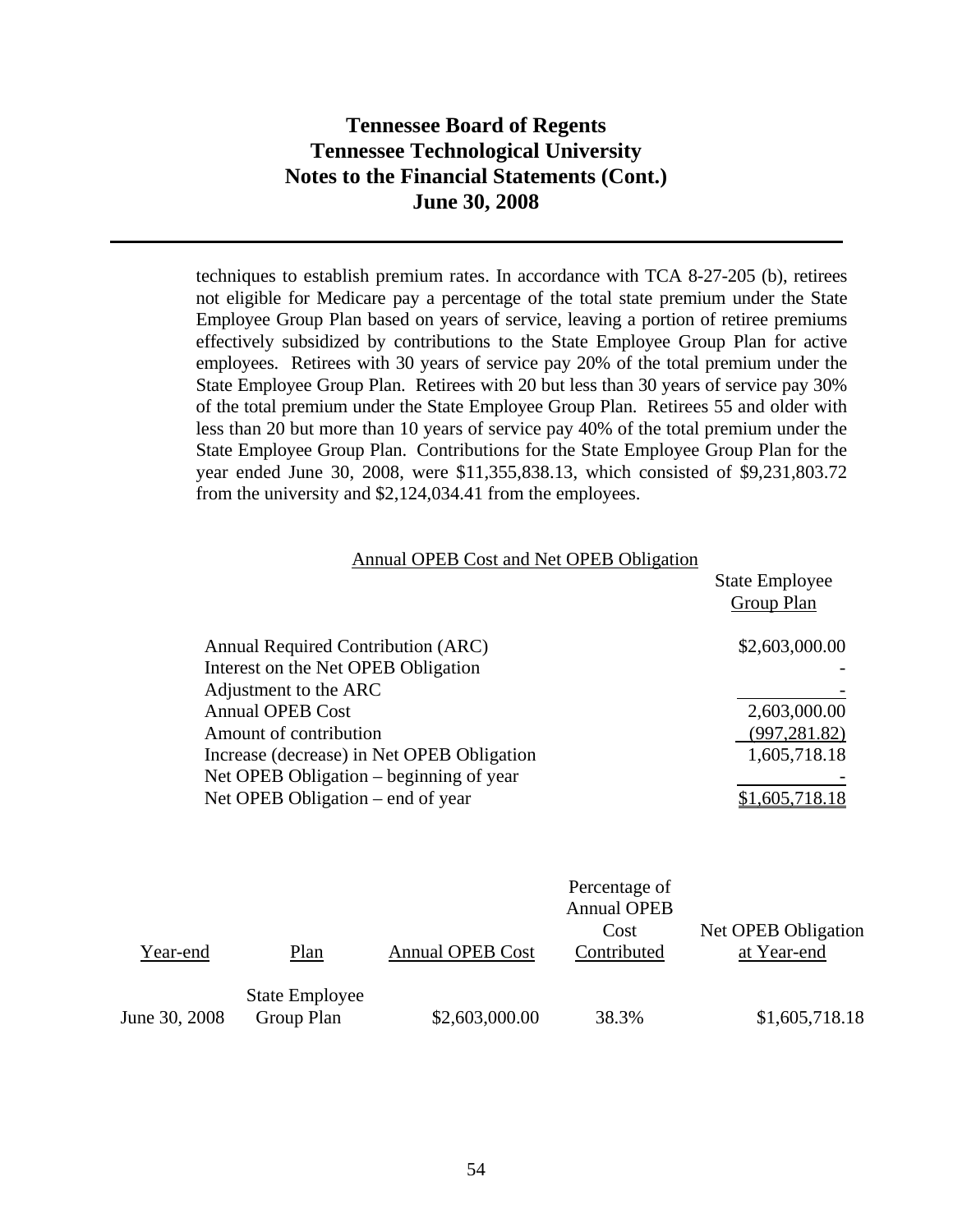Funded Status and Funding Progress. The funded status of the plan as of June 30, 2008, was as follows:

|                                                      | <b>State Employee</b><br>Group Plan |
|------------------------------------------------------|-------------------------------------|
| Actuarial valuation date                             | July 1, 2007                        |
| Actuarial accrued liability (AAL)                    | \$24,665,000.00                     |
| Actuarial value of plan assets                       |                                     |
| Unfunded actuarial accrued liability (UAAL)          | \$24,665,000.00                     |
| Actuarial value of assets as a percentage of the AAL | $0.00\%$                            |
| Covered payroll (active plan members)                | \$51,026,207.35                     |
| UAAL as percentage of covered payroll                | 48.34%                              |

Actuarial valuations involve estimates of the value of reported amounts and assumptions about the probability of events far into the future, and actuarially determined amounts are subject to continual revision as actual results are compared to past expectations and new estimates are made about the future. The schedule of funding progress, presented as RSI following the notes to the financial statements, presents multiyear trend information about whether the actuarial value of plan assets is increasing or decreasing over time relative to the actuarial accrued liability for benefits.

Actuarial Methods and Assumptions. Calculations are based on the types of benefits provided under the terms of the substantive plan at the time of each valuation and on the pattern of sharing of costs between the employer and plan members to that point. Actuarial calculations reflect a long-term perspective. Consistent with that perspective, actuarial methods and assumptions used include techniques that are designed to reduce short-term volatility in actuarial accrued liabilities and the actuarial value of assets.

In the July 1, 2007, actuarial valuation, the Projected Unit Credit actuarial cost method was used. The actuarial assumptions included a 4.5% investment rate of return (net of administrative expenses) and an annual healthcare cost trend rate of 7% initially, increased to 11% in the second year and then reduced by decrements to an ultimate rate of 5% after twelve years. Both rates include a 3% inflation assumption. The unfunded actuarial accrued liability is being amortized as a level percentage of payroll on a closed basis over a 30-year period beginning with July 1, 2007.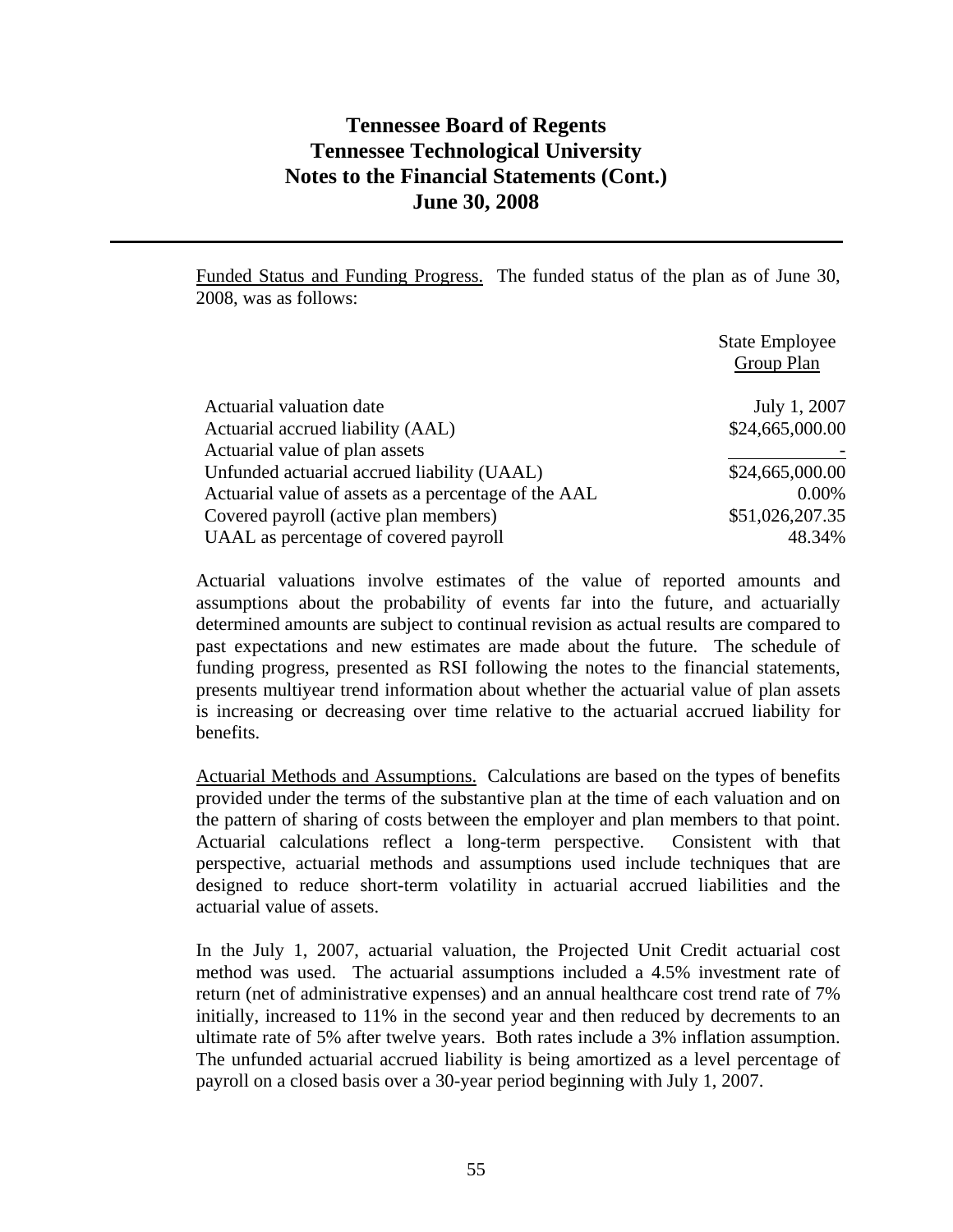### **NOTE 11. INSURANCE-RELATED ACTIVITIES**

It is the policy of the state not to purchase commercial insurance for the risks of losses for general liability, automobile liability, professional malpractice, and workers' compensation. The state's management believes it is more economical to manage these risks internally and set aside assets for claim settlement in its internal service fund, the Risk Management Fund. The state purchases commercial insurance for real property, flood, earthquake, and builder's risk losses and surety bond coverage on the state's officials and employees. The amount of settlements have not exceeded insurance coverage for each of the three past fiscal years*.* The Risk Management Fund is also responsible for claims for damages to state-owned property up to the amount of the property insurance aggregate deductible amount. The insurance policy deductibles vary from \$25,000 per occurrence, depending on the type of coverage, to an aggregate of \$5 million.

The university participates in the Risk Management Fund. The fund allocates the cost of providing claims servicing and claims payment by charging a premium to the university based on a percentage of the university's expected loss costs, which include both experience and exposures. This charge considers recent trends in actual claims experience of the state as a whole. An actuarial valuation is performed as of fiscal year-end to determine the fund liability and premium allocation. Information regarding the determination of the claims liabilities and the changes in the balances of the claims liabilities for the year ended June 30, 2008, is presented in the *Tennessee Comprehensive Annual Financial Report*. That report may be obtained by writing to the Tennessee Department of Finance and Administration, Division of Accounts, 14th Floor William R. Snodgrass Tennessee Tower, 312 Rosa L. Parks Avenue, Nashville, Tennessee 37243-1102, or by calling (615) 741-2140. Since the university participates in the Risk Management Fund, it is subject to the liability limitations under the provisions of the Tennessee Claims Commission Act, *Tennessee Code Annotated,* Section 9-8-101 et seq. Liability for negligence of the university for bodily injury and property damage is limited to \$300,000 per person and \$1,000,000 per occurrence. The limits of liability under workers' compensation are set forth in *Tennessee Code Annotated,* Section 50-6-101 et seq. Claims are paid through the state's Risk Management Fund. At June 30, 2008, the Risk Management Fund held \$123.9 million in cash and cash equivalents designated for payment of claims.

At June 30, 2008, the scheduled coverage for the university was \$757,379,400 for buildings and \$98,702,700 for contents.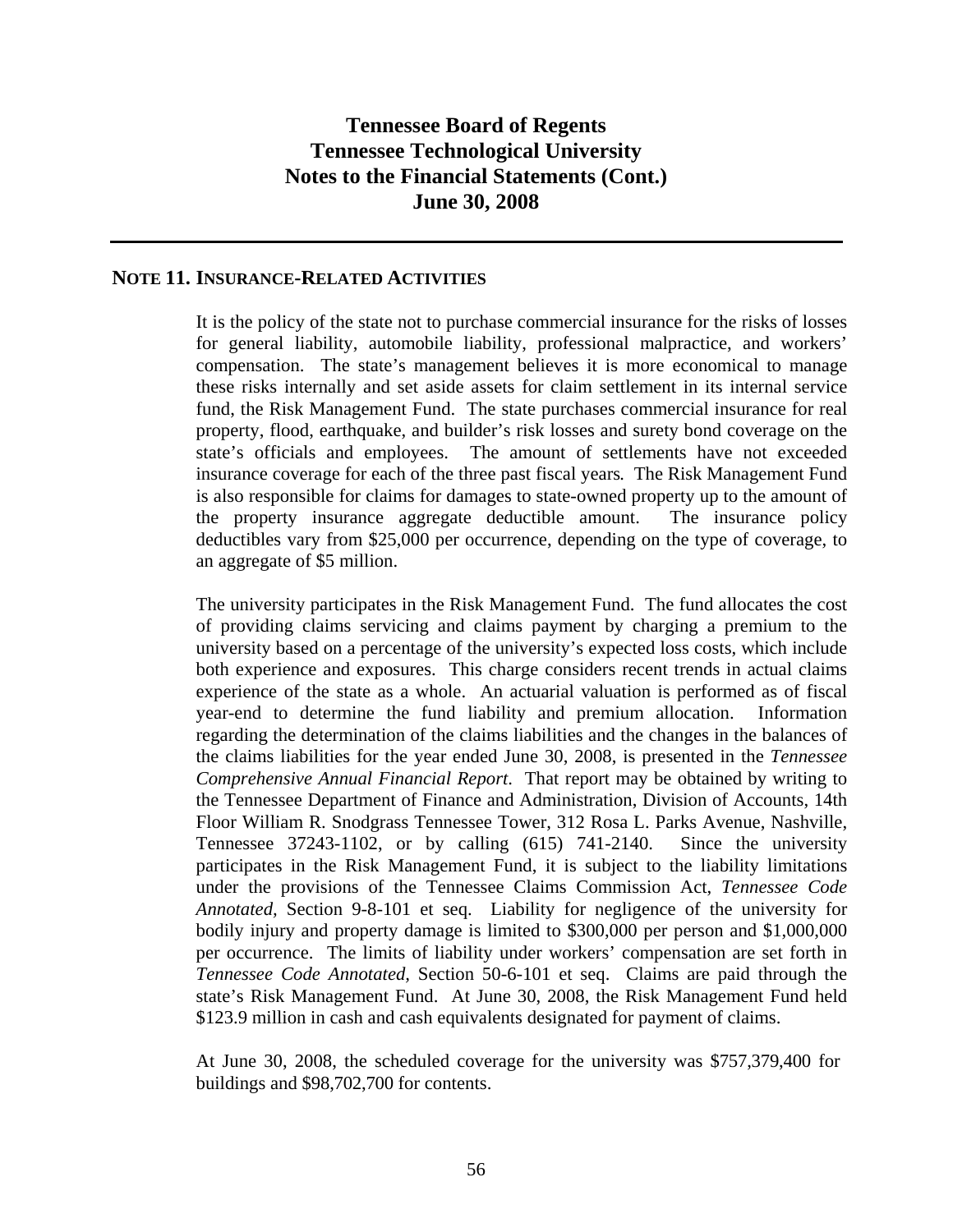The state has also set aside assets in the Employee Group Insurance Fund, an internal service fund, to provide a program of health insurance coverage for the employees of the state with the risk retained by the state. The university participates in the Employee Group Insurance Fund. The fund allocates the cost of providing claims servicing and claims payment by charging a premium to the university based on estimates of the ultimate cost of claims that have been reported but not settled and of claims that have been incurred but not reported. Employees and providers have 13 months to file medical claims.

### **NOTE 12. COMMITMENTS AND CONTINGENCIES**

Sick Leave - The university records the cost of sick leave when paid. Generally, since sick leave (earned one day per month with unlimited accumulation) is paid only when an employee dies or is absent because of illness, injury, or related family death, there is no liability for sick leave at June 30. The dollar amount of unused sick leave was \$25,622,563.37 at June 30, 2008.

Operating Leases - The university has entered into various operating leases for equipment. Such leases will probably continue to be required. Expenses under operating leases for personal property were \$279,700.63 for the year ended June 30, 2008. All operating leases are cancelable at the lessee's option.

 Construction in Progress - At June 30, 2008, outstanding commitments under construction contracts totaled \$4,729,000.00 for the Nursing and Health Services building, new residence halls, STEM building, fire alarm/electrical upgrades, ADA modifications, and central cooling system upgrades, of which \$1,629,300.00 will be funded by future state capital outlay appropriations.

Litigation - The university is involved in several lawsuits, none of which are expected to have a material effect on the accompanying financial statements.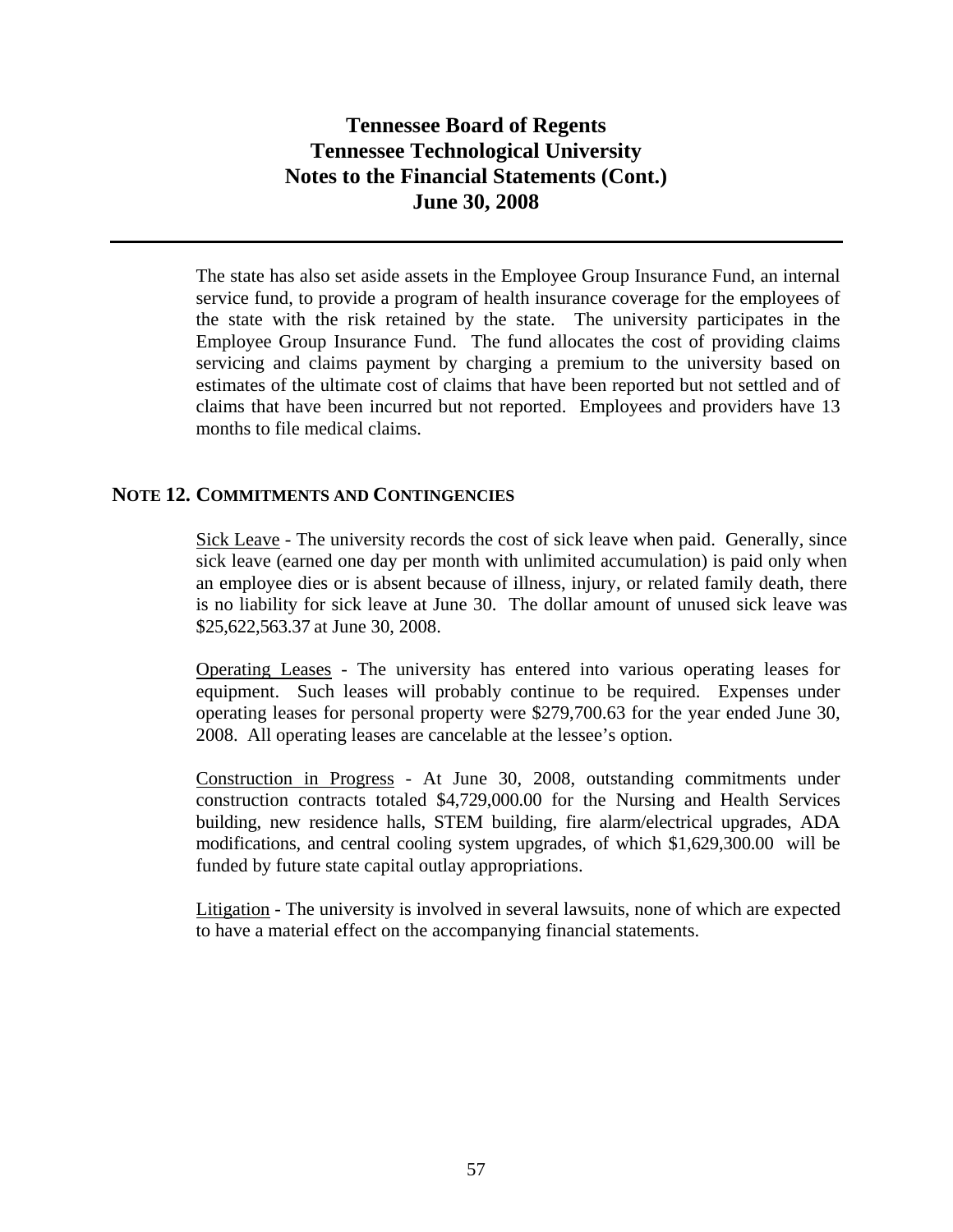### **NOTE 13. CHAIRS OF EXCELLENCE**

The university had \$5,266,539.77 on deposit at June 30, 2008, with the State Treasurer for the university's Chairs of Excellence program. These funds are held in trust by the state and are not included in the financial statements.

### **NOTE 14. FUNDS HELD IN TRUST BY OTHERS**

The university is a beneficiary under the CTC Charitable Lead Trust, Odom Family Trust, Odom 2<sup>nd</sup> Chance Trust, and the William Jenkins Estate Account. The underlying assets are not considered assets of the university and are not included in the university's financial statements. The university received \$119,088.50 from these funds during the year ended June 30, 2008.

#### **NOTE 15. NATURAL CLASSIFICATIONS WITH FUNCTIONAL CLASSIFICATIONS**

The university's operating expenses by functional classification for the year ended June 30, 2008, are as follows:

|                              |                 |                 | <b>Natural Classification</b><br>Other |                 |                |                  |
|------------------------------|-----------------|-----------------|----------------------------------------|-----------------|----------------|------------------|
| Functional<br>Classification | <b>Salaries</b> | <b>Benefits</b> | Operating                              | Scholarships    | Depreciation   | Total            |
|                              |                 |                 |                                        |                 |                |                  |
| Instruction                  | \$33,578,049.21 | \$10,488,527.91 | \$ 6.273,883.69                        | \$.<br>۰        | \$             | \$50,340,460.81  |
| Research                     | 4.907.518.95    | 1.201.088.66    | 3,174,618.13                           | -               |                | 9,283,225.74     |
| Public service               | 1.596.626.40    | 459,290.14      | 1,779,548.95                           |                 |                | 3,835,465.49     |
| Academic support             | 6.334.028.23    | 2,621,186.43    | (1,507,559.65)                         | ۰               |                | 7,447,655.01     |
| Student services             | 5,080,313.18    | 2,139,904.91    | 4,680,478.39                           | ۰               |                | 11,900,696.48    |
| Institutional support        | 6.035.023.90    | 2,717,801.23    | 1.215.409.18                           |                 |                | 9,968,234.31     |
| Operation & maintenance      | 3,757,668.05    | 2,327,516.65    | 8.216.931.23                           |                 |                | 14,302,115.93    |
| Scholar, & fellow.           |                 |                 |                                        | 13,537,031.24   |                | 13,537,031.24    |
| Auxiliary                    | 2,154,949.67    | 967,572.38      | 3,307,427.11                           |                 |                | 6,429,949.16     |
| Depreciation                 |                 |                 |                                        |                 | 5,213,064.87   | 5.213.064.87     |
| Total                        | \$63,444,177.59 | \$22,922,888.31 | \$27,140,737.03                        | \$13,537,031.24 | \$5,213,064.87 | \$132,257,899.04 |

#### **NOTE 16. CHANGE IN ACCOUNTING PRINCIPLE**

During the year ended June 30, 2008, the university implemented Governmental Accounting Standards Board's Statement 45, *Accounting and Financial Reporting by*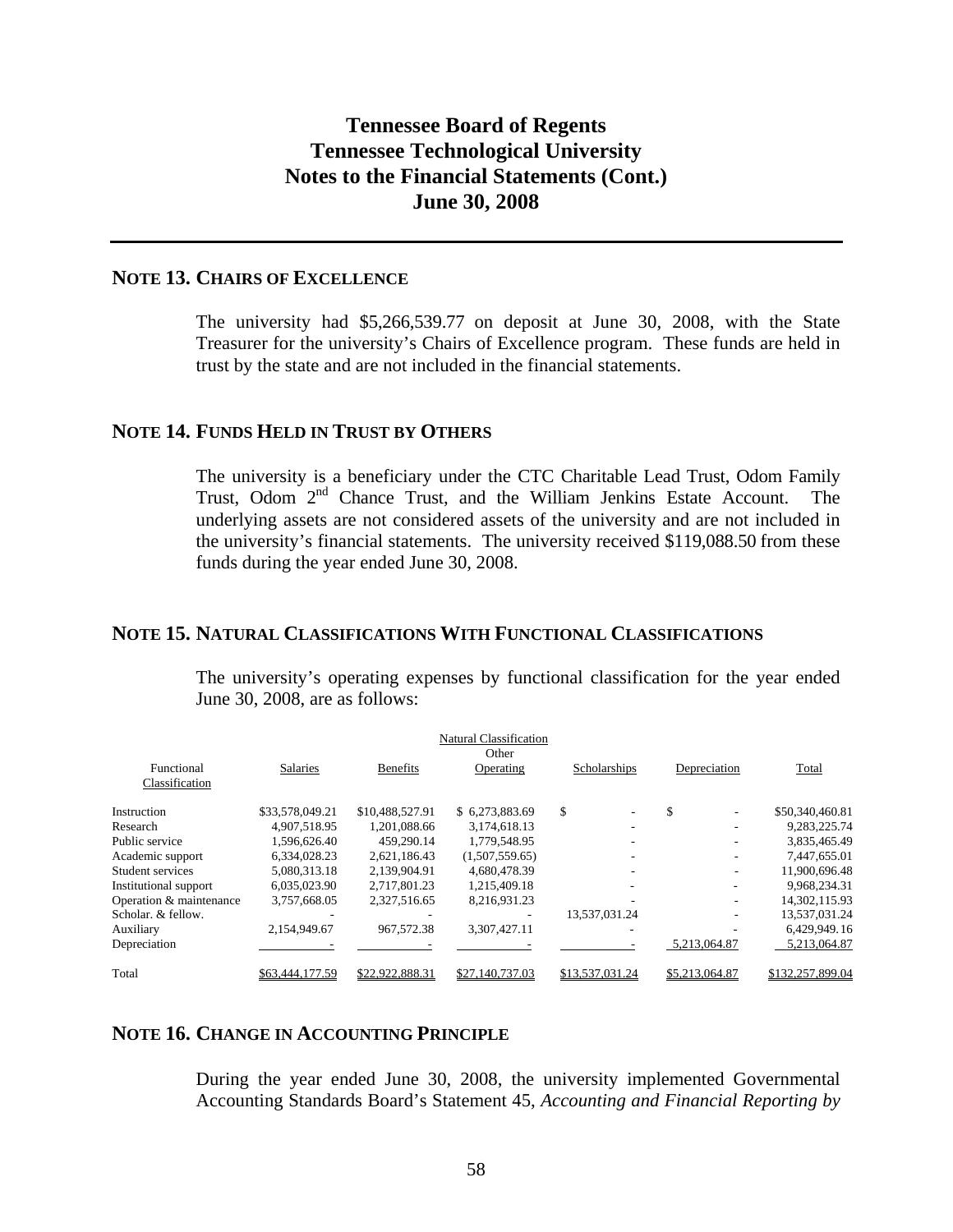*Employers for Postemployment Benefits Other Than Pensions*. This statement establishes standards for the measurement, recognition, and display of OPEB expense and related liabilities, note disclosures, and required supplementary information. The statement was implemented prospectively with a zero net OPEB obligation at transition.

### **NOTE 17. ON-BEHALF PAYMENTS**

During the year ended June 30, 2008, the State of Tennessee made payments of \$113,218.31 on behalf of the university for retirees participating in the Medicare Supplement Plan. The Medicare Supplement Plan is a postemployment benefit healthcare plan and is discussed further in Note 10. The plan is reported in the *Tennessee Comprehensive Annual Financial Report*. That report is available on the state's website at http://tennessee.gov/finance/act/cafr.html.

### **NOTE 18. COMPONENT UNIT**

The Tennessee Technological University Foundation is a legally separate, tax-exempt organization supporting Tennessee Technological University. The foundation acts primarily as a fund-raising organization to supplement the resources that are available to the university in support of its programs. The 26-member board of the foundation is self-perpetuating and consists of graduates and friends of the university. Although the university does not control the timing or amount of receipts from the foundation, the majority of resources, or income thereon, that the foundation holds and invests are restricted to the activities of the university by the donors. Because these restricted resources held by the foundation can only be used by, or for the benefit of, the university, the foundation is considered a component unit of the university and is discretely presented in the university's financial statements.

During the year ended June 30, 2008, the foundation made distributions of \$3,686,267.78 to or on behalf of the university for both restricted and unrestricted purposes. Complete financial statements for the foundation can be obtained from Tennessee Technological University, Office of the Vice President for Business and Fiscal Affairs, P.O. Box 5037, Cookeville, TN 38505.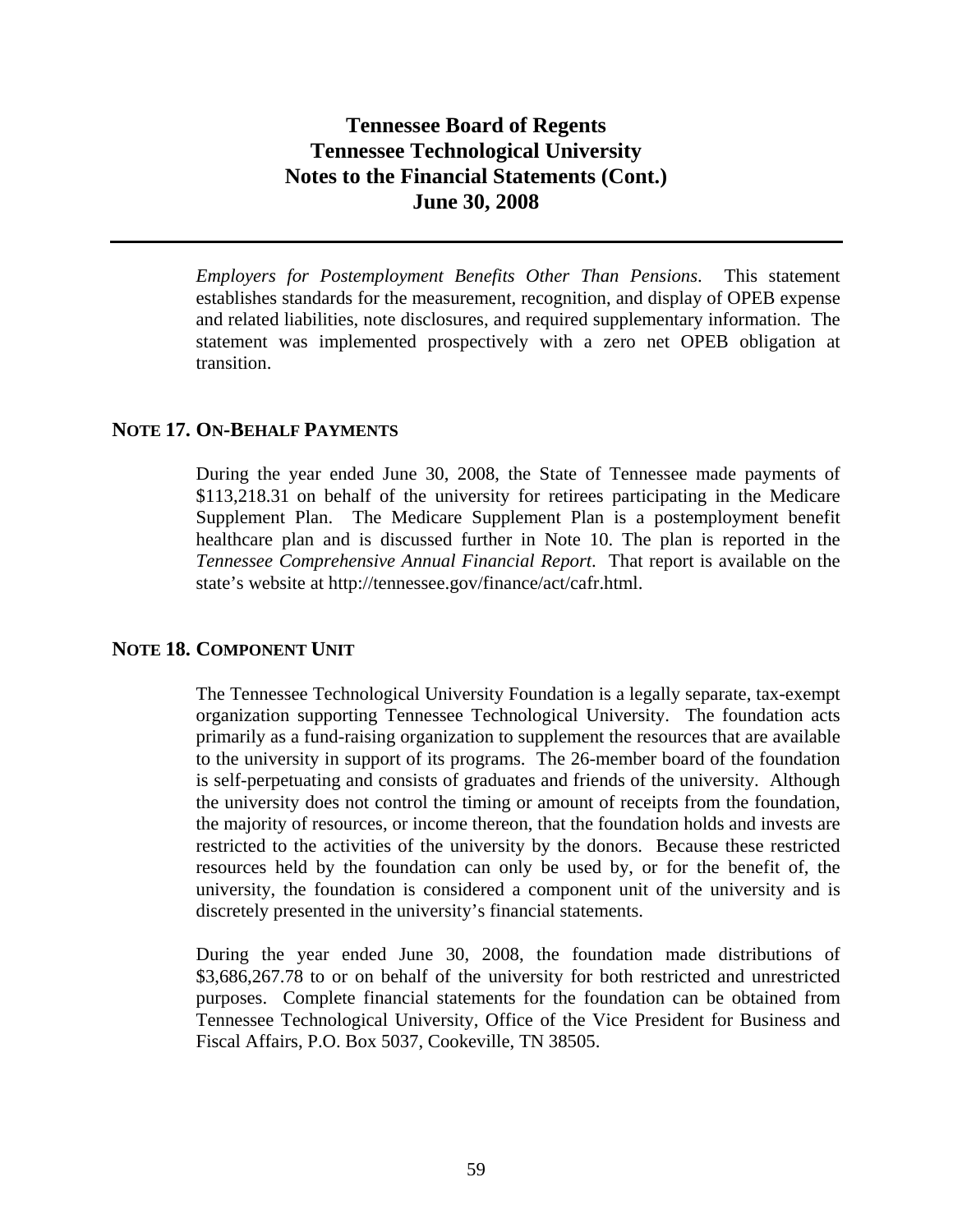Cash and cash equivalents - In addition to demand deposits and petty cash on hand, this classification includes instruments which are readily convertible to known amounts of cash and which have original maturities of three months or less. At June 30, 2008, cash and cash equivalents consisted of \$6,698,172.69 in the State of Tennessee Local Government Investment Pool administered by the State Treasurer and \$7,751,115.25 in custodial accounts of the investment managers of the foundation.

Deposits - The foundation also has deposits in the Local Government Investment Pool (LGIP) administered by the State Treasurer. The LGIP is part of the Pooled Investment Fund. The fund's required risks disclosures are presented in the *Tennessee Comprehensive Annual Financial Report.* That report may be obtained by writing to the Tennessee Department of Finance and Administration, Division of Accounts, 14th Floor William R. Snodgrass Tennessee Tower, 312 Rosa L. Parks Avenue, Nashville, Tennessee 37243-1102, or by calling (615) 741-2140.

Investments - The foundation is authorized to invest funds in accordance with its board of directors' policies. All investments permitted to be reported at fair value under GASB Statement 31 are reported at fair value, including those with a maturity date of one year or less at the time of purchase.

|                        | <b>Investment Maturities (in Years)</b> |                 |              |                  |    |                             |  |                          |              |    |                            |
|------------------------|-----------------------------------------|-----------------|--------------|------------------|----|-----------------------------|--|--------------------------|--------------|----|----------------------------|
| <b>Investment Type</b> |                                         | Fair Value      | Less than 1  |                  |    | $\frac{1 \text{ to } 5}{2}$ |  | 6 to 10                  | More than 10 |    | No Maturity<br><b>Date</b> |
| U.S. Treasury          |                                         | 14,100.00       | \$.          | $\sim$ 100 $\mu$ | -S | $\sim$                      |  | $\overline{\phantom{a}}$ | \$14,100.00  | \$ |                            |
| U.S. agencies          |                                         | 2,185,740.73    | 510,958.80   |                  |    | 932,637.28                  |  | 310.927.63               | 431,217.02   |    |                            |
| Corporate stocks       |                                         | 20,324,015.90   |              |                  |    |                             |  |                          |              |    | 20,324,015.90              |
| Corporate bonds        |                                         | 6,887,703.83    |              |                  |    | 3,496,806.30                |  | 3.368.900.78             | 21,996.75    |    |                            |
| Mutual bond funds      |                                         | 11,002.51       |              |                  |    |                             |  |                          |              |    | 11,002.51                  |
| Other:                 |                                         |                 |              |                  |    |                             |  |                          |              |    |                            |
| Hedge fund             |                                         | 5,243,851.41    |              |                  |    |                             |  |                          |              |    | 5,243,851.41               |
| Total                  |                                         | \$34,666,414.38 | \$510,958.80 |                  |    | \$4,429,443.58              |  | \$3,679,828.41           | \$467,313.77 |    | \$25,578,869.82            |

At June 30, 2008, the foundation had the following investments and maturities.

Interest rate risk - Interest rate risk is the risk that changes in interest rates will adversely affect the fair value of a debt investment. The foundation does not have a formal investment policy that limits investment maturities as a means of managing its exposure to fair value losses arising from increasing interest rates.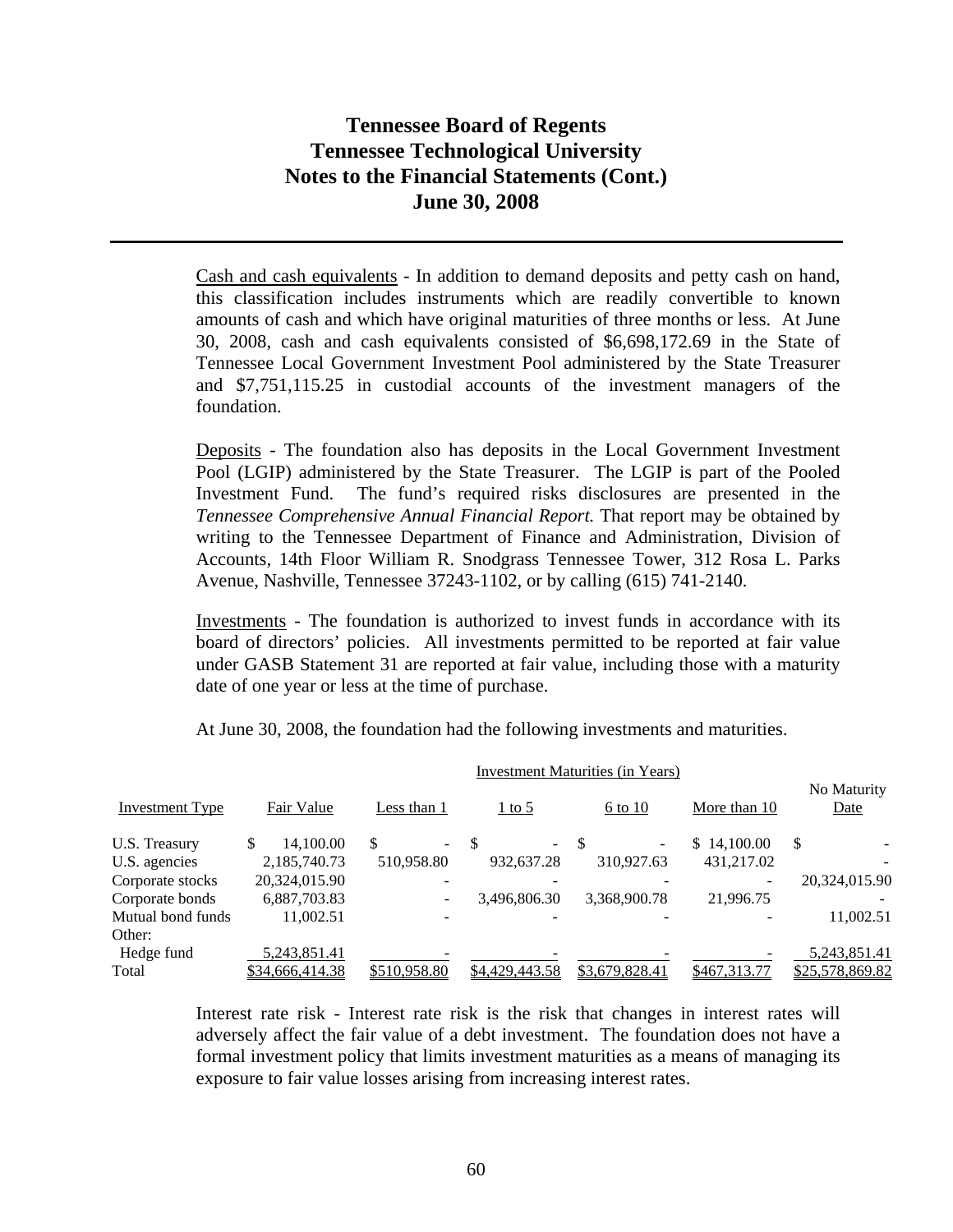Credit risk - Credit risk is the risk that an issuer or other counterparty to an investment will not fulfill its obligations. Securities are rated using Standard and Poor's, Moody's, and/or Fitch and are presented below using the Standard and Poor's rating scale. The foundation has no investment policy limiting its investment choices based on ratings issued by nationally recognized statistical rating organizations.

At June 30, 2008, the foundation's investments were rated as follows:

| Credit Quality Rating  |                 |                |                          |                |              |                |  |
|------------------------|-----------------|----------------|--------------------------|----------------|--------------|----------------|--|
| <b>Investment Type</b> | Fair Value      | AAA            | AA                       | A              | <b>BBB</b>   | Unrated        |  |
| LGIP                   | \$ 6,698,172.69 |                | $\overline{\phantom{a}}$ | ۰.             | ۰            | \$6,698,172.69 |  |
| U.S. agencies          | 1,736,623.10    | 1,736,623.10   | ۰                        |                |              |                |  |
| Corporate bonds        | 6,887,703.83    | ۰              | 2.284.716.58             | 2.671.452.04   | 226,802.71   | 1,704,732.50   |  |
| Mutual bond funds      | 11.002.51       |                |                          |                |              | 11.002.51      |  |
| Total                  | \$15,333,502.13 | \$1,736,623.10 | \$2,284,716.58           | \$2,671,452.04 | \$226,802.71 | \$8,413,907.70 |  |

Foreign currency risk - The foundation places no limit on the amount it may invest in foreign currency.

Investments of the foundation's endowment and similar funds are composed of the following:

|                                         | <b>Carrying Value</b> |
|-----------------------------------------|-----------------------|
|                                         | June 30, 2008         |
| U.S. agencies                           | \$2,185,740.73        |
| <b>Local Government Investment Pool</b> | 6,698,172.69          |
| Investment manager custodial accounts   | 7,736,178.73          |
| Corporate stocks                        | 20,062,007.24         |
| Corporate bonds                         | 6,887,703.83          |
| Hedge funds                             | 5,243,851.41          |
|                                         | 348,813,654.63        |

Assets of endowments are pooled on a fair value basis, with each individual fund subscribing to or disposing of units on the basis of the fair value per unit at the beginning of the calendar quarter within which the transaction takes place. Of the total units at June 30, 2008, each having a fair value of \$101.895175, 419,804.496839 units were owned by endowments, 53,193.10737 units were owned by operation accounts, and 6,059.96415 units were owned by quasi-endowments.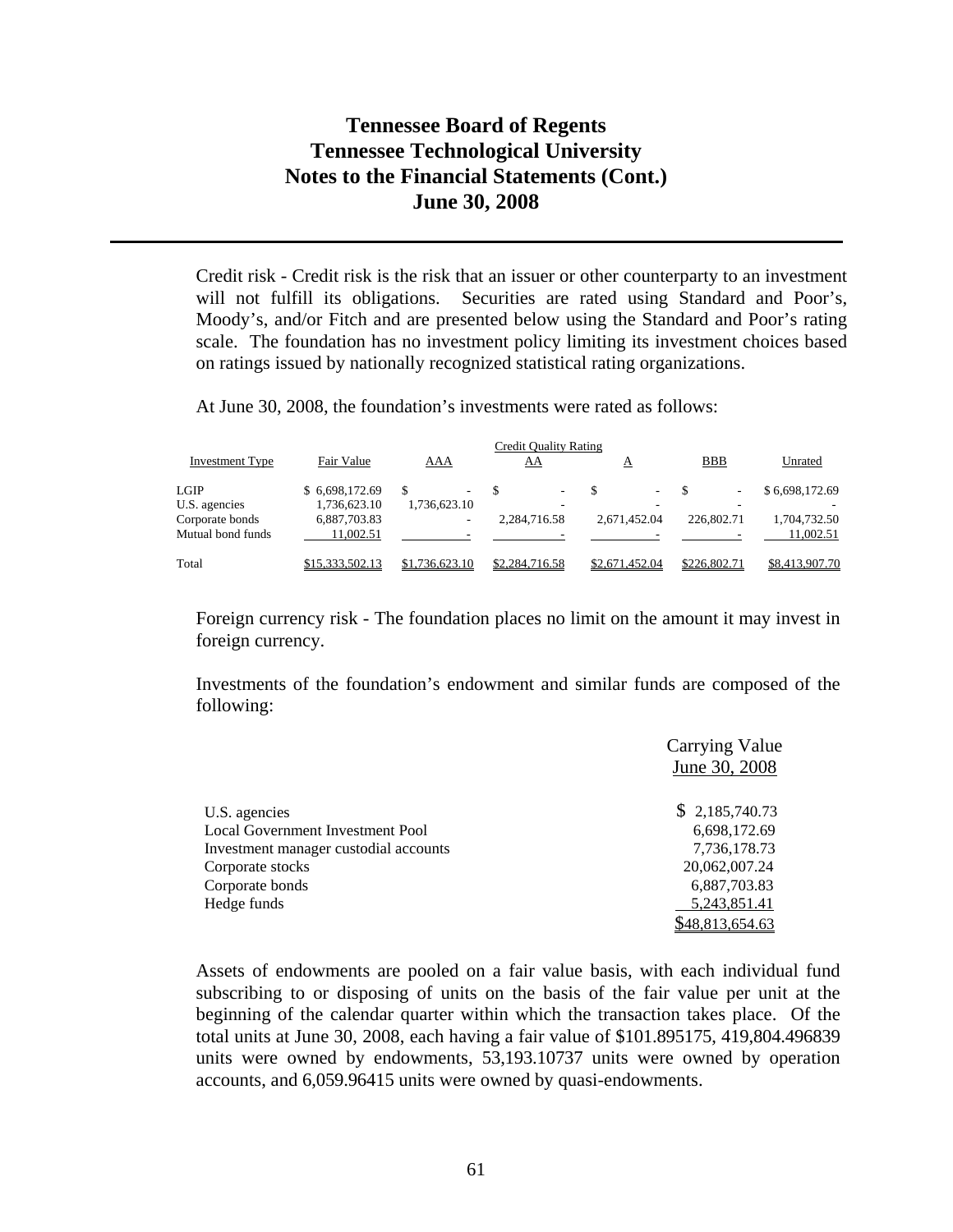The following tabulation summarizes changes in relationships between cost and fair values of the pooled assets:

| FY 2008                                                                  |                                                  | Pooled Assets                              |                                                         |                                                                          |
|--------------------------------------------------------------------------|--------------------------------------------------|--------------------------------------------|---------------------------------------------------------|--------------------------------------------------------------------------|
| End of year<br>Beginning of year                                         | Fair Value<br>\$48,813,654.63<br>\$51,720,340.39 | Cost<br>\$47,100,303.05<br>\$46,531,807.55 | Net Gains<br>(Losses)<br>\$1,713,351.58<br>5,188,532.84 | Fair<br>Value<br>Per Unit<br>\$101.895175<br>113.661527<br>\$(11.766352) |
| Unrealized net losses<br>Realized net gains/(losses)<br>Total net losses |                                                  |                                            | (3,475,181.26)                                          |                                                                          |

The average annual earnings per unit, exclusive of net gains, were \$4.79170 for the year ended June 30, 2008.

Capital assets - Capital asset activity for the year ended June 30, 2008, was as follows:

|      | <b>Beginning</b><br>Balance | Additions   | <b>Transfers</b> |        | Reductions |                          | Ending<br>Balance |
|------|-----------------------------|-------------|------------------|--------|------------|--------------------------|-------------------|
| Land | \$348,864.28                | \$50,800.00 |                  | $\sim$ | - S        | $\overline{\phantom{a}}$ | \$399,664.28      |

Long-term liabilities - Long-term liabilities activity for the year ended June 30, 2008, was as follows:

|          | Beginning                |              |            | Ending       | Current     |
|----------|--------------------------|--------------|------------|--------------|-------------|
|          | Balance                  | Additions    | Reductions | Balance      | Portion     |
| Payable: |                          |              |            |              |             |
| Note     | $\overline{\phantom{a}}$ | \$740,000.00 |            | \$740,000.00 | \$34,259.25 |

#### Note Payable

The foundation borrowed \$740,000 to gift funds to the university for the STEM Building. The note is interest-free, with payments of \$6,851.85 due monthly beginning in February 2009, and continuing through January 2018. The balance owed was \$740,000 at June 30, 2008.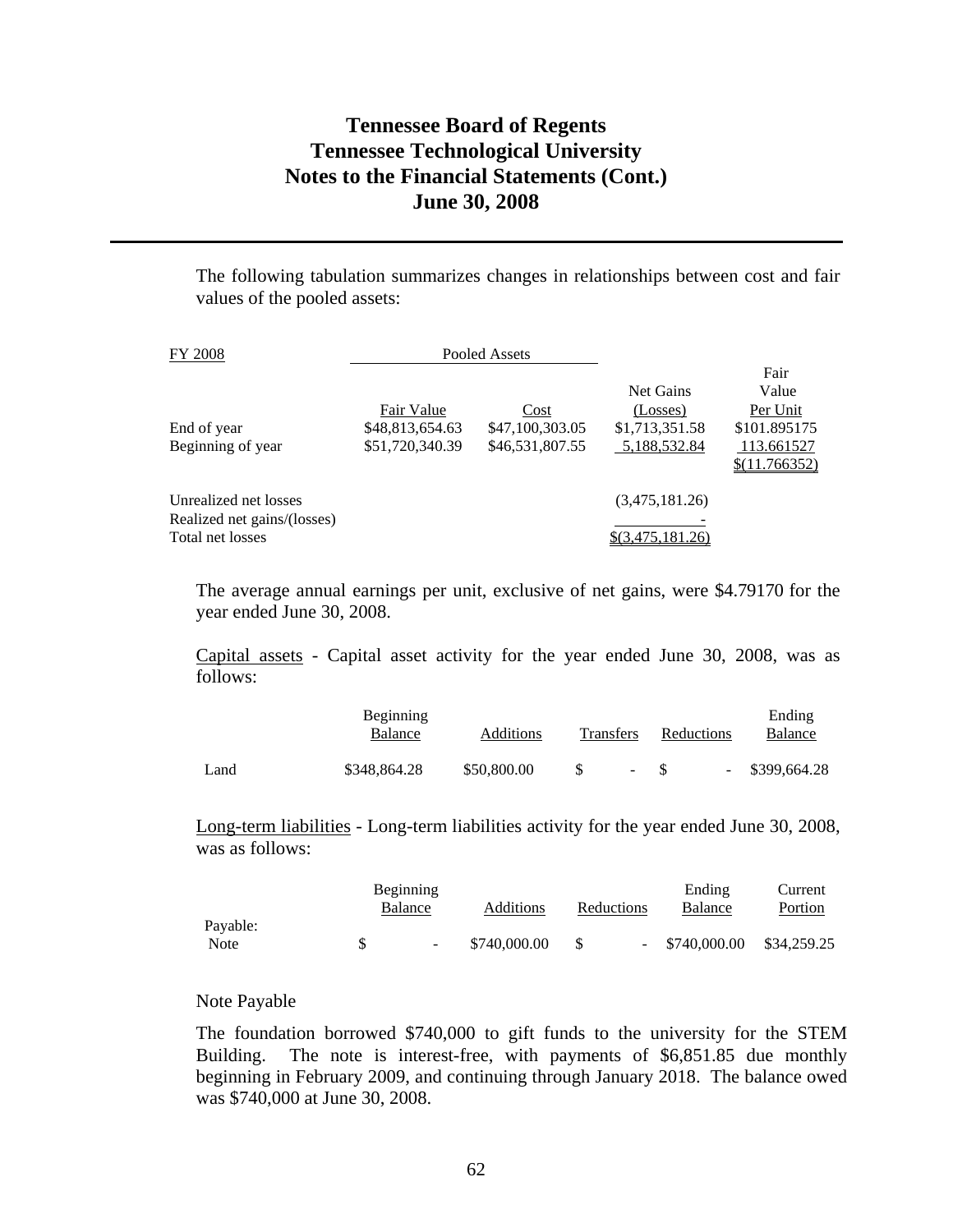Debt service requirements to maturity for the note payable at June 30, 2008, are as follows:

| <b>Year Ending</b> |             |
|--------------------|-------------|
| June 30            | Principal   |
| 2009               |             |
|                    | \$34,259.25 |
| 2010               | 82,222.20   |
| 2011               | 82,222.20   |
| 2012               | 82,222.20   |
| 2013               | 82,222.20   |
| 2014-2018          | 376,851.95  |
| Total              | 40,000.00   |

Endowments - If a donor has not provided specific instructions to the foundation, the foundation's policies and procedures permit it to authorize for expenditure the net appreciation (realized and unrealized) of the investments of endowment funds. When administering its power to spend net appreciation, the foundation is required to consider the foundation's long-term and short-term needs, present and anticipated financial requirements, expected total return on its investments, price-level trends, and general economic conditions. Any net appreciation spent is required to be spent for the purposes for which the endowment was established.

The foundation chooses to spend only a portion of the investment income (including changes in the value of investments) each year. Under the spending plan established by the foundation, a percentage (as defined by the foundation) of the book value of the endowment or a percentage of the actual earnings as designated by the donor has been authorized for expenditure. The remaining amount, if any, becomes part of the permanent endowment

### **NOTE 19. SUBSEQUENT EVENTS**

The foundation was the beneficiary of an investment account upon the death of a donor who passed away on June 2, 2008. The foundation received the proceeds from this investment account of approximately \$2 million on August 22, 2008.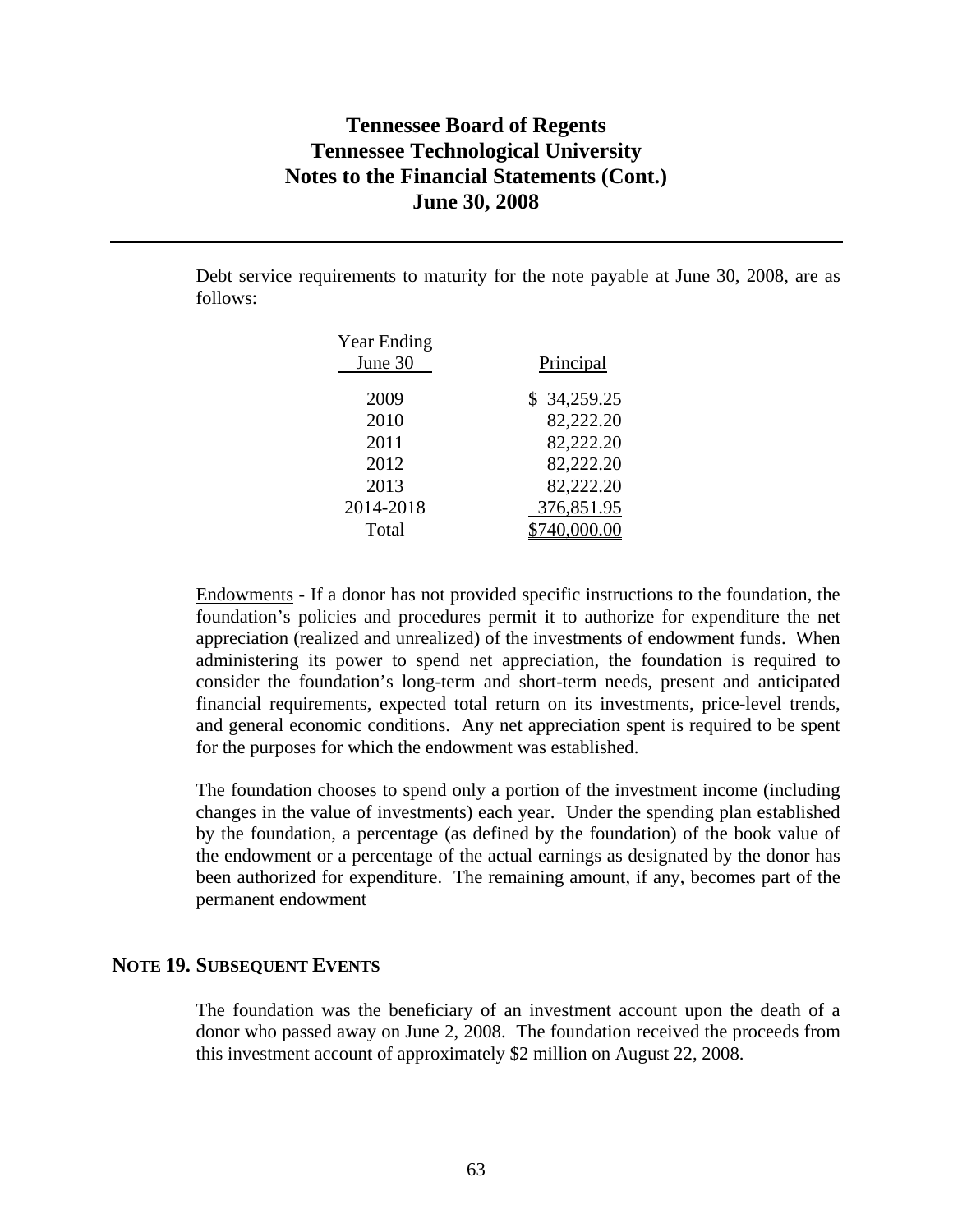Further disruption in the credit markets and overall declines in economic conditions in markets in the United States of America and internationally have resulted in significant declines in the fair value of the foundation's investments subsequent to June 30, 2008. Based on information available from fund managers, the foundation estimates that the value of the investments as of October 31, 2008, has declined approximately \$10 million compared to the value as of June 30, 2008.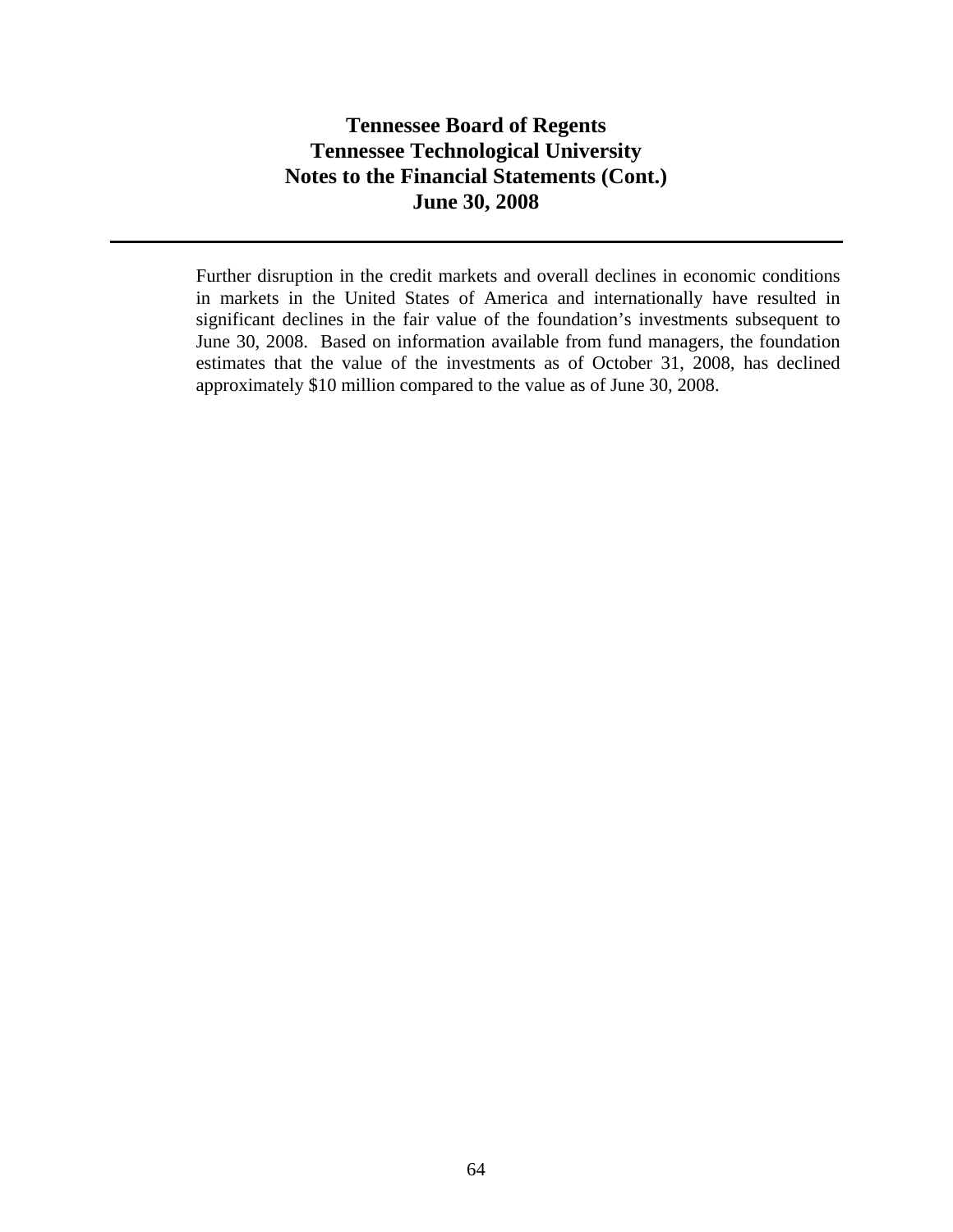# **Tennessee Board of Regents Tennessee Technological University Required Supplementary Information OPEB Schedule of Funding Progress Unaudited**

| Actuarial<br>Valuation<br>Date | Plan                                      | Actuarial<br>Value of<br>Assets<br>(a) | Actuarial<br><b>Accrued Liability</b><br>(AAL)<br>(b) | Unfunded AAL<br>(UAAL)<br>$(b-a)$ | Funded<br>Ratio<br>(a/b) | Covered Payroll<br>(c) | UAAL as<br>a<br>Percentage<br>of<br>Covered<br>Payroll<br>$[(b-a)/c)]$ |
|--------------------------------|-------------------------------------------|----------------------------------------|-------------------------------------------------------|-----------------------------------|--------------------------|------------------------|------------------------------------------------------------------------|
| 7/1/2007                       | <b>State</b><br>Employee<br>Group<br>Plan | \$<br>۰                                | \$24,665,000.00                                       | \$24,665,000.00                   | 0%                       | \$51,026,207.35        | 48.3%                                                                  |